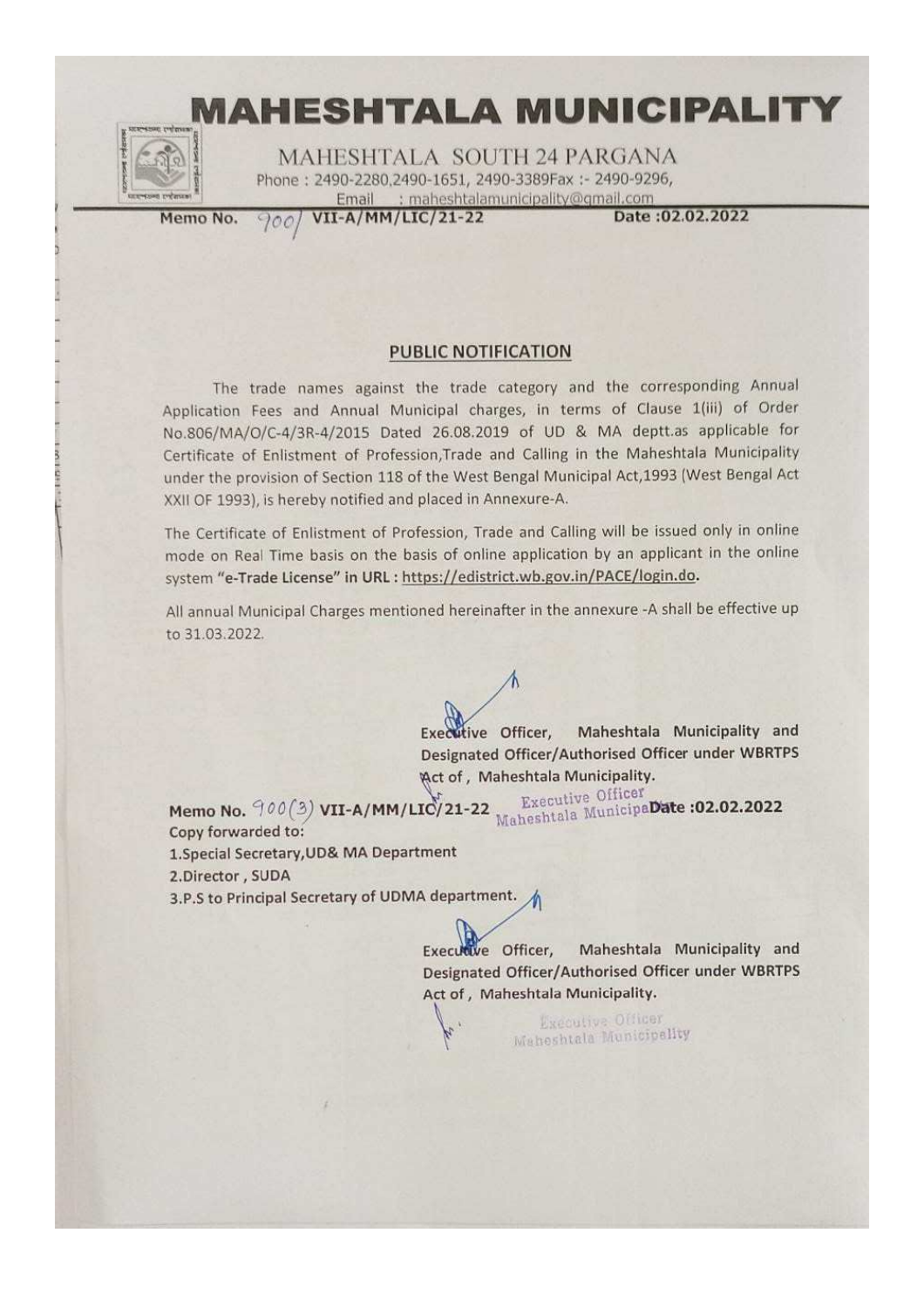Service Name : Issuance of Trade License (Certificate of Enlistment) in Municipal Areas Report Type : Application fees and Annual Municipal Charges Category wise Report Run Date-Time : 27/01/2022 14:20:28

|                          | SI. No. Category                               | <b>Nature of Business</b>                                        | <b>Annual Fee</b> | Application Fee | Total |
|--------------------------|------------------------------------------------|------------------------------------------------------------------|-------------------|-----------------|-------|
| $\vert$ 1                | <b>Beauty Clinics</b>                          | Saloon (Small)                                                   | 300               | 50              | 350   |
| $\sqrt{2}$               | <b>Beauty Clinics</b>                          | BEAUTY PARLOUR / SALOON (AC)                                     | 800               | 300             | 1100  |
| $\overline{\mathsf{s}}$  | <b>Beauty Clinics</b>                          | Beauty Parlour (Large)                                           | 800               | 120             | 920   |
| $\overline{4}$           | <b>Beauty Clinics</b>                          | Ladies Beauty Parlour                                            | 500               | 50              | 550   |
| 5                        | <b>Beauty Clinics</b>                          | Ladies Saloon                                                    | 500               | 50              | 550   |
| 6                        | <b>Beauty Clinics</b>                          | SALOON (NON - A.C.)                                              | 100               | 50              | 150   |
| 17                       | <b>Beauty Clinics</b>                          | <b>Beauty Parlour</b>                                            | 500               | 120             | 620   |
| $\overline{\mathbf{18}}$ | <b>Beauty Clinics</b>                          | Saloon (With A.C.)                                               | 300               | 0               | 300   |
| 9                        | <b>Beauty Clinics</b>                          | Saloon (Large)                                                   | 500               | 120             | 620   |
| $\overline{10}$          | <b>Beauty Clinics</b>                          | Beauty Parlour Branded (Ladies)                                  | 1000              | 120             | 1120  |
| 11                       | <b>Beauty Clinics</b>                          | Ladies Beauty Parlour - A/C                                      | 800               | 300             | 1100  |
| 12                       | <b>Beauty Clinics</b>                          | Saloon with Spa                                                  | 1500              | 120             | 1620  |
| 13                       | <b>Beauty Clinics</b>                          | Beauty Parlour(Large)                                            | 800               | 120             | 920   |
| 14                       | <b>Beauty Clinics</b>                          | <b>Beauty Parlour Branded (Gents)</b>                            | 1000              | 120             | 1120  |
| 15                       | <b>Beauty Clinics</b>                          | <b>SALOON ITEMS DISTRIBUTION</b>                                 | 1500              | 50              | 1550  |
| 16                       | <b>Beauty Clinics</b>                          | Beauty Parlour (Medium)                                          | 600               | 50              | 650   |
| 17                       | <b>Beauty Clinics</b>                          | TATTOO [PARLOUR (NON AC)]                                        | 300               | 50              | 350   |
| 18                       | <b>Beauty Clinics</b>                          | BEAUTY PARLOUR/SALOON (NON-AC)                                   | 400               | 50              | 450   |
| 19                       | <b>Beauty Clinics</b>                          | BEAUTY PARLOUR / SALOON (AC)                                     | 600               | 300             | 900   |
| 20                       | <b>Beauty Clinics</b>                          | BEAUTY PARLOUR/SALOON (NON-AC)                                   | 500               | 50              | 550   |
| 21                       | <b>Beauty Clinics</b><br><b>Beauty Clinics</b> | Beauty parlour -small                                            | 500               | 50<br>300       | 550   |
| 22                       |                                                | TATTOO [PARLOUR (WITH AC)]                                       | 500               |                 | 800   |
| 23                       | <b>Beauty Clinics</b>                          | Beauty Parlour A/C                                               | 800               | 300             | 1100  |
| 24                       | <b>Beauty Clinics</b>                          | Make up Artist                                                   | 500               | 50<br>50        | 550   |
| 25<br>26                 | <b>Beauty Clinics</b>                          | BEAUTY PARLOUR/SALOON (NON-AC)<br>SALOON (NON - A.C.)            | 500<br>200        | 50              | 550   |
|                          | <b>Beauty Clinics</b>                          |                                                                  | 400               | 50              | 250   |
| 27                       | <b>Beauty Clinics</b>                          | Saloon (Medium)<br>Saloon                                        | 200               | 120             | 450   |
| 28                       | <b>Beauty Clinics</b>                          | Ladies Beauty Parlour - Non A/C                                  | 500               | 120             | 320   |
| 29<br>30                 | <b>Beauty Clinics</b><br><b>Beauty Clinics</b> | Distributor Of Cosmetic Goods                                    | 1500              | 120             | 620   |
| 31                       | <b>Ceremonial Houses</b>                       | Banquet Hall(extended facility use)                              | 6000              | 1500            | 1620  |
|                          |                                                | CEREMONIAL HOUSE (AREA UP TO 2500                                |                   |                 | 7500  |
| 32                       | Ceremonial Houses                              | SQ FT)                                                           | 1500              | 50              | 1550  |
| 33                       | <b>Ceremonial Houses</b>                       | Banquet Hall(executive use)                                      | 6000              | 1500            | 7500  |
| 34                       | <b>Ceremonial Houses</b>                       | Banquet Hall(executive use)                                      | 6000              | 1500            | 7500  |
| 35                       | <b>Ceremonial Houses</b>                       | Anusthan Bhaban Large                                            | 5000              | 1500            | 6500  |
| 36                       | <b>Ceremonial Houses</b>                       | Anusthan Bhaban Medium                                           | 3000              | 900             | 3900  |
| 37                       | <b>Ceremonial Houses</b>                       | Banquet Hall(executive use)                                      | 6000              | 1500            | 7500  |
| 38                       | <b>Ceremonial Houses</b>                       | Ceremonial House                                                 | 1500              | 500             | 2000  |
|                          |                                                | CEREMONIAL HOUSE (AREA UP TO 2500                                |                   |                 |       |
| 39                       | <b>Ceremonial Houses</b>                       | SQ FT)                                                           | 1850              | 50              | 1900  |
|                          |                                                | CEREMONIAL HOUSE (AREA 5501-7500<br>SQ FT)                       |                   |                 |       |
| 40<br>$\overline{41}$    | <b>Ceremonial Houses</b>                       | <b>CEREMONIAL HALL</b>                                           | 2500<br>2500      | 1200<br>900     | 3700  |
|                          | <b>Ceremonial Houses</b>                       | CEREMONIAL HOUSE (AREA ABOVE 7500                                |                   |                 | 3400  |
| 42                       | <b>Ceremonial Houses</b>                       | SQ FT)                                                           | 6000              | 1500            | 7500  |
|                          |                                                | <b>COMMERCIAL CENTER/ CONFERENCE</b>                             |                   |                 |       |
|                          |                                                | ROOM OWNER (LETTING OF OFFICE                                    |                   |                 |       |
|                          |                                                | SPACE/TABLE                                                      |                   |                 |       |
| 43                       | <b>Ceremonial Houses</b>                       | SPACE)/BANQUTE/ASSEMBLY HALL<br>CEREMONIAL HOUSE (AREA 2501-4000 | 6000              | 900             | 6900  |
| 44                       | <b>Ceremonial Houses</b>                       | SQ FT)                                                           | 2050              | 50              | 2100  |
|                          |                                                | CEREMONIAL HOUSE (AREA 4001-5500                                 |                   |                 |       |
| 45                       | <b>Ceremonial Houses</b>                       | SQ FT)                                                           | 2255              | 50              | 2305  |
| 46                       | <b>Ceremonial Houses</b>                       | Anusthan Bhaban                                                  | 1500              | 300             | 1800  |
| 47                       | <b>Ceremonial Houses</b>                       | Banquet Hall(extended facility use)                              | 6000              | 1500            | 7500  |
|                          |                                                |                                                                  |                   |                 |       |
|                          |                                                | COMMERCIAL/MEMBERS CLUB (WITHOUT                                 |                   |                 |       |
| 48                       | Club                                           | RESTURANT AND WITHOUT BAR)                                       | 6000              | 1500            | 7500  |
|                          |                                                | COMMERCIAL/MEMBERS CLUB (WITHOUT                                 |                   |                 |       |
| 49                       | Club                                           | RESTURANT AND WITHOUT BAR)                                       | 7500              | 1500            | 9000  |
|                          |                                                |                                                                  |                   |                 |       |
| 50                       | Companies or Co Operative Societies            | TAX AND ACCOUNT CONSULTANT                                       | 7500              | 0               | 7500  |
|                          |                                                | CONSUMER CO-OPERATIVE/BODY OF                                    |                   |                 |       |
|                          |                                                | INDIVIDUALS (DEALING NON FOOD                                    |                   |                 |       |
| 51                       | Companies or Co Operative Societies            | ITEMS)                                                           | 500               | 50              | 550   |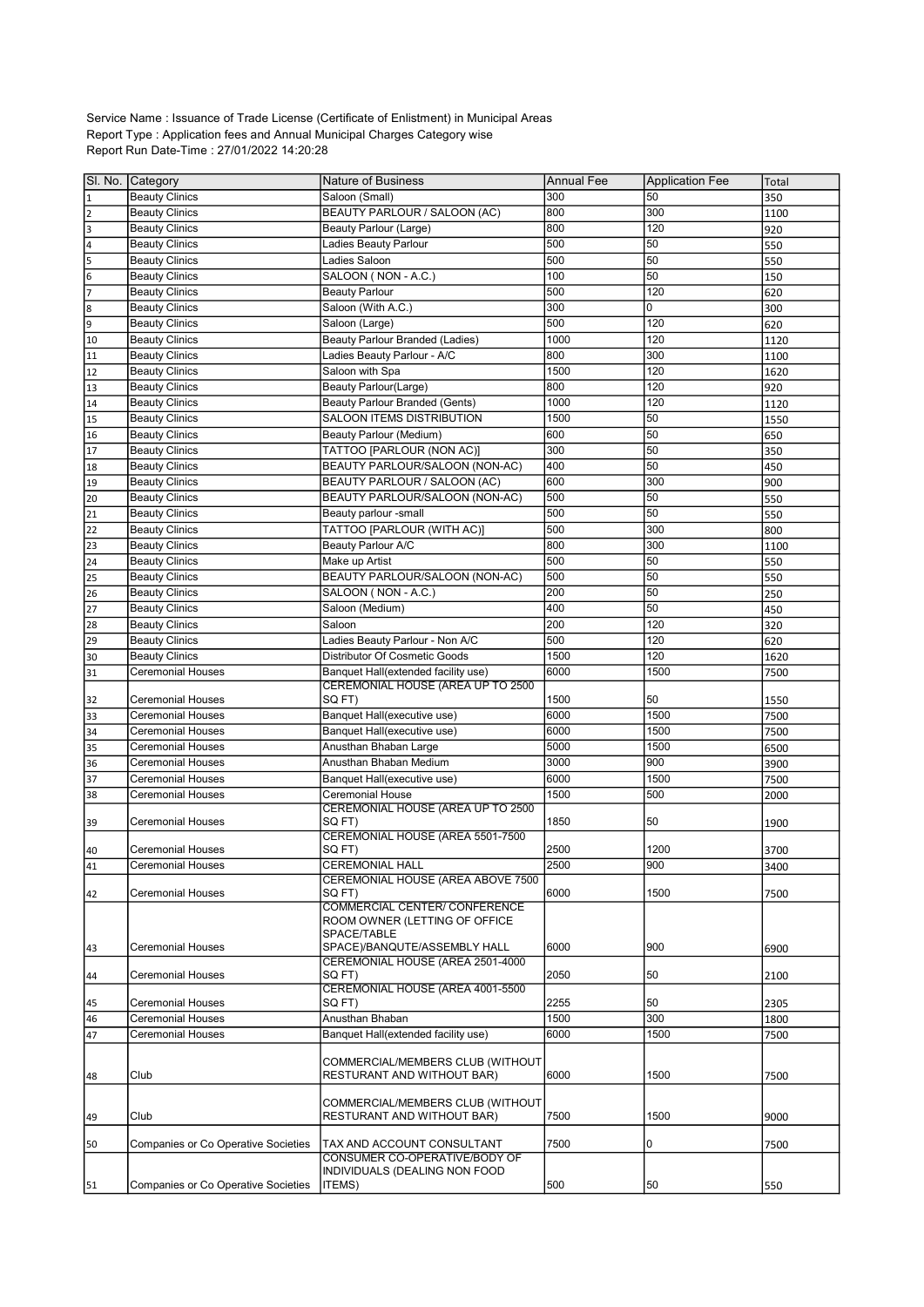|          |                                                               | COMPANY REGD, UNDER COMPANY ACT<br>1956 (DETALING FOODS) /BANK/                                                         |             |         |             |
|----------|---------------------------------------------------------------|-------------------------------------------------------------------------------------------------------------------------|-------------|---------|-------------|
|          |                                                               | FINANCIAL INSTITUTION WITH CANTEEN                                                                                      |             |         |             |
| 52       | Companies or Co Operative Societies                           | (AREA 2,001-3,000 SQ.FT)                                                                                                | 7500        | 600     | 8100        |
| 53       | Companies or Co Operative Societies                           | Tar Mfg                                                                                                                 | 7500        | 0       | 7500        |
| 54       | Companies or Co Operative Societies                           | <b>Telecom Company</b>                                                                                                  | 7500        | 0       | 7500        |
| 55       | Companies or Co Operative Societies                           | Urban Co-Operative Registerd Office                                                                                     | 7500        | 50      | 7550        |
|          |                                                               | COMPANY REGD. UNDER COMPANY ACT<br>1956 (DETALING NON FOODS)                                                            |             |         |             |
| 56       | Companies or Co Operative Societies                           | /BANK/FINANCIAL INSTITUTION (AREA<br>ABOVE 3,000 SQ. FT.)                                                               | 7500        | 900     | 8400        |
|          |                                                               | COMPANY REGD. UNDER COMPANY ACT<br>1956 (DETALING FOODS)/BANK/<br>FINANCIAL INSTITUTION WITH CANTEEN                    |             |         |             |
| 57       | Companies or Co Operative Societies                           | (AREA ABOVE 3,000N SQ. FT)                                                                                              | 7500        | 900     | 8400        |
| 58       | Companies or Co Operative Societies                           | COMPANY REGD. UNDER COMPANY ACT<br>1956 (DETALING NON FOODS)<br>BANK/FINANCIAL INSTITUTION (AREA<br>1,001-2,000 SQ.FT.) | 7500        | 300     | 7800        |
|          |                                                               | COMPANY REGD. UNDER COMPANY ACT<br>1956 (DETALING NON                                                                   |             |         |             |
| 59       | Companies or Co Operative Societies                           | FOODS)/BANK/FINANCIAL INSTITUTION<br>(AREA 2,001-3,000 SQ. FT.)                                                         | 7500        | 600     | 8100        |
|          |                                                               | CONSUMER CO-OPERATIVE/BODY OF<br>INDIVIDUALS (DEALING NON FOOD                                                          |             |         |             |
| 60       | Companies or Co Operative Societies                           | <b>ITEMS</b> )                                                                                                          | 500         | 50      | 550         |
|          |                                                               | COMPANY REGD. UNDER COMPANY ACT<br>1956 (DETALING NON FOODS)                                                            |             |         |             |
| 61       | Companies or Co Operative Societies                           | /BANK/FINANCIAL INSTITUTION WITH<br>CANTEEN (AREA UP TO 1,000 SQ.FT.                                                    | 7500        | 60      | 7560        |
|          |                                                               | COMPANY REGD.UNDER COMPANY ACT<br>1956 (1956 (DETALING                                                                  |             |         |             |
|          |                                                               | FOODS)/BANK/FINANCIAL INSTITUTION                                                                                       |             |         |             |
| 62       | Companies or Co Operative Societies                           | WITH CANTEEN (AREA 1,001-2,000 SQ.<br>FT)                                                                               | 7500        | 300     | 7800        |
|          |                                                               | COMPANY REGD. UNDER COMPANY ACT<br>1956 (DETALING NON FOODS)<br>/BANK/FINANCIAL INSTITUTION (AREA                       |             |         |             |
| 63       | Companies or Co Operative Societies                           | ABOVE 3,000 SQ. FT.)                                                                                                    | 7500        | 900     | 8400        |
|          |                                                               | COMPANY REGD.UNDER COMPANY ACT<br>1956 (DETALING NON FOODS)/BANK/<br>FINANCIAL INSTITUTION (AREA UP TO                  |             |         |             |
| 64       | Companies or Co Operative Societies                           | 1,000 SQ.FT.)                                                                                                           | 7500        | 60      | 7560        |
| 65       | <b>Companies or Co Operative Societies</b>                    | <b>CONSTRUCTION BUSINESS</b><br>CONSUMER CO-OPERATIVE/BODY OF                                                           | 7500        | 120     | 7620        |
|          |                                                               | INDIVIDUALS (DEALING NON FOOD                                                                                           |             |         |             |
| 66       | Companies or Co Operative Societies                           | ITEMS)                                                                                                                  | 7500        | 50      | 7550        |
| 67       | Companies or Co Operative Societies                           | Co-Operative Society Office<br>Cooperative society /Cooperative society                                                 | 7500        | 50      | 7550        |
| 68       | Companies or Co Operative Societies                           | Limited                                                                                                                 | 7500        | 50      | 7550        |
| 69       | Companies or Co Operative Societies                           | Hosiery and Ready-made Branded                                                                                          | 7500        | 300     | 7800        |
| 70       | Companies or Co Operative Societies                           | Mfg.Of Ceramic Goods                                                                                                    | 7500        | 50      | 7550        |
| 71       | Companies or Co Operative Societies                           | Non-Banking Finance Company (N.B.F.C)                                                                                   | 7500        | 0       | 7500        |
|          | Companies or Co Operative Societies                           | COMPANY REGD.UNDER COMPANY ACT<br>1956 (DETALING NON FOODS)/BANK/<br>FINANCIAL INSTITUTION (AREA UP TO<br>1,000 SQ.FT.) | 750         | 60      |             |
| 72       |                                                               |                                                                                                                         |             |         | 810         |
| 73<br>74 | Companies or Co Operative Societies<br>Decorators or Agencies | <b>RECOVERY</b><br>Nurse and Aya -Provider / Supply                                                                     | 7500<br>200 | 0<br>50 | 7500<br>250 |
| 75       | Decorators or Agencies                                        | DECORATORS AND CATERER                                                                                                  | 600         | 50      | 650         |
| 76       | Decorators or Agencies                                        | <b>Construction And Building Materials Supplier</b>                                                                     | 1300        | 120     | 1420        |
| 77       | Decorators or Agencies                                        | <b>CONTRACTOR</b><br>(CIVIL/MECHANICAL/ELECTRICAL), BUILDE<br>R, DEVELOPER AND ALIKE                                    | 400         | 120     | 520         |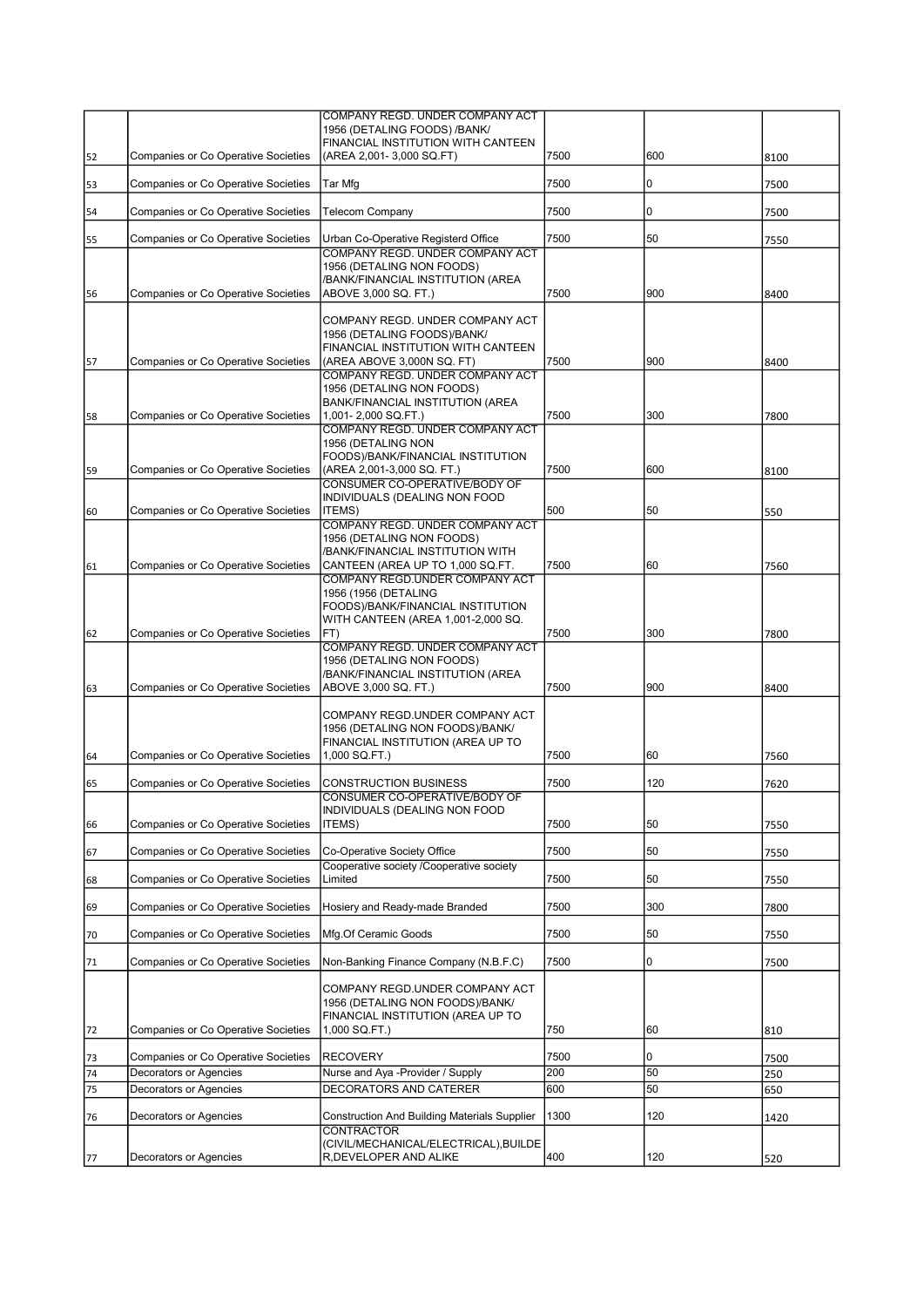|     |                                     | CONTRACTOR/ SUPPLIER OF SECURITY                                     |      |      |      |
|-----|-------------------------------------|----------------------------------------------------------------------|------|------|------|
|     |                                     | GUARDS/NURSES/AYAS/LABOURS/HOUS                                      |      |      |      |
| 78  | Decorators or Agencies              | E KEEPERS AND ALIKE<br>Contractor (Electrical and Civil) and General | 350  | 120  | 470  |
| 79  | Decorators or Agencies              | Order Supplier                                                       | 1000 | 120  | 1120 |
| 80  | Decorators or Agencies              | contractor and general order supply                                  | 600  | 50   | 650  |
| 81  | Decorators or Agencies              | CATERER OR HOME DELIVERY                                             | 500  | 50   | 550  |
| 82  | Decorators or Agencies              | Aya Supplier                                                         | 250  | 50   | 300  |
| 83  | Decorators or Agencies              | <b>Construction and Developer</b>                                    | 2400 | 120  | 2520 |
| 84  | Decorators or Agencies              | Labour Supliers                                                      | 350  | 50   | 400  |
| 85  | Decorators or Agencies              | <b>COURIER SERVICE/LOGISTICS</b><br><b>MANAGEMENT</b>                | 700  | 150  | 850  |
| 86  | <b>Decorators or Agencies</b>       | Structural designer                                                  | 800  | 120  | 920  |
| 87  | Decorators or Agencies              | <b>Electrical Decorators</b>                                         | 300  | 120  | 420  |
| 88  | Decorators or Agencies              | <b>CONSTRUCTION</b>                                                  | 900  | 120  | 1020 |
| 89  | Decorators or Agencies              | <b>Event Management Office</b>                                       | 1500 | 100  | 1600 |
|     |                                     | <b>CONTRACTOR</b>                                                    |      |      |      |
|     |                                     | (CIVIL/MECHANICAL/ELECTRICAL), BUILDE                                |      |      |      |
| 90  | Decorators or Agencies              | R, DEVELOPER AND ALIKE                                               | 400  | 120  | 520  |
|     |                                     | <b>CONTRACTOR</b><br>(CIVIL/MECHANICAL/ELECTRICAL), BUILDE           |      |      |      |
| 91  | Decorators or Agencies              | R, DEVELOPER AND ALIKE                                               | 400  | 120  | 520  |
| 92  | Decorators or Agencies              | <b>Flower Decoration</b>                                             | 300  | 50   | 350  |
|     |                                     |                                                                      |      |      |      |
|     |                                     | CONTRACTOR/ SUPPLIER OF SECURITY                                     |      |      |      |
|     |                                     | GUARDS/NURSES/AYAS/LABOURS/HOUS                                      |      |      |      |
| 93  | Decorators or Agencies              | E KEEPERS AND ALIKE                                                  | 200  | 120  | 320  |
| 94  | Decorators or Agencies              | <b>INTERIOR DECORATOR SERVICE</b>                                    | 500  | 120  | 620  |
| 95  | Decorators or Agencies              | Catering                                                             | 400  | 50   | 450  |
| 96  | Decorators or Agencies              | <b>COURIER SERVICE/LOGISTICS</b><br><b>MANAGEMENT</b>                | 1500 | 150  | 1650 |
| 97  | Decorators or Agencies              | Caterer or home delivery                                             | 500  | 50   | 550  |
| 98  | Decorators or Agencies              | aya centre -office                                                   | 200  | 50   | 250  |
| 99  | Demo Category                       | Test 2                                                               | 500  | 200  | 700  |
|     |                                     |                                                                      |      |      |      |
|     |                                     | COMMERCIAL SCHOOL/COLLEGE/TUTION                                     |      |      |      |
| 100 | <b>Educational Institutions</b>     | IN GROUP (NON TECHNICAL)                                             | 6000 | 50   | 6050 |
|     |                                     |                                                                      |      |      |      |
| 101 | <b>Educational Institutions</b>     | PRITAVE SCHOOL / COLLEGE                                             | 7000 | 1500 | 8500 |
| 102 | <b>Educational Institutions</b>     | NURSERY SCHOOL/ CRECHE                                               | 300  | 600  | 900  |
| 103 | <b>Educational Institutions</b>     | PRITAVE SCHOOL / COLLEGE                                             | 7000 | 1500 | 8500 |
| 104 | <b>Educational Institutions</b>     | NURSERY SCHOOL/ CRECHE                                               | 3000 | 600  | 3600 |
| 105 | <b>Educational Institutions</b>     | COMPUTER EDUCATION INSTITUTION                                       | 500  | 50   | 550  |
|     |                                     |                                                                      |      |      |      |
|     |                                     | COMMERCIAL SCHOOL/COLLEGE/TUTION                                     |      |      |      |
| 106 | <b>Educational Institutions</b>     | IN GROUP (TECHNICAL)                                                 | 700  | 1500 | 2200 |
|     |                                     | COMMERCIAL SCHOOL/COLLEGE/TUTION                                     |      |      |      |
| 107 | <b>Educational Institutions</b>     | IN GROUP (NON TECHNICAL)                                             | 700  | 50   | 750  |
| 108 | <b>Educational Institutions</b>     | <b>Beautician Training Centre</b>                                    | 1000 | 50   | 1050 |
| 109 | <b>Educational Institutions</b>     | PRIVATE SCHOOL / COLLEGE                                             | 7500 | 1500 | 9000 |
| 110 | <b>Educational Institutions</b>     | <b>Computer Training Centre</b>                                      | 500  | 50   | 550  |
| 111 | <b>Educational Institutions</b>     | COMPUTER EDUCATION INSTITUTION                                       | 1000 | 50   | 1050 |
|     |                                     |                                                                      |      |      |      |
|     |                                     | COMMERCIAL SCHOOL/COLLEGE/TUTION                                     |      |      |      |
| 112 | <b>Educational Institutions</b>     | IN GROUP (TECHNICAL)                                                 | 6000 | 1500 | 7500 |
| 113 | <b>Educational Institutions</b>     | Coaching Centre<br><b>COLD DRINKS AND MINERAL</b>                    | 500  | 50   | 550  |
| 114 | Enterprises dealing with food items | WATER(WHOLESALE)                                                     | 1500 | 120  | 1620 |
| 115 | Enterprises dealing with food items | <b>Bakery Manufacturing</b>                                          | 900  | 100  | 1000 |
| 116 | Enterprises dealing with food items | Sweets Shop                                                          | 600  | 50   | 650  |
| 117 | Enterprises dealing with food items | Soyabean Bari Manufacturing                                          | 800  | 50   | 850  |
|     |                                     | <b>COLD DRINKS/MINERAL WATER</b>                                     |      |      |      |
| 118 | Enterprises dealing with food items | SUPPLIER/DISTRIBUTER                                                 | 800  | 100  | 900  |
| 119 | Enterprises dealing with food items | Goat Sale                                                            | 300  | 50   | 350  |
| 120 | Enterprises dealing with food items | Goat Sale                                                            | 300  | 50   | 350  |
| 121 | Enterprises dealing with food items | Pasta Manufacturing                                                  | 800  | 50   | 850  |
|     |                                     |                                                                      |      |      |      |
|     |                                     | MOBILE OUTLET(4-WHEELER) OF FOOD                                     |      |      |      |
| 122 | Enterprises dealing with food items | <b>ITEMS(SHOULD HAVE SEPARATE</b><br>OFFICE/FACTORY PREMISES)        | 600  | 50   | 650  |
| 123 | Enterprises dealing with food items | Milk Production Shop                                                 | 700  | 50   | 750  |
|     | Enterprises dealing with food items | IMPORTER/ EXPORTER ( OF FOOD ITEMS) 4500                             |      | 300  |      |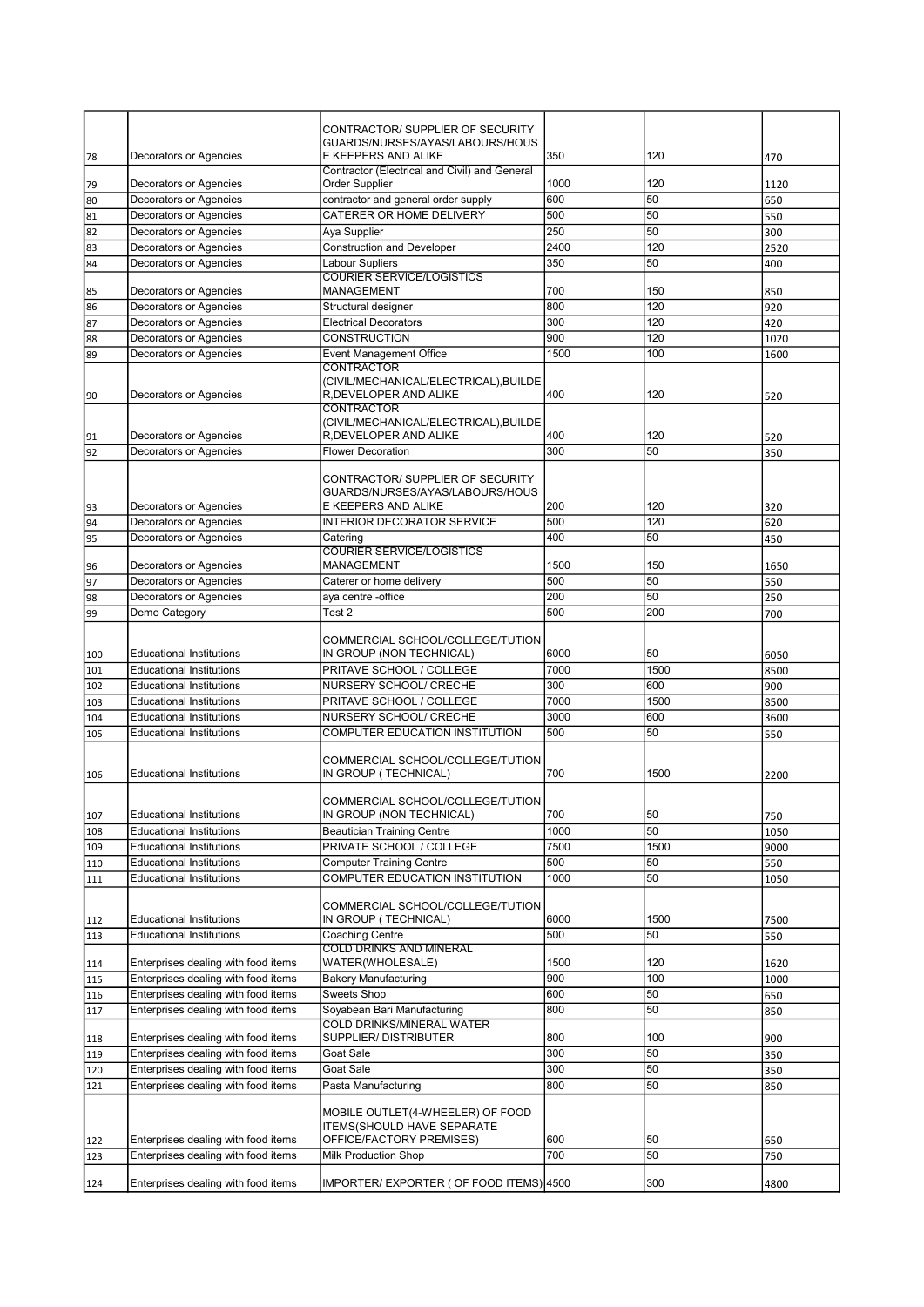| 125 | Enterprises dealing with food items | Manufacturer of Ghee                                         | 500  | 50  | 550  |
|-----|-------------------------------------|--------------------------------------------------------------|------|-----|------|
| 126 | Enterprises dealing with food items | Milk Retail (Liquid)                                         | 200  | 0   | 200  |
| 127 | Enterprises dealing with food items | Manufacturer of Jelly & Juice                                | 800  | 50  | 850  |
|     | Enterprises dealing with food items |                                                              | 700  | 50  |      |
| 128 |                                     | Ice Cream Manufacturing                                      |      |     | 750  |
| 129 | Enterprises dealing with food items | <b>EGG SELLER</b>                                            | 300  | 50  | 350  |
| 130 | Enterprises dealing with food items | Confectionary Retail Small                                   | 500  | 50  | 550  |
| 131 | Enterprises dealing with food items | Spices Shop (Retail)-Large                                   | 800  | 50  | 850  |
| 132 | Enterprises dealing with food items | Molasses                                                     | 400  | 50  | 450  |
| 133 | Enterprises dealing with food items | Rice Bran Processing                                         | 300  | 50  | 350  |
| 134 | Enterprises dealing with food items | EGG SELLER                                                   | 30   | 50  | 80   |
|     |                                     |                                                              |      |     |      |
|     |                                     | WHOLESELLER/DEALER/DISTRIBUTER/                              |      |     |      |
| 135 | Enterprises dealing with food items | MERCHANT OF FOOD ITEMS                                       | 1500 | 900 | 2400 |
|     | Enterprises dealing with food items |                                                              | 500  | 50  |      |
| 136 |                                     | Rice Shorting & Packaging<br>RETAIL SELLER/ SUPPLIER OF FOOD |      |     | 550  |
|     |                                     | <b>ITEMS</b>                                                 | 300  | 50  |      |
| 137 | Enterprises dealing with food items |                                                              |      |     | 350  |
|     | Enterprises dealing with food items | IMPORTER/ EXPORTER ( OF FOOD ITEMS) 500                      |      | 300 |      |
| 138 |                                     | GODOWN / WAREHOUSE/ AARAT/                                   |      |     | 800  |
|     |                                     | STORE/ STOCKIST OF FOOD ITEMS                                | 750  | 150 |      |
| 139 | Enterprises dealing with food items |                                                              |      |     | 900  |
| 140 | Enterprises dealing with food items | Fast Food Centre                                             | 300  | 50  | 350  |
| 141 | Enterprises dealing with food items | Suger Candy Shop                                             | 300  | 50  | 350  |
|     |                                     | <b>VEGETABLE(ANY ITEM) SELLER/</b>                           |      |     |      |
| 142 | Enterprises dealing with food items | <b>SUPPLIER</b>                                              | 100  | 50  | 150  |
| 143 | Enterprises dealing with food items | Grocery Shop (Retail)                                        | 300  | 50  | 350  |
| 144 | Enterprises dealing with food items | <b>Purified Drinking Mineral Water</b>                       | 2500 | 50  | 2550 |
| 145 | Enterprises dealing with food items | Mother Dairy Milk                                            | 200  | 50  | 250  |
| 146 | Enterprises dealing with food items | Chicken Shop-Retail                                          | 300  | 50  | 350  |
|     | Enterprises dealing with food items | Grocery Shop                                                 | 300  | 50  | 350  |
| 147 |                                     |                                                              |      |     |      |
| 148 | Enterprises dealing with food items | <b>Baby Food</b>                                             | 250  | 50  | 300  |
|     |                                     | WORKSHOP / FACTORY OF FOOD ITEMS                             |      |     |      |
| 149 | Enterprises dealing with food items | AREA UPTO 501-1000 SQ. FT.)                                  | 1500 | 50  | 1550 |
|     |                                     |                                                              |      |     |      |
|     |                                     | WHOLESELLER/ DEALER / DISTRIBUTER/                           | 1500 |     |      |
| 150 | Enterprises dealing with food items | MERCHANT OF FOOD ITEMS                                       |      | 900 | 2400 |
| 151 | Enterprises dealing with food items | Snacks Shop                                                  | 300  | 50  | 350  |
| 152 | Enterprises dealing with food items | Distributor of Consumer Goods                                | 1500 | 120 | 1620 |
|     |                                     | WORKSHOP / FACTORY OF FOOD ITEMS (                           |      |     |      |
| 153 | Enterprises dealing with food items | AREA ABOVE 3000 SQ. FT.)                                     | 700  | 600 | 1300 |
| 154 | Enterprises dealing with food items | FOOD SUPPLY                                                  | 500  | 120 | 620  |
| 155 | Enterprises dealing with food items | Fruits (Whole Sale)                                          | 1500 | 120 | 1620 |
| 156 | Enterprises dealing with food items | <b>FRUIT SHOP</b>                                            | 200  | 50  | 250  |
| 157 | Enterprises dealing with food items | Vegetable wholesale                                          | 1000 | 120 | 1120 |
|     |                                     | GODOWN / WAREHOUSE/ AARAT/                                   |      |     |      |
| 158 | Enterprises dealing with food items | STORE/ STOCKIST OF FOOD ITEMS                                | 5000 | 150 | 5150 |
|     |                                     |                                                              |      |     |      |
|     |                                     | WHOLESELLER/ DEALER / DISTRIBUTER/                           |      |     |      |
| 159 | Enterprises dealing with food items | MERCHANT OF FOOD ITEMS                                       | 1500 | 900 | 2400 |
| 160 | Enterprises dealing with food items | Snacks And Chanachur Production                              | 400  | 120 | 520  |
|     | Enterprises dealing with food items | Whole Sale Potato And Onion                                  | 1500 | 900 |      |
| 161 |                                     |                                                              |      |     | 2400 |
| 162 | Enterprises dealing with food items | Rice (Wholesale)                                             | 1500 | 120 | 1620 |
| 163 | Enterprises dealing with food items | Mineral Water Sale And Supply                                | 500  | 120 | 620  |
| 164 | Enterprises dealing with food items | Dairy Products (Wholesale)                                   | 1500 | 120 | 1620 |
|     |                                     | COMMISSION AGENT/ BROKER OF /SUB                             |      |     |      |
| 165 | Enterprises dealing with food items | BROKER OF (FOOD ITEMS)                                       | 500  | 90  | 590  |
|     |                                     |                                                              |      |     |      |
|     |                                     | FISH / DRY FISH/ MEAT/ TALLOW/ FOWL /                        |      |     |      |
| 166 | Enterprises dealing with food items | CRAB/ SEA FOOD SELLERS / SUPPLIER                            | 300  | 50  | 350  |
| 167 | Enterprises dealing with food items | Supplier of Milk                                             | 500  | 50  | 550  |
| 168 | Enterprises dealing with food items | Food Items Sale                                              | 800  | 50  | 850  |
|     |                                     |                                                              |      |     |      |
|     |                                     | FISH / DRY FISH/ MEAT/ TALLOW/ FOWL /                        |      |     |      |
| 169 | Enterprises dealing with food items | CRAB/ SEA FOOD SELLERS / SUPPLIER                            | 600  | 50  | 650  |
| 170 | Enterprises dealing with food items | Distributor of F.M.C.G.                                      | 1500 | 500 | 2000 |
| 171 | Enterprises dealing with food items | Food Making And Supply                                       | 500  | 50  | 550  |
|     | Enterprises dealing with food items |                                                              |      | 60  |      |
| 172 |                                     | Grocery Shop(Small)                                          | 330  |     | 390  |
| 173 | Enterprises dealing with food items | FOOD PRODUCT SALES                                           | 800  | 120 | 920  |
|     |                                     |                                                              |      |     |      |
|     |                                     | MOBILE OUTLET (3-WHEELER) OF FOOD                            |      |     |      |
|     |                                     | ITEMS(SHOULD HAVE SEPARATE                                   |      |     |      |
| 174 | Enterprises dealing with food items | OFFICE/FACTORY PREMISES)                                     | 500  | 50  | 550  |
|     |                                     | WORKSHOP / FACTORY OF FOOD ITEMS (                           |      |     |      |
| 175 | Enterprises dealing with food items | AREA ABOVE 3000 SQ. FT.)                                     | 1500 | 600 | 2100 |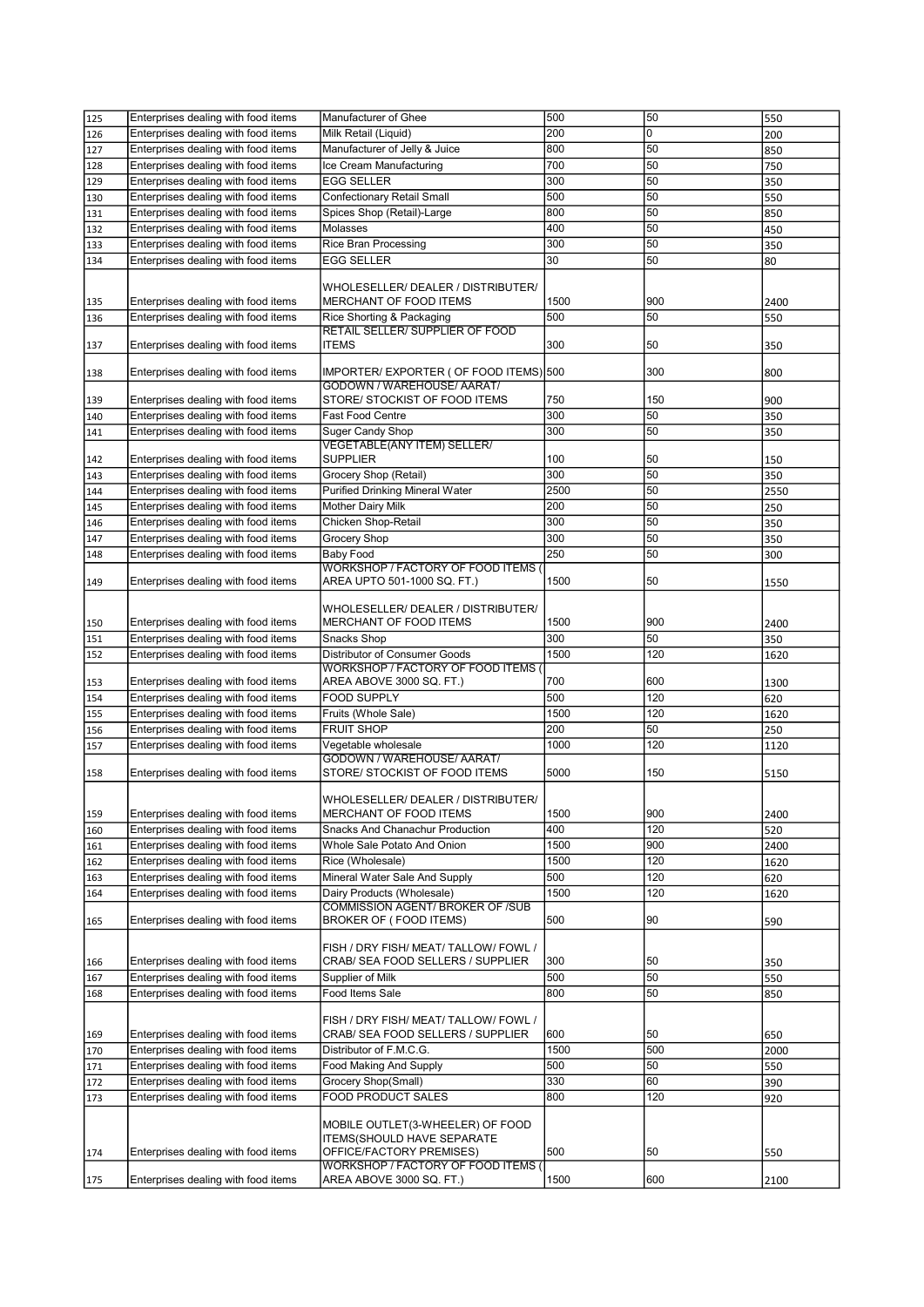| 176 | Enterprises dealing with food items                                    | TEA AND TIFFIN SHOP                                                          | 200  | 50   | 250  |
|-----|------------------------------------------------------------------------|------------------------------------------------------------------------------|------|------|------|
|     |                                                                        | WORKSHOP / FACTORY OF FOOD ITEMS                                             |      |      |      |
|     |                                                                        |                                                                              | 3500 | 50   |      |
| 177 | Enterprises dealing with food items                                    | AREA 1001-2000 SQ. FT.)                                                      |      |      | 3550 |
| 178 | Enterprises dealing with food items                                    | Hotel/Fast food/Resturent                                                    | 300  | 300  | 600  |
| 179 | Enterprises dealing with food items                                    | Tea Stall                                                                    | 110  | 50   | 160  |
|     |                                                                        | <b>COMMISSION AGENT/ BROKER OF /SUB</b>                                      |      |      |      |
| 180 | Enterprises dealing with food items                                    | BROKER OF (FOOD ITEMS)                                                       | 800  | 90   | 890  |
| 181 | Enterprises dealing with food items                                    | Meat shop                                                                    | 400  | 50   | 450  |
|     |                                                                        |                                                                              |      |      |      |
| 182 | Enterprises dealing with food items                                    | Milk Seller and Supplier                                                     | 500  | 50   | 550  |
|     |                                                                        | Ground Nut /Cashew nut Buy, Sales and                                        |      |      |      |
| 183 | Enterprises dealing with food items                                    | processing Business                                                          | 310  | 60   | 370  |
| 184 | Enterprises dealing with food items                                    | MANUFACTURER OF MINERAL WATER                                                | 1500 | 1200 | 2700 |
|     |                                                                        |                                                                              |      |      |      |
| 185 | Enterprises dealing with food items                                    | VEGETABLE (ANY ITEM ) SELLER (SMALL)                                         | 200  | 50   | 250  |
|     | Enterprises dealing with food items                                    |                                                                              | 510  | 50   |      |
| 186 |                                                                        | Poultry business                                                             |      |      | 560  |
| 187 | Enterprises dealing with food items                                    | Food grains trading                                                          | 300  | 50   | 350  |
| 188 | Enterprises dealing with food items                                    | Milk and Allied Dairy Products-small                                         | 1500 | 50   | 1550 |
| 189 | Enterprises dealing with food items                                    | Packaged Water                                                               | 500  | 50   | 550  |
|     |                                                                        |                                                                              |      |      |      |
|     |                                                                        | MOBILE OUTLET(3-WHEELER) OF FOOD                                             |      |      |      |
|     |                                                                        | ITEMS(SHOULD HAVE SEPARATE                                                   |      |      |      |
|     |                                                                        |                                                                              |      |      |      |
| 190 | Enterprises dealing with food items                                    | OFFICE/FACTORY PREMISES)                                                     | 600  | 50   | 650  |
| 191 | Enterprises dealing with food items                                    | Food Grain Wholesale                                                         | 1500 | 120  | 1620 |
| 192 | Enterprises dealing with food items                                    | Rice Shop (Retail)                                                           | 300  | 50   | 350  |
|     |                                                                        | <b>VEGETABLE(ANY ITEM) SELLER/</b>                                           |      |      |      |
| 193 | Enterprises dealing with food items                                    | <b>SUPPLIER</b>                                                              | 400  | 50   | 450  |
|     | Enterprises dealing with food items                                    | <b>Beverage And Snacks</b>                                                   | 600  | 50   |      |
| 194 |                                                                        |                                                                              |      |      | 650  |
| 195 | Enterprises dealing with food items                                    | Tea Shop                                                                     | 450  | 50   | 500  |
| 196 | Enterprises dealing with food items                                    | HATCHERY OWNER                                                               | 500  | 50   | 550  |
| 197 | Enterprises dealing with food items                                    | FOOD GRAIN (WHOLESALE)                                                       | 1500 | 120  | 1620 |
| 198 | Enterprises dealing with food items                                    | <b>Food Products Manufacturing</b>                                           | 1500 | 120  |      |
|     |                                                                        |                                                                              |      |      | 1620 |
| 199 | Enterprises dealing with food items                                    | Grocery Items - Retail                                                       | 300  | 50   | 350  |
| 200 | Enterprises dealing with food items                                    | <b>Rice Mill</b>                                                             | 2500 | 400  | 2900 |
|     |                                                                        |                                                                              |      |      |      |
|     |                                                                        | MOBILE OUTLET(4-WHEELER) OF FOOD                                             |      |      |      |
|     |                                                                        | ITEMS(SHOULD HAVE SEPARATE                                                   |      |      |      |
| 201 | Enterprises dealing with food items                                    | OFFICE/FACTORY PREMISES)                                                     | 600  | 50   | 650  |
|     |                                                                        | RETAIL SELLER/ SUPPLIER OF FOOD                                              |      |      |      |
|     | Enterprises dealing with food items                                    | <b>ITEMS</b>                                                                 | 300  | 50   | 350  |
| 202 |                                                                        |                                                                              |      |      |      |
| 203 | Enterprises dealing with food items                                    | <b>Flour Mill</b>                                                            | 2500 | 400  | 2900 |
|     |                                                                        |                                                                              |      |      |      |
|     |                                                                        | FISH / DRY FISH/ MEAT/ TALLOW/ FOWL /                                        |      |      |      |
| 204 | Enterprises dealing with food items                                    | CRAB/ SEA FOOD SELLERS / SUPPLIER                                            | 600  | 50   | 650  |
| 205 | Enterprises dealing with food items                                    | Grocery (Whole Sale)                                                         | 1500 | 120  | 1620 |
| 206 | Enterprises dealing with food items                                    | CONFECTIONERY SHOP                                                           | 500  | 50   | 550  |
|     |                                                                        |                                                                              |      |      |      |
| 207 | Enterprises dealing with food items                                    | HOTEL (ONLY FOOD) SMALL                                                      | 300  | 50   | 350  |
| 208 | Enterprises dealing with food items                                    | HOTEL (ONLY FOOD) SMALL                                                      | 300  | 300  | 600  |
| 209 | Enterprises dealing with food items                                    | <b>MURI SELLING</b>                                                          | 300  | 120  | 420  |
| 210 | Enterprises dealing with food items                                    | Oil Mill                                                                     | 2500 | 400  | 2900 |
|     |                                                                        |                                                                              |      |      |      |
| 211 | Enterprises dealing with food items                                    | Food Products Manufacturing                                                  | 1500 | 120  | 1620 |
| 212 | Enterprises dealing with food items                                    | Spice Mill                                                                   | 2500 | 400  | 2900 |
| 213 | Enterprises dealing with food items                                    | MANUFACTURER OF MINERAL WATER                                                | 3000 | 1200 | 4200 |
| 214 | Enterprises dealing with food items                                    | <b>Sweet Making</b>                                                          | 400  | 120  | 520  |
| 215 | Enterprises dealing with food items                                    | Consumer Goods Wholesale                                                     | 800  | 120  | 920  |
|     |                                                                        |                                                                              |      |      |      |
| 216 | Enterprises dealing with food items                                    | Grocery Shop(Large)                                                          | 1500 | 80   | 1580 |
| 217 | Enterprises dealing with food items                                    | Chicken Supplier (Small)                                                     | 500  | 50   | 550  |
| 218 | Enterprises dealing with food items                                    | Confectionery                                                                | 500  | 50   | 550  |
| 219 | Enterprises dealing with food items                                    | RATION SHOP                                                                  | 100  | 120  | 220  |
|     |                                                                        |                                                                              |      |      |      |
| 220 | Enterprises dealing with food items                                    | Chanachur manufacturing                                                      | 500  | 100  | 600  |
| 221 | Enterprises dealing with food items                                    | Grocery Shop (Wholesale)                                                     | 1500 | 50   | 1550 |
|     |                                                                        | WORKSHOP / FACTORY OF FOOD ITEMS                                             |      |      |      |
| 222 | Enterprises dealing with food items                                    | AREA 2001- 3000 SQ. FT.)                                                     | 5000 | 50   | 5050 |
| 223 | Enterprises dealing with food items                                    | Chanachur Wholesale                                                          | 800  | 100  | 900  |
|     |                                                                        | RETAIL SELLER / SUPPLIER OF NON-                                             |      |      |      |
|     |                                                                        | FOOD ITEMS                                                                   | 500  | 50   |      |
| 224 | Enterprises dealing with non food items                                |                                                                              |      |      | 550  |
|     |                                                                        |                                                                              |      |      |      |
| 225 | Enterprises dealing with non food items SHOE TRADING                   |                                                                              | 500  | 50   | 550  |
|     |                                                                        |                                                                              |      |      |      |
| 226 |                                                                        | Enterprises dealing with non food items Readymade Garments Mfg and Wholesale | 1500 | 120  | 1620 |
|     |                                                                        |                                                                              |      |      |      |
| 227 | Enterprises dealing with non food items Office stationery goods supply |                                                                              | 250  | 0    | 250  |
|     |                                                                        |                                                                              |      |      |      |
| 228 | Enterprises dealing with non food items Stationery Shop                |                                                                              | 250  | 50   | 300  |
|     |                                                                        |                                                                              |      |      |      |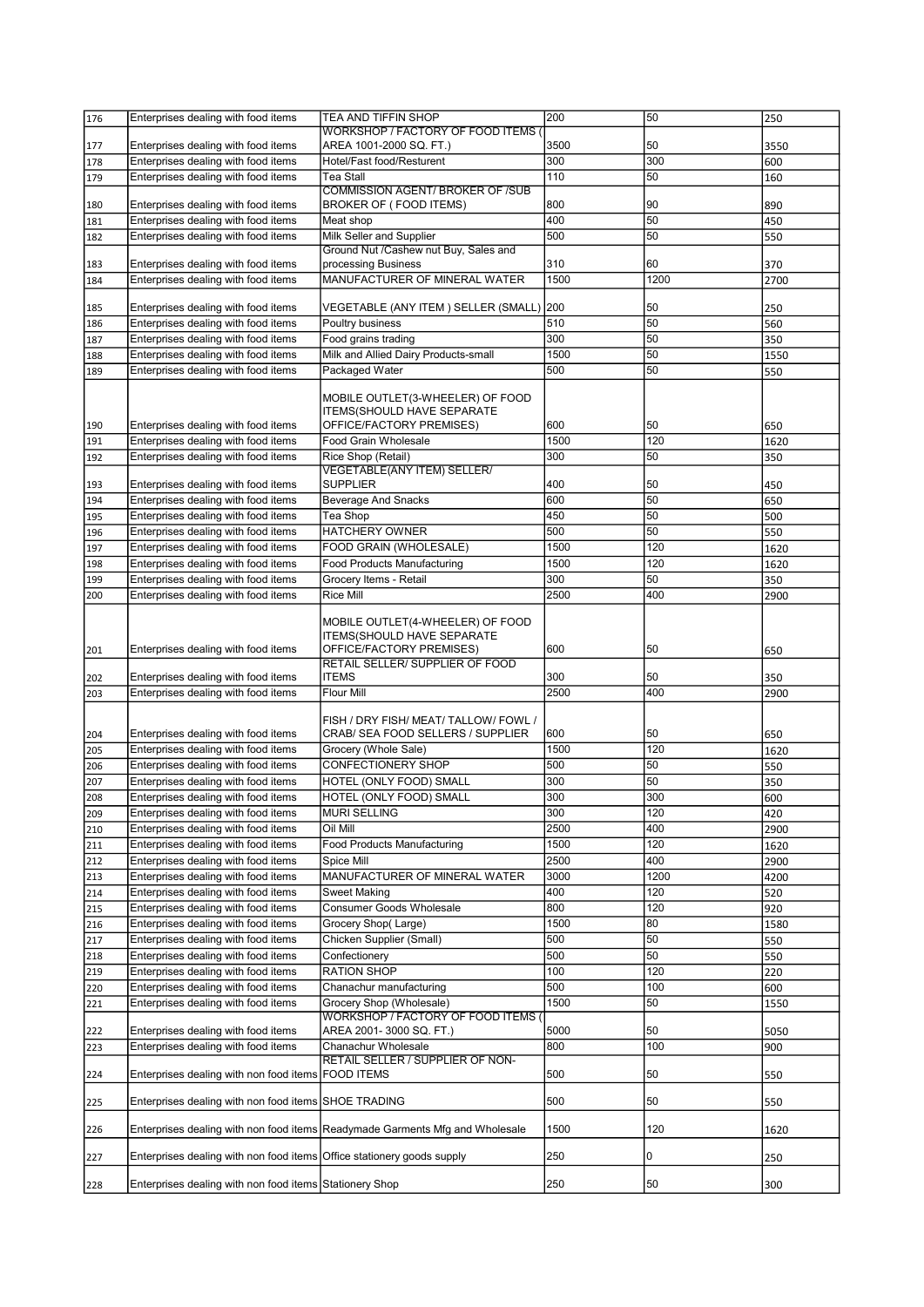| 229 | Enterprises dealing with non food items Electronics Goods Repairing             |                                                                                           | 300  | 50  | 350  |
|-----|---------------------------------------------------------------------------------|-------------------------------------------------------------------------------------------|------|-----|------|
| 230 | Enterprises dealing with non food items Grocery And Stationery                  |                                                                                           | 500  | 120 | 620  |
| 231 | Enterprises dealing with non food items Retail seller/supplier of nonfood items |                                                                                           | 1000 | 50  | 1050 |
| 232 | Enterprises dealing with non food items Retail seller/supplier of nonfood items |                                                                                           | 1000 | 50  | 1050 |
| 233 | Enterprises dealing with non food items Ladies Garments                         |                                                                                           | 800  | 50  | 850  |
| 234 | Enterprises dealing with non food items HAWKER                                  |                                                                                           | 200  | 50  | 250  |
|     |                                                                                 | MOBILE OUTLET(3-WHEELER) OF NON                                                           |      |     |      |
| 235 | Enterprises dealing with non food items OFFICE/FACTORY PREMISES)                | FOOD ITEMS(SHOULD HAVE SEPARATE                                                           | 600  | 50  | 650  |
| 236 | Enterprises dealing with non food items ITEMS)                                  | <b>IMPORTER/ EXPORTER ( OF NON FOOD</b>                                                   | 700  | 300 | 1000 |
| 237 | Enterprises dealing with non food items Rubber Stamp Maker                      |                                                                                           | 200  | 50  | 250  |
| 238 | Enterprises dealing with non food items TRADING OF IRON AND STEEL               |                                                                                           | 1500 | 120 | 1620 |
| 239 | Enterprises dealing with non food items Spices Grinding                         |                                                                                           | 300  | 50  | 350  |
| 240 | Enterprises dealing with non food items 1000 sq).ft.                            | Readymade Garments Mfg and Sales (500 to                                                  | 800  | 600 | 1400 |
| 241 | Enterprises dealing with non food items Presticide/ Insecticides Large          |                                                                                           | 5000 | 120 | 5120 |
| 242 | Enterprises dealing with non food items FABRICATION                             |                                                                                           | 1500 | 50  | 1550 |
| 243 | Enterprises dealing with non food items Leather Goods Small                     |                                                                                           | 400  | 50  | 450  |
|     |                                                                                 | GODOWN / WAREHOUSE / AARAT/                                                               |      |     |      |
| 244 |                                                                                 | Enterprises dealing with non food items STORE / STOCKIST OF NON FOOD ITEMS                | 5000 | 150 | 5150 |
| 245 | Enterprises dealing with non food items Aluminium door window manufacture       |                                                                                           | 800  | 50  | 850  |
| 246 | Enterprises dealing with non food items Stationary Shop(Small)                  |                                                                                           | 250  | 60  | 310  |
| 247 | Enterprises dealing with non food items CLOTH RETAIL AND WHOLESALE              |                                                                                           | 500  | 120 | 620  |
| 248 | Enterprises dealing with non food items Candle Manufacturing                    |                                                                                           | 600  | 50  | 650  |
| 249 |                                                                                 | Enterprises dealing with non food items Businesses of Handloom cloths (Retail)            | 300  | 100 | 400  |
| 250 | Enterprises dealing with non food items MERCHANT OF NON FOOD ITEMS              | WHOLESELLER/ DEALER / DISTRIBUTER/                                                        | 1500 | 900 | 2400 |
| 251 | Enterprises dealing with non food items Furniture Shop                          |                                                                                           | 500  | 100 | 600  |
| 252 |                                                                                 | Enterprises dealing with non food items CONSUMER PRODUCTS (WHOLESALE)                     | 300  | 120 | 420  |
| 253 | Enterprises dealing with non food items Brick Field                             |                                                                                           | 3500 | 200 | 3700 |
|     |                                                                                 | WHOLESELLER/ DEALER / DISTRIBUTER/                                                        | 1500 | 900 |      |
| 254 | Enterprises dealing with non food items MERCHANT OF NON FOOD ITEMS              |                                                                                           |      |     | 2400 |
| 255 | Enterprises dealing with non food items Shoe Shop                               |                                                                                           | 500  | 50  | 550  |
| 256 | Enterprises dealing with non food items Kerosine Oil And Grocery                | <b>COSMETICS AND STATIONERY GOODS</b>                                                     | 450  | 120 | 570  |
| 257 | Enterprises dealing with non food items                                         | (SMALL)                                                                                   | 450  | 50  | 500  |
| 258 | Enterprises dealing with non food items Kerosine Retail                         |                                                                                           | 100  | 50  | 150  |
| 259 | Enterprises dealing with non food items Gift Item                               |                                                                                           | 250  | 50  | 300  |
| 260 | Enterprises dealing with non food items BOTTLE SELLER                           |                                                                                           | 300  | 50  | 350  |
| 261 |                                                                                 | Enterprises dealing with non food items Agricultural products Fertilizer supplier /seller | 300  | 50  | 350  |
| 262 | Enterprises dealing with non food items   BOTTLE SELLER                         |                                                                                           | 350  | 50  | 400  |
| 263 | Enterprises dealing with non food items KEROSENE OIL(RETAIL)                    |                                                                                           | 150  | 50  | 200  |
| 264 | Enterprises dealing with non food items Kerosine Retail                         |                                                                                           | 150  | 50  | 200  |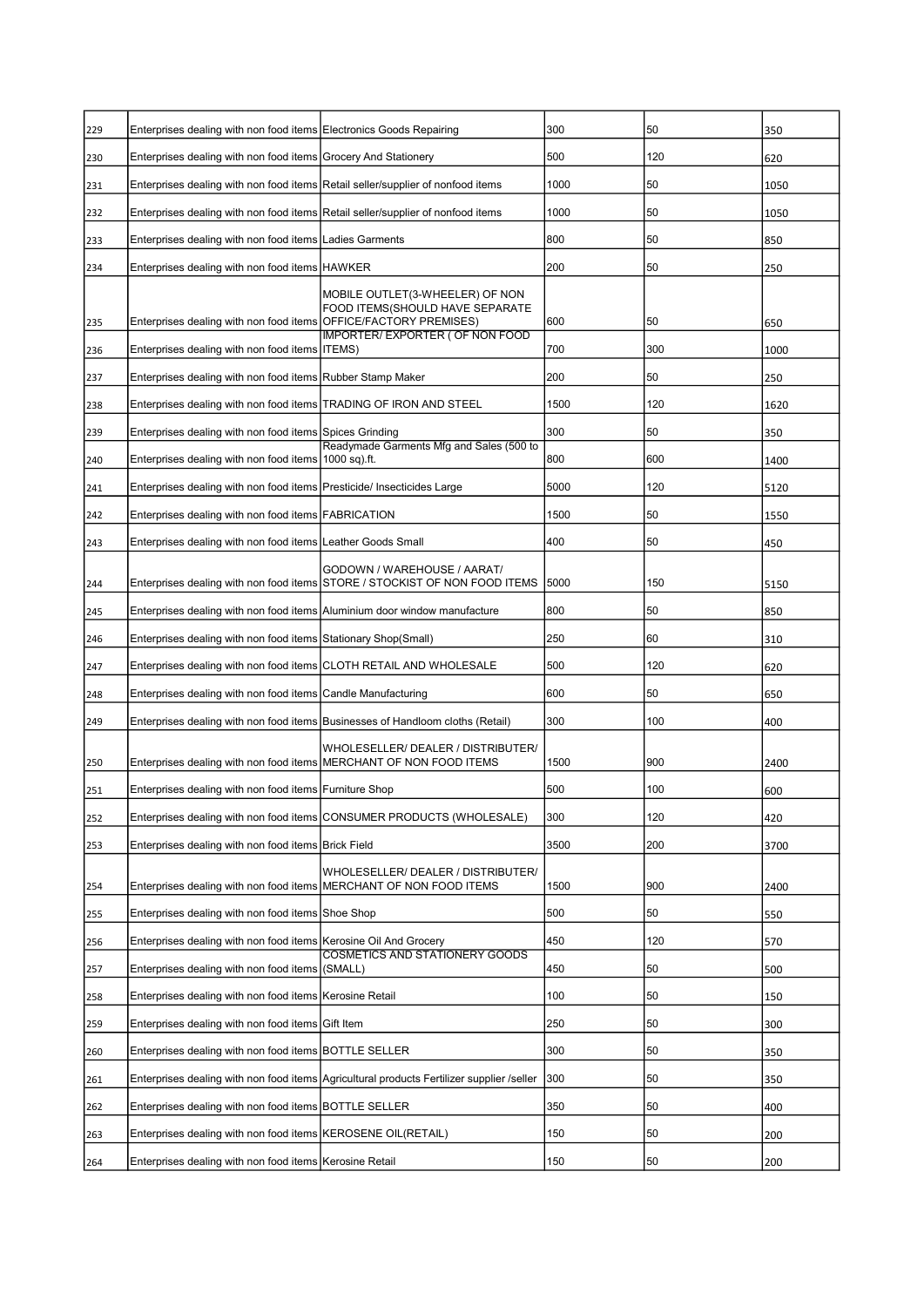| 265 | Enterprises dealing with non food items Travel agency                      | <b>COMMISSION AGENT/ BROKER OF / SUB</b>                                                                  | 600  | 50  | 650  |
|-----|----------------------------------------------------------------------------|-----------------------------------------------------------------------------------------------------------|------|-----|------|
| 266 |                                                                            | BROKER OF (NON FOOD ITEMS)/<br>Enterprises dealing with non food items MANAGEMENT SERVICE PROVIDER        | 500  | 90  | 590  |
| 267 | Enterprises dealing with non food items Gas Agency (Cook)                  |                                                                                                           | 7000 | 50  | 7050 |
| 268 | Enterprises dealing with non food items SQ.FT.)                            | <b>GARMENTS SHOP (AREA UPTO 500</b>                                                                       | 30   | 50  | 80   |
| 269 | Enterprises dealing with non food items carton box -manufacturing          |                                                                                                           | 500  | 0   | 500  |
| 270 | Enterprises dealing with non food items Stationary Shop(Small)             |                                                                                                           | 250  | 60  | 310  |
| 271 | Enterprises dealing with non food items 1000 sq).ft.                       | Readymade Garments Mfg and Sales (500 to                                                                  | 800  | 600 | 1400 |
| 272 | Enterprises dealing with non food items Kerosene dealer                    |                                                                                                           | 150  | 50  | 200  |
| 273 | Enterprises dealing with non food items SCRAP TRADING                      |                                                                                                           | 600  | 50  | 650  |
| 274 |                                                                            | GODOWN / WAREHOUSE / AARAT/<br>Enterprises dealing with non food items STORE / STOCKIST OF NON FOOD ITEMS | 750  | 150 | 900  |
| 275 | Enterprises dealing with non food items Cloth Shop                         |                                                                                                           | 300  | 50  | 350  |
| 276 | Enterprises dealing with non food items Cartoon Box Sale                   |                                                                                                           | 400  | 0   | 400  |
| 277 | Enterprises dealing with non food items MR Dealer (Ration)                 |                                                                                                           | 110  | 50  | 160  |
| 278 | Enterprises dealing with non food items Card Board Box Supply              |                                                                                                           | 400  | 0   | 400  |
| 279 | Enterprises dealing with non food items Engineering Workshop               |                                                                                                           | 1500 | 100 | 1600 |
| 280 | Enterprises dealing with non food items ITEMS ( AREA 501- 1000 SQ. FT.)    | WORKSHOP / FACTORY OF NON FOOD                                                                            | 700  | 50  | 750  |
| 281 | Enterprises dealing with non food items Iron foundry                       |                                                                                                           | 800  | 100 | 900  |
| 282 | Enterprises dealing with non food items Cable T.V Operator                 |                                                                                                           | 1500 | 50  | 1550 |
| 283 | Enterprises dealing with non food items Furnitur Shop                      |                                                                                                           | 300  | 120 | 420  |
| 284 | Enterprises dealing with non food items Manufacturing of Ceramic Bricks    |                                                                                                           | 1000 | 50  | 1050 |
| 285 | Enterprises dealing with non food items Stationery Shop(Large)             |                                                                                                           | 800  | 80  | 880  |
| 286 |                                                                            | GODOWN / WAREHOUSE / AARAT/<br>Enterprises dealing with non food items STORE / STOCKIST OF NON FOOD ITEMS | 5000 | 150 | 5150 |
| 287 | Enterprises dealing with non food items OFFICE/FACTORY PREMISES)           | MOBILE OUTLET(3-WHEELER) OF NON<br>FOOD ITEMS(SHOULD HAVE SEPARATE                                        | 600  | 50  | 650  |
| 288 | Enterprises dealing with non food items                                    | RETAIL SELLER / SUPPLIER OF NON-<br><b>FOOD ITEMS</b>                                                     | 250  | 50  | 300  |
| 289 | Enterprises dealing with non food items MR Dealer (Ration)                 |                                                                                                           | 100  | 50  | 150  |
| 290 | Enterprises dealing with non food items ITEMS)                             | <b>IMPORTER/ EXPORTER ( OF NON FOOD</b>                                                                   | 4500 | 300 | 4800 |
| 291 | Enterprises dealing with non food items                                    | RUBBER STAMP MARKER AND / OR<br>SELLER                                                                    | 100  | 50  | 150  |
| 292 | Enterprises dealing with non food items Bag Manufacture                    |                                                                                                           | 800  | 120 | 920  |
| 293 | Enterprises dealing with non food items                                    | RENTING OF EARE HOUSE IMMOUABLE<br><b>PROPERTY</b>                                                        | 1500 | 0   | 1500 |
| 294 | Enterprises dealing with non food items                                    | <b>Office Stationary</b>                                                                                  | 250  | 50  | 300  |
| 295 | Enterprises dealing with non food items Weight Machine sale and Repairing  |                                                                                                           | 500  | 120 | 620  |
| 296 | Enterprises dealing with non food items Building Materials Supply (Office) |                                                                                                           | 400  | 120 | 520  |
| 297 | Enterprises of Ornamental or Fancy<br>Items                                | EMBROIDERER (MANUAL)                                                                                      | 450  | 50  | 500  |
| 298 | Enterprises of Ornamental or Fancy<br>Items                                | Jewellary Shop                                                                                            | 300  | 120 | 420  |
| 299 | <b>Enterprises of Ornamental or Fancy</b><br>Items                         | GOLD/SILVER/COPPER/TIN/BLACK/BRASS<br>SMITHY AND ALIKE (SMALL)                                            | 400  | 50  | 450  |
| 300 | Enterprises of Ornamental or Fancy<br>Items                                | FANCY FISH SELLER/SUPPLIER                                                                                | 300  | 50  | 350  |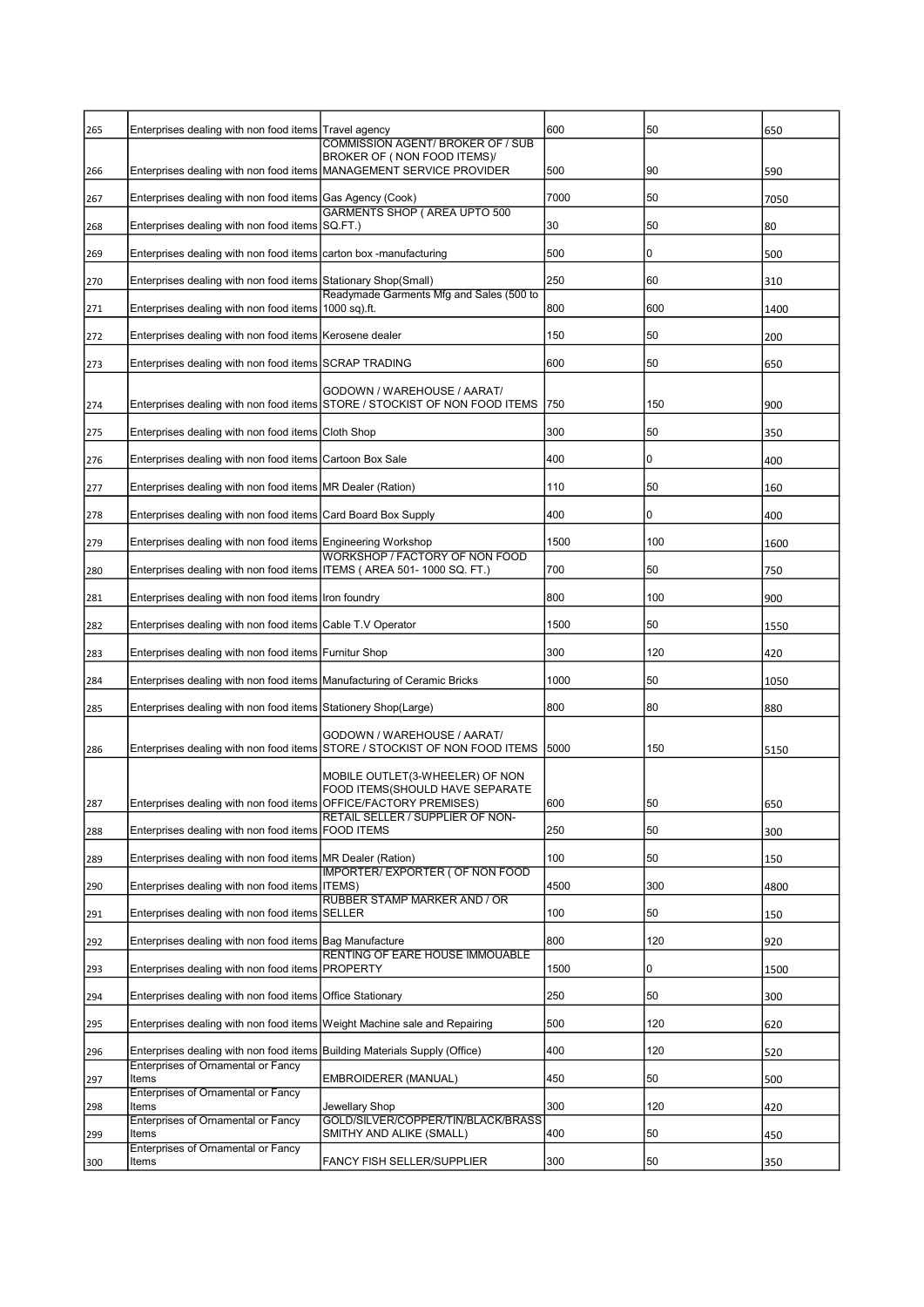|            | Enterprises of Ornamental or Fancy             |                                          |              |         |              |
|------------|------------------------------------------------|------------------------------------------|--------------|---------|--------------|
| 301        | Items                                          | <b>Cosmetics And Imitation Retail</b>    | 300          | 50      | 350          |
|            |                                                |                                          |              |         |              |
|            | Enterprises of Ornamental or Fancy             |                                          |              |         |              |
| 302        | Items                                          | Imitation Jewellery Shop                 | 500          | 50      | 550          |
|            | Enterprises of Ornamental or Fancy             |                                          |              |         |              |
| 303        | Items                                          | <b>BAND SUPPLIER</b>                     | 300          | 50      | 350          |
|            | Enterprises of Ornamental or Fancy             |                                          |              |         |              |
|            | Items                                          | Flower seller or supplier                | 200          | 50      |              |
| 304        |                                                |                                          |              |         | 250          |
|            | Enterprises of Ornamental or Fancy             |                                          |              |         |              |
| 305        | Items                                          | DECORATOR/FLOWER DECORATOR               | 500          | 50      | 550          |
|            | Enterprises of Ornamental or Fancy             | GOLD/ SILVER/ COPPER/ TIN / BLACK /      |              |         |              |
| 306        | Items                                          | <b>BRASS SMITHY AND ALIKE</b>            | 400          | 50      | 450          |
|            | Enterprises of Ornamental or Fancy             | JEWELLARY SHOP (AREA UPTO 500 SQ.        |              |         |              |
|            |                                                |                                          |              |         |              |
| 307        | Items                                          | FT.)                                     | 440          | 50      | 490          |
|            | Enterprises of Ornamental or Fancy             | JEWELLARY SHOP (AREA 501 - 1,000 SQ.     |              |         |              |
| 308        | Items                                          | FT.)                                     | 1500         | 300     | 1800         |
|            | Enterprises of Ornamental or Fancy             |                                          |              |         |              |
| 309        | Items                                          | DECORATOR/FLOWER DECORATOR               | 500          | 50      | 550          |
|            |                                                |                                          |              |         |              |
|            | Enterprises of Ornamental or Fancy             |                                          |              |         |              |
| 310        | Items                                          | <b>Cosmetics Shop</b>                    | 300          | 50      | 350          |
|            | Enterprises of Ornamental or Fancy             | JEWELLARY SHOP (AREA ABOVE 1,000         |              |         |              |
| 311        | Items                                          | SQ.FT.)                                  | 1650         | 900     | 2550         |
|            | Enterprises of Ornamental or Fancy             | KITE MAKER AND / OR SELLERS/             |              |         |              |
|            | Items                                          | <b>SUPPLIERS</b>                         | 300          | 50      |              |
| 312        |                                                |                                          |              |         | 350          |
|            | Enterprises of Ornamental or Fancy             | PHOTOGRAPHY SHOP (WITHOUT                |              |         |              |
| 313        | Items                                          | LABORATORY)                              | 200          | 50      | 250          |
|            | Enterprises of Ornamental or Fancy             |                                          |              |         |              |
| 314        | Items                                          | DECORATOR/FLOWER DECORATOR               | 500          | 50      | 550          |
|            |                                                |                                          |              |         |              |
|            |                                                |                                          |              |         |              |
|            | Enterprises of Ornamental or Fancy             | EARTH POT/IDOL/IMAGE ORNAMENTS/          |              |         |              |
| 315        | Items                                          | HANDICRAFTS MAKER/SELLER/SUPPLIER 200    |              | 50      | 250          |
|            | Enterprises of Ornamental or Fancy             | PHOTO PROCESSING LABORATORY              |              |         |              |
|            | Items                                          | (WITH / WITHOUT STUDIO)                  | 900          | 600     |              |
| 316        |                                                |                                          |              |         | 1500         |
|            |                                                | DATA PROCESSING/ ELECTRONIC DATA         |              |         |              |
| 317        | Enterprises related with Computer              | <b>CONVERSION CENTER</b>                 | 300          | 50      | 350          |
|            |                                                | ONLINE BUSINESS FOR NON FOOD             |              |         |              |
| 318        | Enterprises related with Computer              | <b>ITEMS</b>                             | 80           | 900     | 980          |
|            |                                                |                                          |              |         |              |
| 319        | Enterprises related with Computer              | <b>CALL CENTER</b>                       | 500          | 50      | 550          |
| 320        | Enterprises related with Computer              | Computer Training Institute And Job Work | 1000         | 120     | 1120         |
|            | Enterprises related with Computer              | Information Technology                   | 1500         | 50      | 1550         |
| 321        |                                                |                                          |              |         |              |
| 322        | Enterprises related with Computer              | <b>Computer Sales And Service</b>        | 800          | 50      | 850          |
|            |                                                |                                          |              |         |              |
|            |                                                | ONLINE BUSINESS FOR NON FOOD             |              |         |              |
|            |                                                |                                          |              |         |              |
| 323        | Enterprises related with Computer              | <b>ITEMS</b>                             | 1500         | 900     | 2400         |
| 324        | Enterprises related with Computer              | Computer Hardware Seller                 | 400          | 50      | 450          |
| 325        | Enterprises related with Computer              | CYBER CAFE AND XEROX                     | 500          | 120     | 620          |
|            |                                                |                                          |              |         |              |
|            |                                                | ONLINE BUSINESS FOR NON FOOD             |              |         |              |
| 326        | Enterprises related with Computer              | <b>ITEMS</b>                             | 1500         | 900     | 2400         |
| 327        | Enterprises related with Computer              | CYBER CAFE AND XEROX                     | 700          | 120     | 820          |
|            |                                                |                                          |              |         |              |
|            |                                                |                                          |              |         |              |
|            |                                                | E-MAIL/E-COMMERCE/INTERNET/CYBER         |              |         |              |
| 328        | Enterprises related with Computer              | CAFÉ SERVICES                            | 1500         | 50      | 1550         |
| 329        | Enterprises related with Computer              | COMPUTER DESIGN                          | 500          | 50      | 550          |
| 330        | Enterprises related with Computer              | Cyber cafe                               | 500          | 120     | 620          |
|            |                                                |                                          |              |         |              |
| 331        | Enterprises related with Computer              | Online business for food items           | 1500         | 120     | 1620         |
| 332        | Enterprises related with Computer              | Software Development and Research        | 1500         | 900     | 2400         |
|            | Enterprises related with Computer              | <b>Computer Service</b>                  | 500          | 50      |              |
| 333        |                                                |                                          |              |         | 550          |
| 334        | Enterprises related with Computer              | Broadbrand                               | 1500         | 100     | 1600         |
| 335        | Enterprises related with Computer              | <b>Computer Assembling</b>               | 800          | 50      | 850          |
|            |                                                |                                          |              |         |              |
| 336        | Enterprises related with Computer              | C. C. T.V Sales and Service              | 500          | 50      | 550          |
| 337        | Entertainment related                          | RACE COURCE                              | 6000         | 1500    | 7500         |
|            |                                                | CABLE T.V OPERATOR/ SUB AGENT            |              |         |              |
| 338        | Entertainment related                          | THEREOF                                  | 1500         | 120     |              |
|            |                                                |                                          |              |         | 1620         |
|            |                                                |                                          |              |         |              |
| 339        | Entertainment related                          | VIDEO LIBRARY/ VIDEO GAME PARLOUR        | 500          | 50      | 550          |
|            |                                                | JATRA, PAALAA GAAN, OPERA AND            |              |         |              |
| 340        | Entertainment related                          | ALIKE                                    | 300          | 50      | 350          |
|            |                                                |                                          |              |         |              |
|            |                                                |                                          |              |         |              |
| 341        | Entertainment related                          | VIDEO LIBRARY/ VIDEO GAME PARLOUR        | 300          | 50      | 350          |
|            |                                                | CINEMA/ FILM/ T.V-SERIAL/PROGRAMME       |              |         |              |
| 342        | Entertainment related                          | STUDIO                                   | 500          | 50      | 550          |
|            | Entertainment related                          |                                          | 6000         | 1500    |              |
| 343        |                                                | LEISURE PLEX                             |              |         | 7500         |
| 344        | Entertainment related                          | CINEMA/THEATER/ AUDITORIUM               | 250          | 50      | 300          |
| 345        | Entertainment related                          | Cable Operator                           | 1500         | 120     | 1620         |
|            |                                                |                                          |              |         |              |
| 346<br>347 | Entertainment related<br>Entertainment related | <b>CIRCUS OWNER</b><br>Cable T.V .       | 1000<br>1500 | 50<br>0 | 1050<br>1500 |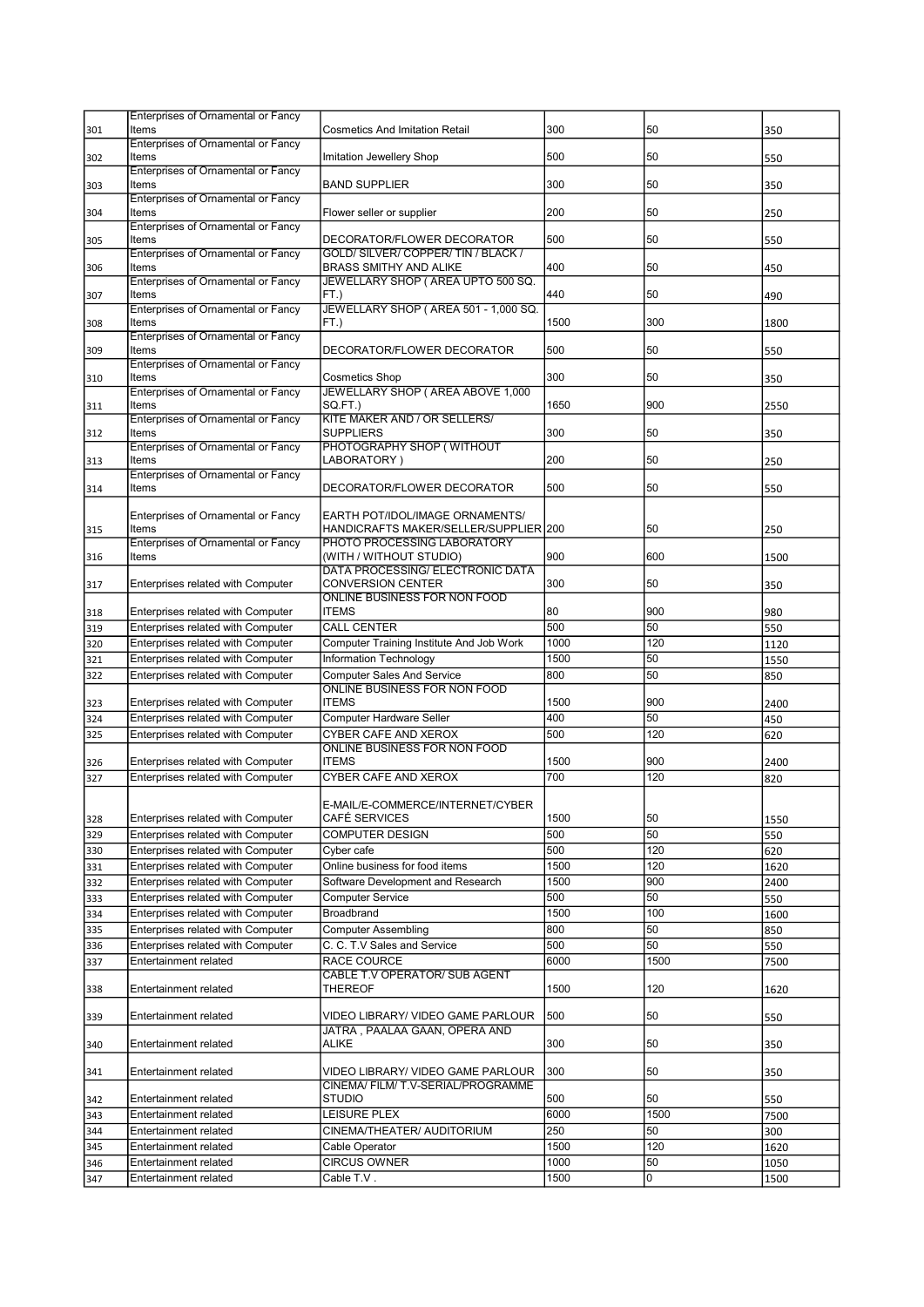| 348 | <b>Entertainment related</b>             | <b>MULTIPLEX</b>                                           | 6000 | 1500 | 7500 |
|-----|------------------------------------------|------------------------------------------------------------|------|------|------|
| 349 | Entertainment related                    | Cable Net Work                                             | 1500 | 0    | 1500 |
| 350 | Entertainment related                    | Cable T.V.Operator                                         | 1500 | 0    | 1500 |
|     |                                          |                                                            |      |      |      |
| 351 | <b>Entertainment related</b>             | CINEMA/ FILM/ T.V-SERIAL/PROGRAMME<br>PRODUCER/DISTRIBUTOR | 5000 | 600  | 5600 |
| 352 | Entertainment related                    | ORGANISATION FOR PERFORMING/<br><b>VISUAL ART</b>          | 500  | 50   | 550  |
| 353 | Entertainment related                    | Hall for festival and function                             | 1500 | 900  | 2400 |
| 354 | Entertainment related                    | Amusement park                                             | 6000 | 1500 | 7500 |
| 355 | Entertainment related                    | BILLIARD / SNOOKER ROOM KEEPER                             | 1000 | 300  | 1300 |
|     |                                          | <b>ORGANISER OF EXHIBITION /FAIR/ FETE/</b>                |      |      |      |
| 356 | Entertainment related                    | <b>MELA</b><br>CINEMA/ FILM/ T.V-SERIAL/PROGRAMME          | 2500 | 300  | 2800 |
| 357 | <b>Entertainment related</b>             | <b>STUDIO</b>                                              | 2500 | 50   | 2550 |
| 358 | Entertainment related                    | PLANATARIUM                                                | 6000 | 1500 | 7500 |
| 359 | Entertainment related                    | ART GALLERY/EXHIBITION GALLERY                             | 500  | 50   | 550  |
|     |                                          | <b>CABLE T.V OPERATOR/ SUB AGENT</b>                       |      |      |      |
| 360 | Entertainment related                    | <b>THEREOF</b>                                             | 1500 | 120  | 1620 |
| 361 | Entertainment related                    | CINEMA/THEATER/ AUDITORIUM                                 | 2500 | 50   | 2550 |
|     |                                          | CINEMA/ FILM/ T.V-SERIAL/PROGRAMME                         |      |      |      |
| 362 | Entertainment related                    | <b>STUDIO</b>                                              | 5000 | 50   | 5050 |
| 363 | Entertainment related                    | BOOK MAKER FOR RACE HORSES                                 | 500  | 50   | 550  |
| 364 | <b>Financial or Banking Institutions</b> | ATM BANKING (OFF SITY/ON SITE)                             | 6300 | 1200 | 7500 |
| 365 | <b>Financial or Banking Institutions</b> | <b>FINANCER</b>                                            | 500  | 1500 | 2000 |
| 366 | <b>Financial or Banking Institutions</b> | <b>FINANCER</b>                                            | 6300 | 1500 | 7800 |
| 367 | <b>Financial or Banking Institutions</b> | ATM BANKING (OFF SITY/ON SITE)                             | 700  | 1200 | 1900 |
|     |                                          |                                                            | 7500 | 1200 |      |
| 368 | Financial or Banking Institutions        | Bank                                                       |      |      | 8700 |
|     |                                          | LPG FILLING CENTRE FOR AUTO                                |      |      |      |
| 369 | <b>Fuelling Stations</b>                 | MOBILES (WITHOUT SERVICE STATION)                          | 6000 | 1500 | 7500 |
|     |                                          | LPG FILLING CENTRE FOR AUTO                                |      |      |      |
| 370 | <b>Fuelling Stations</b>                 | MOBILES (WITH SERVICE STATION)                             | 6000 | 1500 | 7500 |
|     |                                          |                                                            |      |      |      |
|     |                                          | LPG FILLING CENTRE FOR AUTO                                |      |      |      |
| 371 | <b>Fuelling Stations</b>                 | MOBILES (WITHOUT SERVICE STATION)                          | 6000 | 1500 | 7500 |
|     |                                          | LPG FILLING CENTRE FOR AUTO                                |      |      |      |
| 372 | <b>Fuelling Stations</b>                 | MOBILES (WITH SERVICE STATION)                             | 6000 | 1500 | 7500 |
|     |                                          | PETROL PUMP WITH HYDROLIC                                  |      |      |      |
| 373 | <b>Fuelling Stations</b>                 | MACHINE(S)                                                 | 6000 | 1500 | 7500 |
|     |                                          | PETROL PUMP WITHOUT HYDROLIC                               |      |      |      |
| 374 | <b>Fuelling Stations</b>                 | <b>MACHINE</b>                                             | 6000 | 1500 | 7500 |
|     |                                          | PETROL PUMP WITHOUT HYDROLIC                               |      |      |      |
| 375 | <b>Fuelling Stations</b>                 | <b>MACHINE</b>                                             | 3500 | 1500 | 5000 |
|     | <b>Fuelling Stations</b>                 | PETROL PUMP WITH HYDROLIC<br>MACHINE(S)                    | 6000 | 1500 |      |
| 376 |                                          |                                                            |      |      | 7500 |
|     |                                          | LPG FILLING CENTRE FOR AUTO                                |      |      |      |
| 377 | <b>Fuelling Stations</b>                 | MOBILES (WITHOUT SERVICE STATION)                          | 7000 | 1500 | 8500 |
| 378 | <b>Fuelling Stations</b>                 | <b>Bio fuel Station</b>                                    | 3000 | 1500 | 4500 |
|     | <b>Health Institutions</b>               | Medicine Wholesale                                         | 1500 |      |      |
| 379 |                                          |                                                            |      | 200  | 1700 |
| 380 | Health Institutions                      | Medicine Whole Seller (Allopathy)                          | 1500 | 120  | 1620 |
| 381 | <b>Health Institutions</b>               | X- RAY CLINIC OLLY                                         | 1000 | 900  | 1900 |
| 382 | <b>Health Institutions</b>               | Medicine Mfg.(Allopathy)                                   | 2500 | 0    | 2500 |
| 383 | <b>Health Institutions</b>               | <b>Medicine Distributer</b>                                | 1500 | 500  | 2000 |
| 384 | <b>Health Institutions</b>               | MFG and Trading of Ayurvedic Medicines                     | 800  | 100  | 900  |
| 385 | <b>Health Institutions</b>               | Orthopedic, surgical and Medical Equipments                | 800  | 50   | 850  |
|     | <b>Health Institutions</b>               | YOGA CENTER/ PHYSIOTHERAPY<br>CENTER (WITHOUT INSTRUMENT)  | 300  | 50   |      |
| 386 |                                          |                                                            |      |      | 350  |
| 387 | Health Institutions                      | Medicine Shop(Homeopathy)                                  | 250  | 50   | 300  |
| 388 | <b>Health Institutions</b>               | Medicine Mfg Company Allopathy                             | 3000 | 0    | 3000 |
| 389 | <b>Health Institutions</b>               | Medicine Shop(Ayurvedic)                                   | 300  | 50   | 350  |
| 390 | Health Institutions                      | Diagnostic Centre With Polyclinic                          | 1500 | 1500 | 3000 |
| 391 | Health Institutions                      | DOCTOR POLYCLINIC                                          | 1500 | 900  | 2400 |
| 392 | <b>Health Institutions</b>               | Medicine Shop (Retail Allopathic)                          | 300  | 50   | 350  |
|     |                                          | NURSING HOME/ PRIVATE HOSPITAL (NO.                        |      |      |      |
| 393 | Health Institutions                      | OF BEDS MORE THAN 10 )                                     | 6000 | 1500 | 7500 |
|     |                                          |                                                            |      |      |      |
| 394 | Health Institutions                      | Ayurvedic Medicine Manufacturing And Sale                  | 1500 | 100  | 1600 |
|     |                                          | <b>CHARITABLE DISPENSARY/ MEDICATION</b>                   |      |      |      |
| 395 | <b>Health Institutions</b>               | <b>CENTER</b>                                              | 300  | 50   | 350  |
| 396 | <b>Health Institutions</b>               | Ayurvedic Medicine (Retail)                                | 300  | 120  | 420  |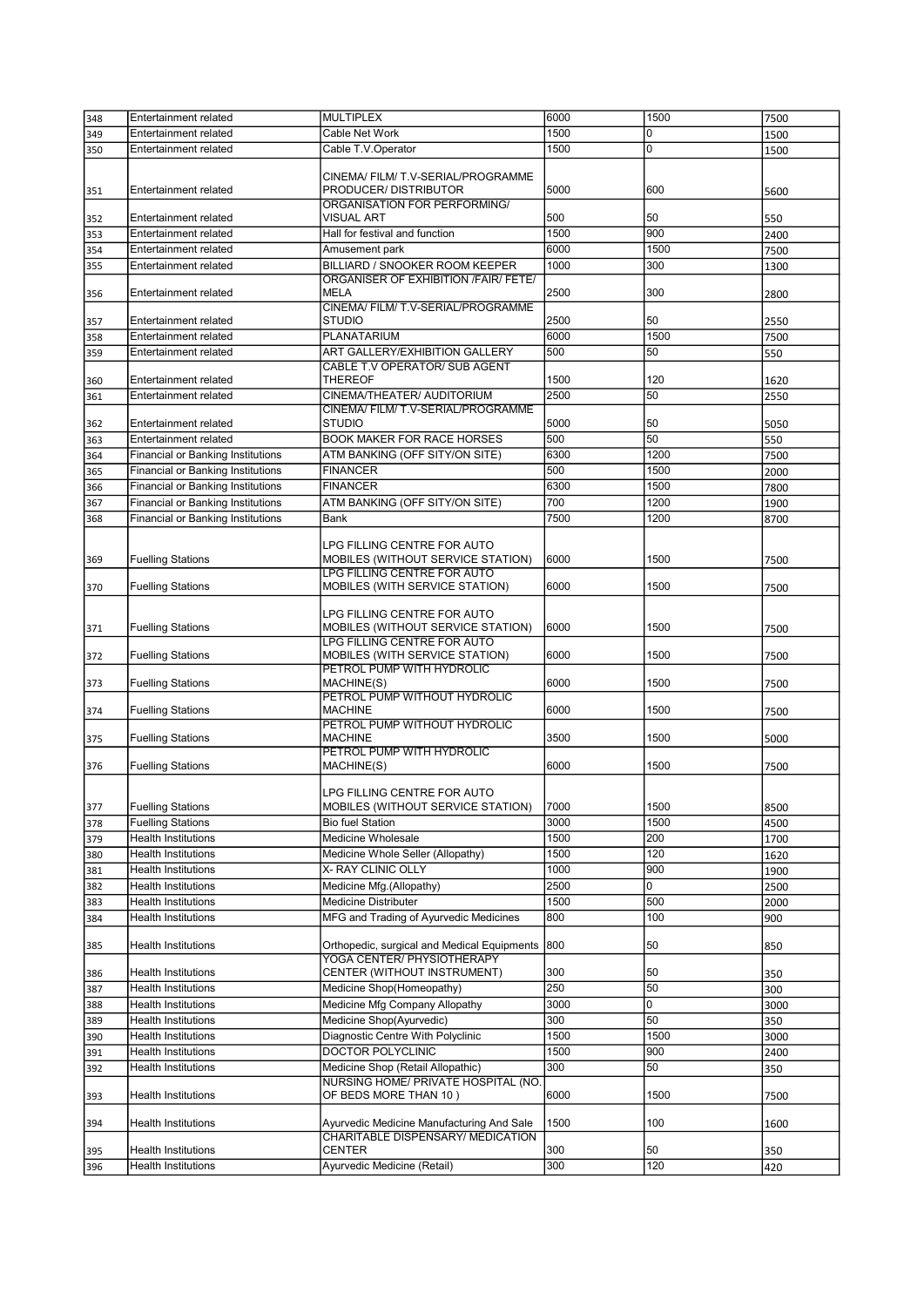| 397        | <b>Health Institutions</b>                               | DENTAL CLINIC (TOTAL AREA UP TO 300<br>SQ.FT)                            | 500         | 50          | 550  |
|------------|----------------------------------------------------------|--------------------------------------------------------------------------|-------------|-------------|------|
|            |                                                          | <b>NURSING HOME/ PRIVATE HOSPITAL (</b>                                  |             |             |      |
| 398        | <b>Health Institutions</b>                               | NO.OF BEDS UPTO 10)                                                      | 3500        | 1500        | 5000 |
|            |                                                          | NURSING HOME/ PRIVATE HOSPITAL (NO.                                      | 5000        | 1500        |      |
| 399        | <b>Health Institutions</b>                               | OF BEDS MORE THAN 10)<br><b>NURSHING HOME/ PRIVATE HOSPITAL (</b>        |             |             | 6500 |
| 400        | <b>Health Institutions</b>                               | NO.OF BEDS UPTO 10)                                                      | 6000        | 1500        | 7500 |
| 401        | <b>Health Institutions</b>                               | Medicine Seller (Retail Allopathy)                                       | 300         | 50          | 350  |
| 402        | <b>Health Institutions</b>                               | <b>DOCTOR CLINIC</b>                                                     | 700         | 50          | 750  |
| 403        | <b>Health Institutions</b>                               | X- RAY CLINIC OLLY                                                       | 500         | 900         | 1400 |
| 404        | <b>Health Institutions</b>                               | CHARITABLE HOSPITAL                                                      | 800         | 50          | 850  |
| 405        | <b>Health Institutions</b>                               | DOCTOR'S POLYCLINIC                                                      | 1500        | 900         | 2400 |
| 406        | <b>Health Institutions</b>                               | DENTAL CLINIC (TOTAL AREA UP TO 300<br>SQ.FT)                            | 300         | 50          | 350  |
|            |                                                          | NURSING HOME/ PRIVATE HOSPITAL (NO.                                      |             |             |      |
| 407        | <b>Health Institutions</b>                               | OF BEDS MORE THAN 10)                                                    | 6000        | 1500        | 7500 |
| 408        | <b>Health Institutions</b>                               | <b>Blood Collection Center</b>                                           | 300         | 50          | 350  |
| 409        | <b>Health Institutions</b>                               | LABORATORY EQUIPMENT SUPPLY                                              | 1500        | 0           | 1500 |
| 410        | <b>Health Institutions</b>                               | <b>GYM AND FITNESS CENTER</b>                                            | 300         | 120         | 420  |
|            |                                                          | PATHOLOGICAL / DIAGONOSTIC CENTRE/                                       |             |             |      |
|            |                                                          | LABORATORY CLINIC FOR X- RAY/ ECG/                                       |             |             |      |
| 411        | <b>Health Institutions</b>                               | USG/ MRI/ CT- SCAN AND ALIKE                                             | 5000        | 1500        | 6500 |
|            |                                                          | DENTAL CLINIC (TOTAL AREA 301-800                                        |             |             |      |
| 412        | <b>Health Institutions</b>                               | SQ.FT)                                                                   | 800         | 30          | 830  |
| 413        | <b>Health Institutions</b>                               | DENTAL CLINIC (TOTAL AREA ABOVE 800<br>SQ.FT.)                           | 1500        | 30          | 1530 |
| 414        | <b>Health Institutions</b>                               | Doctor Chamber                                                           | 1250        | 120         | 1370 |
|            |                                                          | <b>DENTAL CLINIC (TOTAL AREA UP TO 300</b>                               |             |             |      |
| 415        | <b>Health Institutions</b>                               | SQ.FT)                                                                   | 500         | 50          | 550  |
| 416        | <b>Health Institutions</b>                               | <b>DOCTOR CLINIC</b>                                                     | 500         | 50          | 550  |
|            |                                                          | PHYSIOTHERAPY CLINIC / YOGA CENTRE                                       |             |             |      |
| 417        | <b>Health Institutions</b><br><b>Health Institutions</b> | (WITH INSTRUMENTS)<br><b>DIAGNOSTIC CENTRE</b>                           | 300<br>1500 | 300<br>1500 | 600  |
| 418<br>419 | <b>Health Institutions</b>                               | <b>BLOOD BANK</b>                                                        | 300         | 30          | 3000 |
|            |                                                          | YOGA CENTER/ PHYSIOTHERAPY                                               |             |             | 330  |
| 420        | <b>Health Institutions</b>                               | CENTER (WITHOUT INSTRUMENT)                                              | 300         | 50          | 350  |
| 421        | <b>Health Institutions</b>                               | DOCTOR POLYCLINIC                                                        | 1500        | 900         | 2400 |
|            |                                                          | PHYSIOTHERAPY CLINIC / YOGA CENTRE                                       |             |             |      |
| 422        | <b>Health Institutions</b><br><b>Health Institutions</b> | ( WITH INSTRUMENTS)                                                      | 500         | 300         | 800  |
| 423        |                                                          | <b>DOCTOR CLINIC</b><br><b>GYMNASIUM / HEALTH CLUB (WITH</b>             | 500         | 50          | 550  |
|            |                                                          | MOTORISED INSTRUMENTS/ SAUNA                                             |             |             |      |
|            |                                                          | BATH/ SLIMMING ARRANGEMENTS AND                                          |             |             |      |
| 424        | <b>Health Institutions</b>                               | ALIKE)                                                                   | 300         | 1500        | 1800 |
|            |                                                          | GYMNASIUM / HEALTH CLUB (WITH<br>MOTORISED INSTRUMENTS/ SAUNA            |             |             |      |
|            |                                                          | BATH/ SLIMMING ARRANGEMENTS AND                                          |             |             |      |
| 425        | Health Institutions                                      | ALIKE)                                                                   | 6000        | 1500        | 7500 |
| 426        | <b>Health Institutions</b>                               | X- RAY CLINIC OLLY                                                       | 1000        | 900         | 1900 |
| 427        | Health Institutions                                      | Diagnostic Centre With Poly Clinic                                       | 1500        | 0           | 1500 |
|            | Health Institutions                                      | YOGA CENTER/ PHYSIOTHERAPY<br>CENTER (WITHOUT INSTRUMENT)                | 300         | 50          | 350  |
| 428<br>429 | <b>Health Institutions</b>                               | <b>HEALTH RESORT</b>                                                     | 6000        | 1500        | 7500 |
|            |                                                          | NURSHING HOME/ PRIVATE HOSPITAL (                                        |             |             |      |
| 430        | <b>Health Institutions</b>                               | NO.OF BEDS UPTO 10)                                                      | 6000        | 1500        | 7500 |
| 431        | <b>Health Institutions</b>                               | <b>Clinical Establishment</b>                                            | 4000        | 500         | 4500 |
|            |                                                          |                                                                          |             |             |      |
|            |                                                          | PATHOLOGICAL / DIAGONOSTIC CENTRE/<br>LABORATORY CLINIC FOR X- RAY/ ECG/ |             |             |      |
| 432        | <b>Health Institutions</b>                               | USG/ MRI/ CT- SCAN AND ALIKE                                             | 4000        | 1500        | 5500 |
|            |                                                          | MICROBIOLOGYCAL PRODUCTS                                                 |             |             |      |
| 433        | <b>Health Institutions</b>                               | MFG.AND ACCESSORIES TRADING                                              | 1500        | 120         | 1620 |
|            |                                                          | PATHOLOGICAL / DIAGONOSTIC CENTRE/                                       |             |             |      |
|            |                                                          | LABORATORY CLINIC FOR X- RAY/ ECG/                                       |             |             |      |
| 434        | <b>Health Institutions</b>                               | USG/ MRI/ CT- SCAN AND ALIKE                                             | 4000        | 1500        | 5500 |
| 435        | <b>Health Institutions</b>                               | LAB (INSTRUMENT SUPPLY)                                                  | 800         | 120         | 920  |
| 436        | <b>Health Institutions</b>                               | Surgical Goods Mfg                                                       | 2500        | 0           | 2500 |
| 437        | Health Institutions                                      | Medicine Shop - Allopathic Retail                                        | 300         | 50          | 350  |
| 438        | Health Institutions                                      | Diagnostic Centre With Poly Clinic                                       | 1500        | 0           | 1500 |
| 439        | Health Institutions                                      | Nursing Home                                                             | 7000        | 300         | 7300 |
| 440        | Health Institutions                                      | Hospital Equipment, MRI, USG, Digital X-<br>Ray, Dialysis                | 1500        | 1500        | 3000 |
|            |                                                          |                                                                          |             |             |      |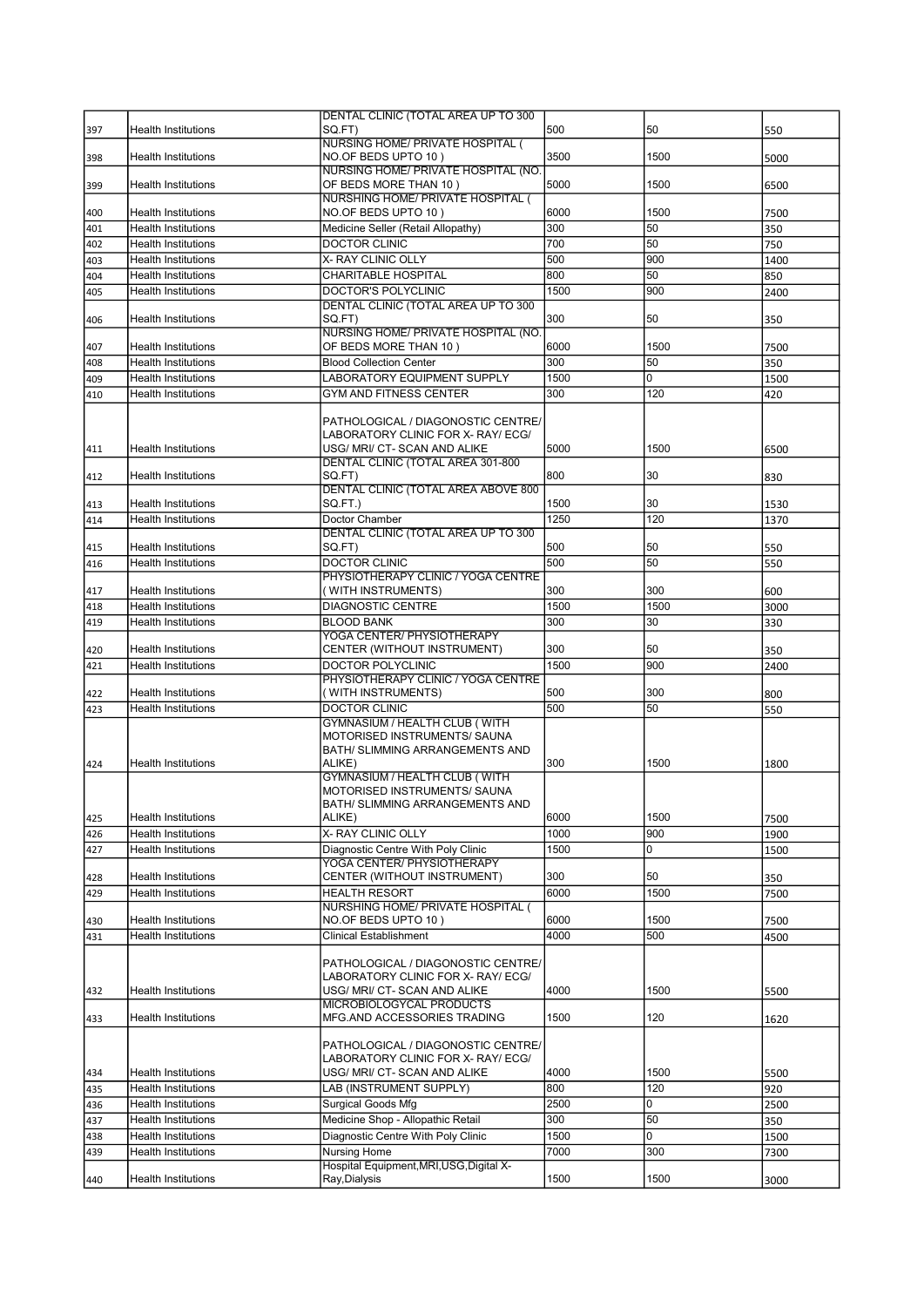| 441 | <b>Health Institutions</b>                  | Medicine Shop                                      | 300  | 50   | 350   |
|-----|---------------------------------------------|----------------------------------------------------|------|------|-------|
|     | <b>Hotels or Boarding House or Guest</b>    | <b>BOARDING / GUEST HOUSE (LODGING</b>             |      |      |       |
| 442 | Houses                                      | WITH / WITHOUT AC)                                 | 500  | 50   | 550   |
|     | Hotels or Boarding House or Guest           |                                                    |      |      |       |
| 443 | Houses                                      | PAYING GUEST HOUSE (UPTO 5 BEDS)                   | 500  | 50   | 550   |
|     | Hotels or Boarding House or Guest           |                                                    |      |      |       |
| 444 | Houses                                      | BOATING RESORT (WITHOUT FOOD)                      | 5000 | 1500 | 6500  |
|     |                                             | HOTEL WITHOUT STAR (FOOD AND                       |      |      |       |
|     | Hotels or Boarding House or Guest           | LODGING, WITH BAR AND WITH/                        |      |      |       |
| 445 | Houses                                      | WITHOUT A.C.)                                      | 1500 | 900  | 2400  |
|     | Hotels or Boarding House or Guest           |                                                    |      |      |       |
| 446 | Houses                                      | <b>HOTEL 3 - STAR</b>                              | 6000 | 1500 | 7500  |
|     | Hotels or Boarding House or Guest           |                                                    |      |      |       |
| 447 | Houses                                      | PAYING GUEST HOUSE (UPTO 5 BEDS)                   | 250  | 50   | 300   |
|     |                                             | HOTEL WITHOUT STAR (FOOD AND                       |      |      |       |
|     | Hotels or Boarding House or Guest           | LODGING, WITH BAR AND WITH/                        |      |      |       |
| 448 | Houses                                      | WITHOUT A.C.)                                      | 1000 | 900  | 1900  |
|     | Hotels or Boarding House or Guest<br>Houses | HOTEL 5 - STAR DELUXE                              | 8000 | 1500 |       |
| 449 | Hotels or Boarding House or Guest           | <b>BOARDING / GUEST HOUSE (LODGING</b>             |      |      | 9500  |
|     | Houses                                      | WITH / WITHOUT AC)                                 | 1000 | 50   | 1050  |
| 450 | Hotels or Boarding House or Guest           |                                                    |      |      |       |
| 451 | Houses                                      | HOTEL ABOVE 5 - STAR DELUXE                        | 8800 | 1500 | 10300 |
|     |                                             | LIQUOR BOTTLING PLANT (UPTO 1000                   |      |      |       |
| 452 | Liquor related                              | SQ.FT.)                                            | 500  | 50   | 550   |
|     |                                             | LIQUOR BOTTLING PLANT (ABOVVE 1000                 |      |      |       |
| 453 | Liquor related                              | SQ.FT.)                                            | 1500 | 600  | 2100  |
|     |                                             |                                                    |      |      |       |
| 454 | Liquor related                              | MANUFACTURER OF COUNTRY LIQUOR                     | 6000 | 1500 | 7500  |
|     |                                             |                                                    |      |      |       |
|     |                                             | LICENCED COUNTRY LIQUOR OFF SHOP /                 |      |      |       |
| 455 | Liquor related                              | WHOLESELLER/ STOCKIST/ GODOWN                      | 6000 | 1500 | 7500  |
|     |                                             |                                                    |      |      |       |
| 456 | Liquor related                              | LICENSED COUNTRY LIQUOR ON SHOP                    | 2500 | 1500 | 4000  |
|     |                                             |                                                    |      |      |       |
| 457 | Liquor related                              | LICENCED COUNTRY LIQUOR ON SHOP                    | 2500 | 1500 | 4000  |
|     |                                             |                                                    |      |      |       |
|     |                                             | LICENSED FOREIGN LIQUOR OFF SHOP/                  |      |      |       |
|     | Liquor related                              | WHOLE SELLER / STOCKIST/ GODOWN                    | 5000 | 1500 | 6500  |
| 458 |                                             |                                                    |      |      |       |
| 459 | Liquor related                              | LATHE WORKS                                        | 400  | 0    | 400   |
|     |                                             |                                                    |      |      |       |
|     |                                             | LICENCED FOREIGN LIQUOR OFF SHOP/                  |      |      |       |
| 460 | Liquor related                              | WHOLE SELLER / STOCKIST/ GODOWN                    | 6000 | 1500 | 7500  |
|     |                                             | LICENCED FOREIGN LIQUOR ON SHOP (                  |      |      |       |
| 461 | Liquor related                              | WITH/ WITHOUT RESTAURANT)                          | 3500 | 1500 | 5000  |
|     |                                             | LICENCED GANJA/ OPIUM/                             |      |      |       |
|     |                                             | PACHAI/TOOD/BHANGH SHOP/WHOLE                      |      |      |       |
| 462 | Liquor related                              | SELLER/ STOCKIST/GODOWN                            | 6000 | 1500 | 7500  |
| 463 | <b>Other Enterprises</b>                    | wooden Furniture Manufacturing                     | 500  | 50   | 550   |
| 464 | <b>Other Enterprises</b>                    | Storing of Bamboo                                  | 500  | 50   | 550   |
| 465 | <b>Other Enterprises</b>                    | Cooked DiedtSupply                                 | 400  | 50   | 450   |
| 466 | Other Enterprises                           | Book & Photo Printing                              | 600  | 50   | 650   |
|     |                                             | STEEL FURNITURE (MANUFACTURING)-                   |      |      |       |
| 467 | <b>Other Enterprises</b>                    | SMALL                                              | 800  | 120  | 920   |
| 468 | Other Enterprises                           | MOBILE STD/ ISD/ PCO BOOTH                         | 100  | 50   | 150   |
| 469 | Other Enterprises                           | <b>CLOTH RETAIL SHOP</b>                           | 300  | 50   | 350   |
| 470 | <b>Other Enterprises</b>                    | Mobile Handset Retail And WholeSale                | 1500 | 120  | 1620  |
|     | Other Enterprises                           |                                                    | 3500 | 120  |       |
| 471 |                                             | Contractor and General Order Supplier              |      |      | 3620  |
| 472 | Other Enterprises                           | COAL DEPOT                                         | 800  | 50   | 850   |
|     |                                             |                                                    |      | 120  |       |
| 473 | <b>Other Enterprises</b>                    | Civil Contractor And Building Materials Supply 650 |      |      | 770   |
| 474 | Other Enterprises                           | Garments Trading                                   | 400  | 50   | 450   |
| 475 | <b>Other Enterprises</b>                    | <b>Furnitire Mfg</b>                               | 400  | 0    | 400   |
| 476 | <b>Other Enterprises</b>                    | Mfg. Of Jute Goods                                 | 800  | 120  | 920   |
| 477 | Other Enterprises                           | <b>Advertising Agency</b>                          | 300  | 50   | 350   |
|     |                                             |                                                    |      |      |       |
| 478 | <b>Other Enterprises</b>                    | SHAWL REPAIRER/ MENDER/ DARKNER                    | 400  | 50   | 450   |
| 479 | <b>Other Enterprises</b>                    | Paints And Hardware Shop                           | 800  | 50   | 850   |
| 480 | Other Enterprises                           | LAUNDRY ( IRONING ONLY )                           | 200  | 50   | 250   |
|     |                                             | PUBLISHER/ SELLER/ SUPPLIER OF                     |      |      |       |
| 481 | Other Enterprises                           | BOOK                                               | 700  | 50   | 750   |
| 482 | Other Enterprises                           | <b>TAILOR</b>                                      | 400  | 50   | 450   |
| 483 | Other Enterprises                           | Mobile Accessories - Distributor                   | 500  | 120  | 620   |
| 484 | <b>Other Enterprises</b>                    | <b>Building Material Supplier</b>                  | 400  | 0    | 400   |
| 485 | Other Enterprises                           | Manufacturing of Candle                            | 600  | 50   | 650   |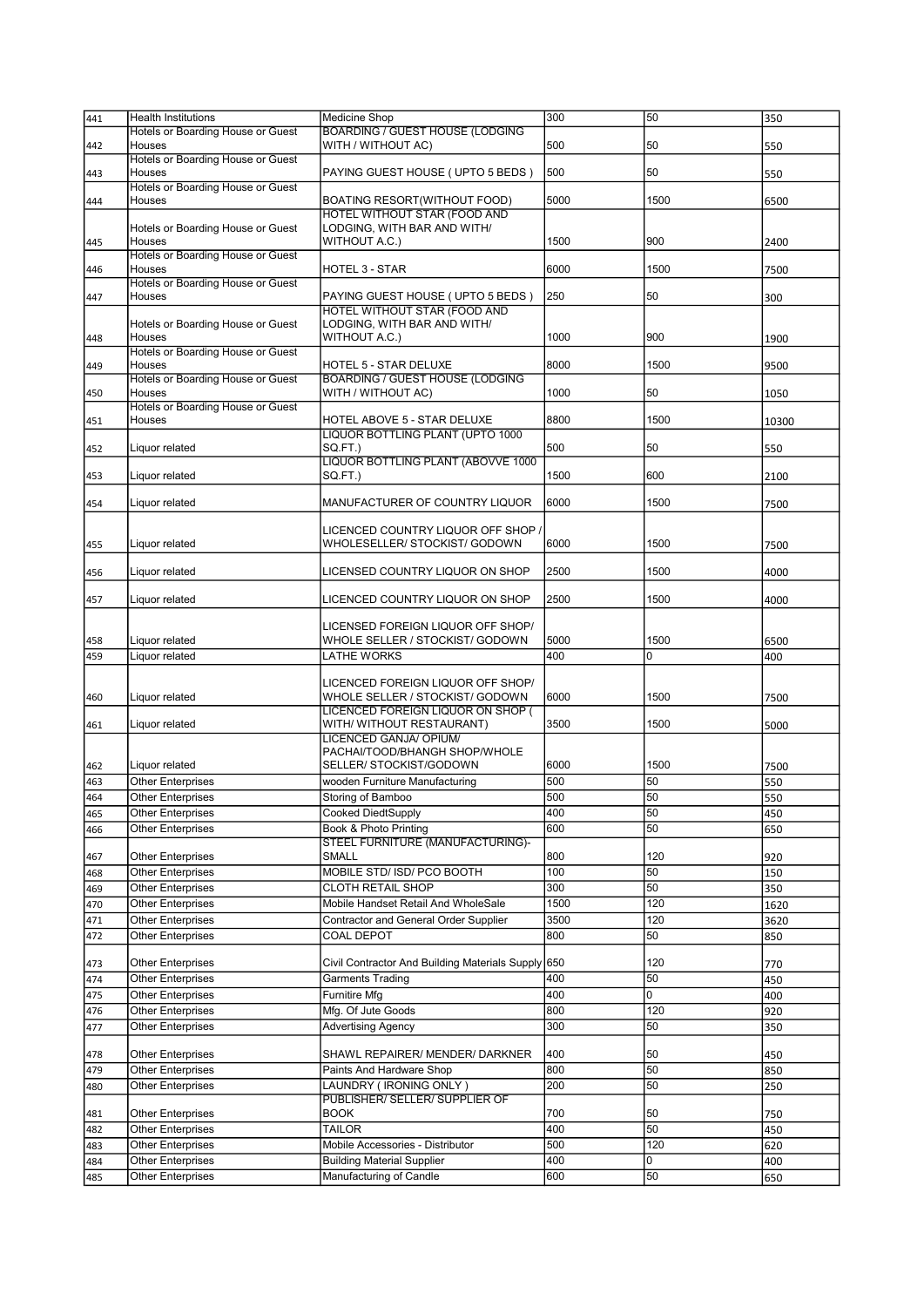| 486 | <b>Other Enterprises</b> | Air Conditioner Sales & Service                                   | 800  | 100 | 900  |
|-----|--------------------------|-------------------------------------------------------------------|------|-----|------|
| 487 | <b>Other Enterprises</b> | Processing Of Phenyl & Others                                     | 500  | 50  | 550  |
| 488 | Other Enterprises        | Scrap Materials --(small)                                         | 700  | 0   | 700  |
| 489 | Other Enterprises        | SIGNBOARD/ BANNER MAKER                                           | 300  | 50  | 350  |
| 490 | <b>Other Enterprises</b> | REFRIGERATOR SERVICES                                             | 300  | 50  | 350  |
| 491 | Other Enterprises        | SHOE MANUFACTURING                                                | 300  | 50  | 350  |
|     | <b>Other Enterprises</b> | STATIONERY AND GIFT ITEM                                          | 450  | 50  | 500  |
| 492 |                          |                                                                   |      |     |      |
| 493 | Other Enterprises        | Mobile Acessories (Reatil)                                        | 300  | 50  | 350  |
| 494 | <b>Other Enterprises</b> | <b>EMBROIDERY (TAILARING)</b>                                     | 800  | 50  | 850  |
| 495 | <b>Other Enterprises</b> | Kitchen appliance services                                        | 500  | 50  | 550  |
| 496 | Other Enterprises        | <b>LPG Distributor</b>                                            | 5000 | 900 | 5900 |
| 497 | <b>Other Enterprises</b> | Artificial Teeth Maker                                            | 200  | 50  | 250  |
| 498 | <b>Other Enterprises</b> | ELECTRIC GOODS SALES AND SERVICE                                  | 300  | 120 | 420  |
| 499 | <b>Other Enterprises</b> | STD/ ISD/ PCO/ FAX BOOTH/ CENTRE (<br>STATIC )                    | 100  | 50  | 150  |
| 500 | Other Enterprises        | <b>SECURITY AGENCY</b>                                            | 200  | 50  | 250  |
|     |                          |                                                                   |      |     |      |
| 501 | <b>Other Enterprises</b> | Readymade Garments Trading And Selling                            | 800  | 0   | 800  |
| 502 | Other Enterprises        | Electrical good sale and Service                                  | 300  | 50  | 350  |
| 503 | <b>Other Enterprises</b> | <b>FLOWER SELLER/SUPPLIER</b>                                     | 300  | 50  | 350  |
| 504 | Other Enterprises        | Pet shop                                                          | 300  | 50  | 350  |
| 505 | Other Enterprises        | Iron Steel (Reatil)                                               | 2000 | 50  | 2050 |
| 506 | Other Enterprises        | <b>Rexine Materials</b>                                           | 300  | 50  | 350  |
| 507 | Other Enterprises        | Stockiest & Trading                                               | 3500 | 50  | 3550 |
|     | Other Enterprises        | STATIONARY SHOP                                                   | 300  | 50  |      |
| 508 |                          | NEWS PAPER/ PERIODICAL/ JOURNAL                                   |      |     | 350  |
| 509 | <b>Other Enterprises</b> | PUBLISHER (WITHOUT PRESS)                                         | 200  | 50  | 250  |
| 510 | <b>Other Enterprises</b> | Renter                                                            | 300  | 50  | 350  |
|     | <b>Other Enterprises</b> | Mfg. Of Electrical Goods                                          | 500  | 50  |      |
| 511 |                          |                                                                   |      |     | 550  |
| 512 | <b>Other Enterprises</b> | READYMADE CLOTH SHOP                                              | 300  | 50  | 350  |
| 513 | Other Enterprises        | LAUNDRY (WITHOUT WORKSHOP)                                        | 300  | 50  | 350  |
| 514 | <b>Other Enterprises</b> | ELECTRONICS GOODS REPAIRING AND<br>SELLING                        | 800  | 120 | 920  |
| 515 | <b>Other Enterprises</b> | <b>Contactor Civil</b>                                            | 400  | 120 | 520  |
| 516 | Other Enterprises        | Incense Manufacturing                                             | 800  | 50  | 850  |
| 517 | Other Enterprises        | Watch Selling & Service                                           | 150  | 50  | 200  |
| 518 | <b>Other Enterprises</b> | <b>Belt Shop</b>                                                  | 200  | 50  | 250  |
|     |                          | CIGARRETTE/ BIRI/ HUCCA-TOBACCO/<br>KHAINI/ ZARDA/BETEL/PAN MASLA |      |     |      |
| 519 | <b>Other Enterprises</b> | SELLER /SUPPLIER<br>NEWS PAPER/ PERIODICAL/JOURNAL                | 100  | 50  | 150  |
| 520 | <b>Other Enterprises</b> | PUBLISHER (WITH PRESS)                                            | 500  | 50  | 550  |
| 521 | Other Enterprises        | <b>Printing Press</b>                                             | 600  | 120 | 720  |
| 522 | Other Enterprises        | SHOE MANUFACTURING                                                | 300  | 50  | 350  |
| 523 | <b>Other Enterprises</b> | Paint and Hardware Shop                                           | 1000 | 0   | 1000 |
|     | Other Enterprises        | <b>DESK TOP PUBLISHER (DTP)</b>                                   | 300  | 50  |      |
| 524 |                          | <b>ONLINE BUSINESS</b>                                            |      | 50  | 350  |
| 525 | Other Enterprises        | READYMADE GARMENTS                                                | 1500 |     | 1550 |
|     | <b>Other Enterprises</b> | <b>MANUFACTURING</b>                                              | 400  | 120 | 520  |
| 526 | Other Enterprises        | Contractor electrical                                             | 300  | 120 |      |
| 527 |                          |                                                                   | 400  | 50  | 420  |
| 528 | Other Enterprises        | Storing of ply wood<br>ELECTRONIC GOODS (RETAIL AND               |      |     | 450  |
| 529 | <b>Other Enterprises</b> | <b>WHOLESALE)</b>                                                 | 2500 | 50  | 2550 |
| 530 | <b>Other Enterprises</b> | Weight and Measure                                                | 500  | 50  | 550  |
| 531 | Other Enterprises        | <b>Tailoring Shop</b>                                             | 300  | 50  | 350  |
| 532 | <b>Other Enterprises</b> | STATIONERY AND GENERAL GOODS                                      | 450  | 50  | 500  |
| 533 | <b>Other Enterprises</b> | FLOWER SELLER/SUPPLIER                                            | 300  | 50  | 350  |
| 534 | Other Enterprises        | <b>BULLION MERCHANT</b>                                           | 500  | 50  | 550  |
|     |                          |                                                                   |      |     |      |
| 535 | Other Enterprises        | SHAWL REPAIRER/ MENDER/ DARKNER                                   | 400  | 50  | 450  |
| 536 | Other Enterprises        | ELECTRONICS GOODS TRADING<br>STEEL FURNITURE AND ETC              | 800  | 120 | 920  |
| 537 | Other Enterprises        | SHOP(SALES)                                                       | 500  | 120 | 620  |
| 538 | <b>Other Enterprises</b> | <b>Electronics Goods Manufacturing</b>                            | 700  | 500 | 1200 |
| 539 | Other Enterprises        | <b>Electronics Goods Manufacturing</b>                            | 700  | 500 | 1200 |
| 540 | <b>Other Enterprises</b> | Developer                                                         | 1500 | 120 | 1620 |
| 541 | Other Enterprises        | READYMADE GARMENTS                                                | 500  | 50  | 550  |
| 542 | Other Enterprises        | <b>Builder</b>                                                    | 900  | 120 | 1020 |
|     | Other Enterprises        | Generator Service on Hire                                         | 450  |     |      |
| 543 |                          |                                                                   |      | 50  | 500  |
| 544 | <b>Other Enterprises</b> | Storing of ply wood                                               | 1500 | 50  | 1550 |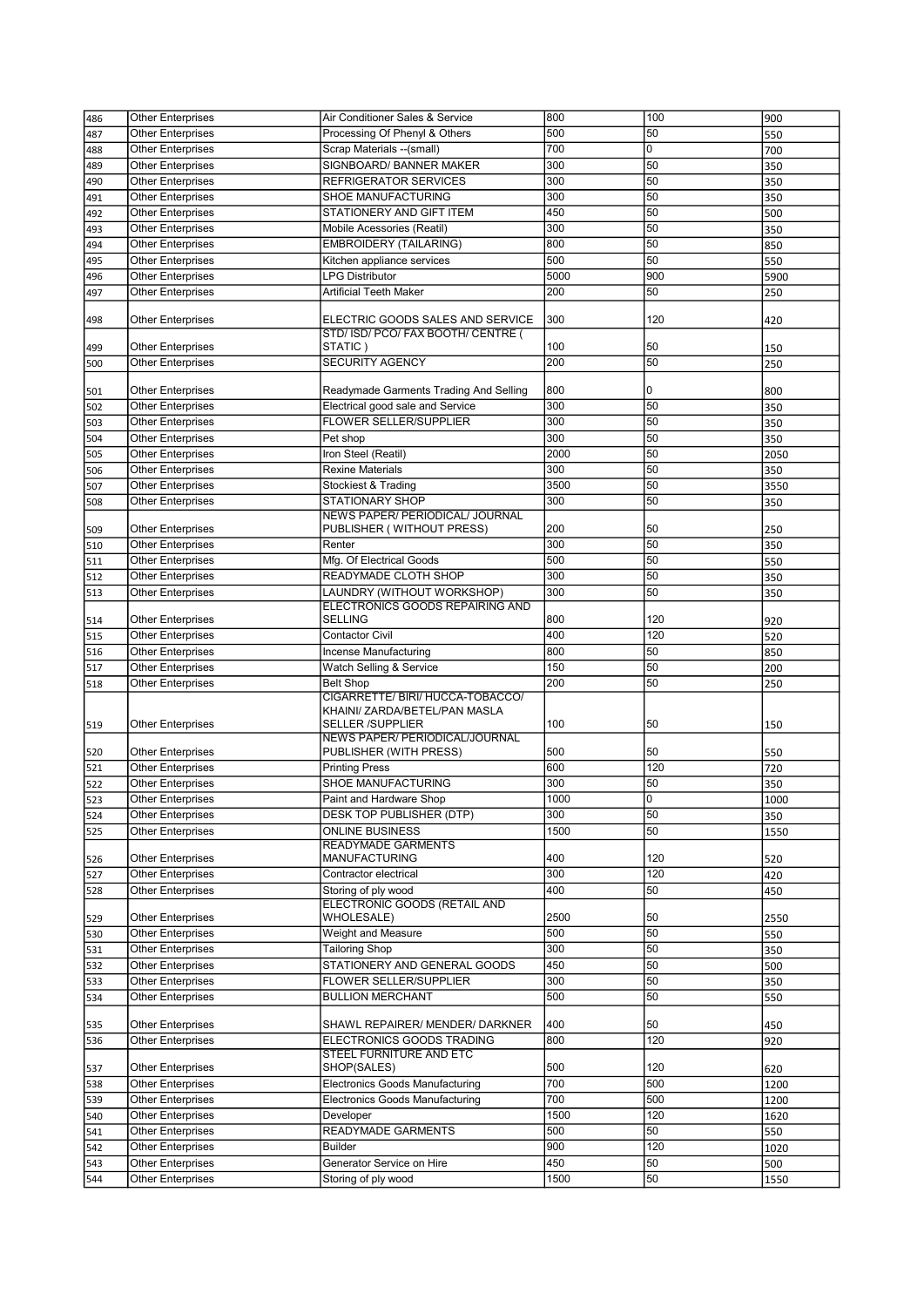| 545 | <b>Other Enterprises</b> | <b>Timber Shop</b>                                                                           | 1500       | 50   | 1550 |
|-----|--------------------------|----------------------------------------------------------------------------------------------|------------|------|------|
| 546 | Other Enterprises        | Courier Service (BIG)                                                                        | 1500       | 150  | 1650 |
|     |                          | Trading And Manufacturing Of Readymade                                                       |            |      |      |
| 547 | <b>Other Enterprises</b> | Garments                                                                                     | 800        | 120  | 920  |
| 548 | <b>Other Enterprises</b> | <b>BLOCK MAKER / SELLER</b>                                                                  | 450        | 50   | 500  |
| 549 | Other Enterprises        | LAUNDRY ( IRONING ONLY )                                                                     | 200        | 50   | 250  |
| 550 | <b>Other Enterprises</b> | SIGNBOARD/ BANNER MAKER                                                                      | 300        | 50   | 350  |
| 551 | <b>Other Enterprises</b> | <b>Footwear And Allied</b>                                                                   | 500        | 120  | 620  |
|     | <b>Other Enterprises</b> | Gas Oven Sale and Servicice                                                                  | 500        | 50   |      |
| 552 |                          |                                                                                              |            | 50   | 550  |
| 553 | Other Enterprises        | Readymade Garment Stitching                                                                  | 400        |      | 450  |
| 554 | Other Enterprises        | Jewellery Shop.                                                                              | 400        | 120  | 520  |
| 555 | <b>Other Enterprises</b> | <b>Contactor Mechanical</b>                                                                  | 800        | 120  | 920  |
| 556 | Other Enterprises        | General Merchant & Commission Agent                                                          | 2500       | 100  | 2600 |
| 557 | <b>Other Enterprises</b> | Cycle rickshaw                                                                               | 500        | 50   | 550  |
| 558 | <b>Other Enterprises</b> | Bicycle & Bicycle Spare Parts                                                                | 310        | 50   | 360  |
| 559 | Other Enterprises        | Contructor and General Order supply                                                          | 600        | 50   | 650  |
| 560 | <b>Other Enterprises</b> | CLOTH PRINTER (MANUALLY)                                                                     | 450        | 50   | 500  |
| 561 | Other Enterprises        | LAUNDRY (WITH WORKSHOP)                                                                      | 500        | 50   | 550  |
| 562 | <b>Other Enterprises</b> | CIGARRETTE/ BIRI/ HUCCA-TOBACCO/<br>KHAINI/ ZARDA/BETEL/PAN MASLA<br><b>SELLER /SUPPLIER</b> | 300        | 50   | 350  |
| 563 | Other Enterprises        | <b>MARRIAGE BUREAU</b>                                                                       | 300        | 50   | 350  |
| 564 | <b>Other Enterprises</b> | <b>Plumber and Contractor</b>                                                                | 600        | 0    | 600  |
| 565 | Other Enterprises        | Electric Goods - Wholesale                                                                   | 1500       | 120  | 1620 |
| 566 | <b>Other Enterprises</b> | Jute Handicrafts Item Manufacturing                                                          | 400        | 50   | 450  |
| 567 | <b>Other Enterprises</b> | Developer & alike                                                                            | 2000       | 120  | 2120 |
|     | Other Enterprises        | <b>Match Storing</b>                                                                         | 300        | 50   | 350  |
| 568 | <b>Other Enterprises</b> | Stockiest of oil cake                                                                        | 200        | 50   |      |
| 569 |                          |                                                                                              |            |      | 250  |
| 570 | Other Enterprises        | Copper, Gunmetal, Brass Utensil Shop                                                         | 300        | 50   | 350  |
| 571 | Other Enterprises        | Box Manufacturing-small                                                                      | 500        | 120  | 620  |
|     |                          | Labour Contractor And Building Material                                                      | 600        |      |      |
| 572 | Other Enterprises        | Supply                                                                                       |            | 0    | 600  |
| 573 | Other Enterprises        | Contractor, General order Supplier                                                           | 600        | 50   | 650  |
| 574 | Other Enterprises        | <b>Plumbing Works</b>                                                                        | 350        | 0    | 350  |
| 575 | <b>Other Enterprises</b> | REAL ESTATE AND DEVELOPER                                                                    | 5000       | 1500 | 6500 |
|     |                          |                                                                                              |            |      |      |
| 576 | <b>Other Enterprises</b> | General Order Supply                                                                         | 7500       | 100  | 7600 |
| 577 | <b>Other Enterprises</b> | <b>Methilated Spirit</b>                                                                     | 800        | 50   | 850  |
| 578 | Other Enterprises        | Storing/MFG of pottery goods                                                                 | 300        | 50   | 350  |
| 579 | Other Enterprises        | Cotton Shop                                                                                  | 300        | 50   | 350  |
| 580 | <b>Other Enterprises</b> | civil and mechanical contractor - job                                                        | 800        | 120  | 920  |
| 581 | Other Enterprises        | CLOTH PRINTER (POWER DRIVEN)                                                                 | 500        | 50   | 550  |
| 582 | Other Enterprises        | LIFT/ELEVATOR/ESCALATOR                                                                      | 1500       | 100  | 1600 |
|     |                          | MOBILE STD/ ISD/ PCO BOOTH                                                                   | 200        | 50   |      |
| 583 | Other Enterprises        |                                                                                              |            |      | 250  |
| 584 | Other Enterprises        | Manufacturing of Radymade Garments                                                           | 400        | 120  | 520  |
| 585 | <b>Other Enterprises</b> | Electronics Goods Sales And Service                                                          | 800        | 120  | 920  |
| 586 | <b>Other Enterprises</b> | Cloth Wholesale                                                                              | 1500       | 120  | 1620 |
| 587 | Other Enterprises        | Cement, Sand, Stone chips supplier                                                           | 400        | 50   | 450  |
| 588 | Other Enterprises        | Incense Storing                                                                              | 500        | 50   | 550  |
| 589 | Other Enterprises        | <b>Battery Shop</b>                                                                          | 500        | 50   | 550  |
| 590 | <b>Other Enterprises</b> | WATCH/ CLOCK REPAIRER / SELLER                                                               | 100        | 50   | 150  |
| 591 | Other Enterprises        | Civil Contractor And General Order Supplier                                                  | 3500       | 50   | 3550 |
| 592 | <b>Other Enterprises</b> | Civil Contractor And General Order Supplier                                                  | 3500       | 120  | 3620 |
| 593 | Other Enterprises        | TEXTILES PARTS SALES(WHOLESALE)                                                              | 1500       | 120  | 1620 |
| 594 | <b>Other Enterprises</b> | MOBILE STD/ ISD/ PCO BOOTH                                                                   | 100        | 50   | 150  |
| 595 | <b>Other Enterprises</b> | SHARPENER                                                                                    | 300        | 50   |      |
|     |                          | Sign Board/Banner Maker                                                                      | 500        | 50   | 350  |
| 596 | Other Enterprises        |                                                                                              |            |      | 550  |
| 597 | Other Enterprises        | Plumbing And Sanitary Goods wholesale                                                        | 1500       | 120  | 1620 |
| 598 | Other Enterprises        | <b>Stationary Goods Seller</b>                                                               | 250        | 50   | 300  |
| 599 | Other Enterprises        | Cloth Retail                                                                                 | 400        | 50   | 450  |
| 600 | Other Enterprises        | GROCERY AND KEROSENE OIL SHOP                                                                | 450        | 0    | 450  |
| 601 | Other Enterprises        | Book Publisher and Supplier                                                                  | 500        | 120  | 620  |
| 602 | <b>Other Enterprises</b> | Mfg. Of Plastic Moulding                                                                     | 1500       | 50   | 1550 |
| 603 | <b>Other Enterprises</b> | <b>Hardware Supply</b>                                                                       | 500        | 50   | 550  |
| 604 | Other Enterprises        | Leather Goods Processing                                                                     | 400        | 50   | 450  |
| 605 | <b>Other Enterprises</b> | <b>Survey Consultancy</b>                                                                    | 500        | 50   | 550  |
| 606 | Other Enterprises        | Plywood Shop                                                                                 | 300        | 50   | 350  |
| 607 | Other Enterprises        | HARDWARE SHOP SMALL                                                                          | 300<br>400 | 50   | 350  |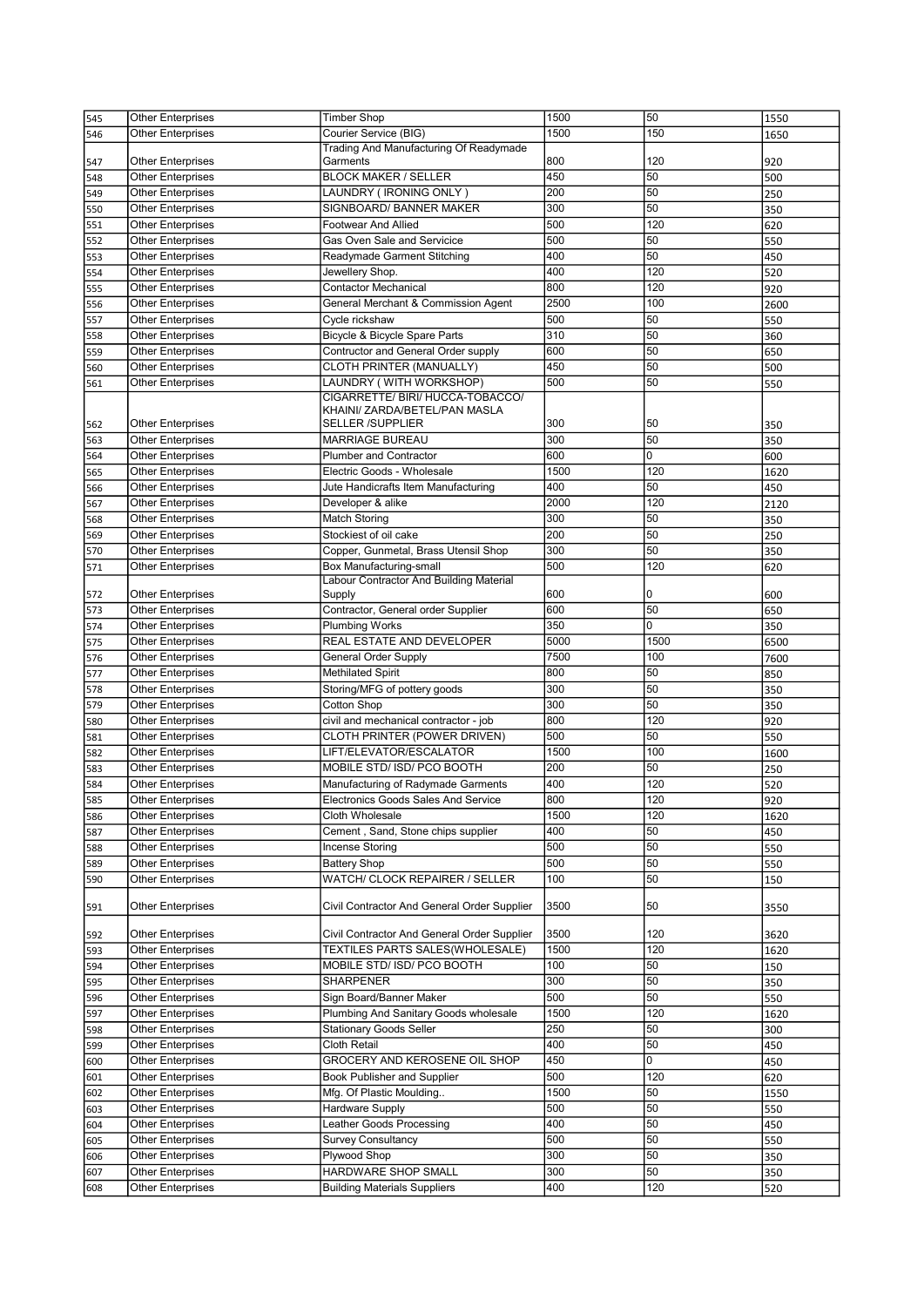| 609 | <b>Other Enterprises</b> | Hardware and Sanitation                        | 550  | 50  | 600  |
|-----|--------------------------|------------------------------------------------|------|-----|------|
| 610 | Other Enterprises        | ANALYST WITH LABORATORY                        | 300  | 50  | 350  |
|     |                          | STD/ ISD/ PCO/ FAX BOOTH/ CENTRE (             |      |     |      |
| 611 | Other Enterprises        | STATIC)                                        | 100  | 50  | 150  |
|     |                          |                                                |      |     |      |
| 612 | <b>Other Enterprises</b> | Aluminium, Glass Fitting- Sales and Service    | 500  | 120 | 620  |
| 613 | Other Enterprises        | Developer And Promoter                         | 1500 | 120 | 1620 |
|     |                          | <b>FABRICATION AND ENGINEERING</b>             |      |     |      |
| 614 | Other Enterprises        | <b>WORKS</b>                                   | 1500 | 300 | 1800 |
| 615 | Other Enterprises        | <b>GARMENTS MATERIALS SALE</b>                 | 400  | 50  | 450  |
|     | <b>Other Enterprises</b> | Readymade Garments (upto 500 SqFT.)            | 800  | 50  | 850  |
| 616 |                          |                                                |      |     |      |
| 617 | Other Enterprises        | Bag Mfg                                        | 400  | 100 | 500  |
| 618 | <b>Other Enterprises</b> | <b>Insurance Business</b>                      | 7000 | 500 | 7500 |
| 619 | Other Enterprises        | Share Trading                                  | 500  | 50  | 550  |
| 620 | <b>Other Enterprises</b> | Plumber                                        | 350  | 50  | 400  |
| 621 | <b>Other Enterprises</b> | E- Rickshaw Sale And Service                   | 2500 | 0   | 2500 |
| 622 | Other Enterprises        | WATCH/ CLOCK REPAIRER / SELLER                 | 100  | 50  | 150  |
| 623 | <b>Other Enterprises</b> | <b>AGARBATI MAKING</b>                         | 200  | 50  | 250  |
| 624 | Other Enterprises        | Fire Works Mfg / Sale                          | 500  | 0   | 500  |
|     |                          |                                                | 3000 |     |      |
| 625 | <b>Other Enterprises</b> | Saw Mill                                       |      | 400 | 3400 |
| 626 | Other Enterprises        | Lime manufacturing                             | 500  | 50  | 550  |
| 627 | <b>Other Enterprises</b> | Radio Sale                                     | 400  | 50  | 450  |
| 628 | <b>Other Enterprises</b> | Binding                                        | 350  | 50  | 400  |
| 629 | Other Enterprises        | LAUNDRY (WITH WORKSHOP)                        | 300  | 50  | 350  |
| 630 | <b>Other Enterprises</b> | SAREE WHOLESALE AND RETAIL                     | 1500 | 300 | 1800 |
| 631 | <b>Other Enterprises</b> | <b>Interior Decoration</b>                     | 500  | 120 | 620  |
|     |                          | STD/ ISD/ PCO/ FAX BOOTH/ CENTRE (             |      |     |      |
| 632 | <b>Other Enterprises</b> | STATIC )                                       | 200  | 50  | 250  |
|     |                          | PUBLISHER/ SELLER/ SUPPLIER OF                 |      |     |      |
| 633 | Other Enterprises        | <b>BOOK</b>                                    | 400  | 50  | 450  |
|     |                          | OFFICE / CHAMBER/ STUDIO OF SMALL              |      |     |      |
| 634 | Other Enterprises        | <b>ENTREPRENEUR</b>                            | 500  | 90  | 590  |
|     | Other Enterprises        | <b>GROCERY AND STATIONERY</b>                  | 450  | 120 | 570  |
| 635 |                          | Aluminium Chanel, Sliding Windows, Door        |      |     |      |
|     | <b>Other Enterprises</b> | <b>Partition Sale Service</b>                  | 500  | 120 |      |
| 636 |                          |                                                |      |     | 620  |
| 637 | Other Enterprises        | Mfg. Of Jute Goods                             | 500  | 120 | 620  |
| 638 | <b>Other Enterprises</b> | Distributer of any article                     | 1500 | 100 | 1600 |
| 639 | Other Enterprises        | Mobile Accessories Sale                        | 500  | 120 | 620  |
| 640 | <b>Other Enterprises</b> | LAUNDRY (IRONING ONLY)                         | 100  | 50  | 150  |
| 641 | Other Enterprises        | <b>Printing And Office Stationery</b>          | 700  | 0   | 700  |
|     |                          | Civil Contractor, General Order Supplier and   |      |     |      |
| 642 | Other Enterprises        | Developer                                      | 3500 | 120 | 3620 |
| 643 | Other Enterprises        | Fabrication Job                                | 1500 | 50  | 1550 |
| 644 | <b>Other Enterprises</b> | Forging                                        | 300  | 0   | 300  |
| 645 | Other Enterprises        | CUP, DISH AND GLASS SALE (RETAIL)              | 300  | 0   | 300  |
|     |                          |                                                | 1500 | 50  |      |
| 646 | <b>Other Enterprises</b> | <b>Electrical Goods Supply</b>                 |      |     | 1550 |
| 647 | <b>Other Enterprises</b> | Electronics Goods Sales And Service            | 800  | 120 | 920  |
| 648 | Other Enterprises        | Mobile Sales & Repairing                       | 500  | 50  | 550  |
| 649 | Other Enterprises        | Dry Cleaners                                   | 200  | 50  | 250  |
| 650 | <b>Other Enterprises</b> | <b>Scrap Auctioneer</b>                        | 500  | 50  | 550  |
| 651 | <b>Other Enterprises</b> | <b>Hosiery Products Manufacturing</b>          | 400  | 100 | 500  |
| 652 | Other Enterprises        | SURGICAL GOODS MFG.AND SALE                    | 1000 | 120 | 1120 |
| 653 | Other Enterprises        | <b>AUCTION HOUSE</b>                           | 500  | 50  | 550  |
|     |                          | CIGARRETTE/ BIRI/ HUCCA-TOBACCO/               |      |     |      |
|     |                          | KHAINI/ ZARDA/BETEL/PAN MASLA                  |      |     |      |
| 654 | Other Enterprises        | <b>SELLER /SUPPLIER</b>                        | 300  | 50  | 350  |
| 655 | Other Enterprises        | P.V.C Door And Window Fittings                 | 300  | 50  | 350  |
|     | <b>Other Enterprises</b> | <b>GLASS BUSINESS</b>                          | 500  | 50  |      |
| 656 |                          |                                                |      |     | 550  |
| 657 | Other Enterprises        | CUP, DISH AND GLASS (RETAIL)                   | 300  | 50  | 350  |
| 658 | Other Enterprises        | Civil And Electrical Contractor                | 650  | 50  | 700  |
| 659 | Other Enterprises        | Xerox Center                                   | 200  | 50  | 250  |
| 660 | Other Enterprises        | <b>Dyers</b>                                   | 110  | 50  | 160  |
| 661 | Other Enterprises        | <b>Security Guard Supplies</b>                 | 200  | 100 | 300  |
|     |                          |                                                |      |     |      |
| 662 | Other Enterprises        | Toys and Dolls /Soft Toys/Alike (All kind of ) | 200  | 50  | 250  |
| 663 | Other Enterprises        | Mfg. of Spare Parts                            | 1500 | 120 | 1620 |
| 664 | Other Enterprises        | Contractor.                                    | 400  | 120 | 520  |
|     | Other Enterprises        | CLOTH PRINTER (MANUALLY)                       | 400  | 50  | 450  |
| 665 |                          |                                                |      |     |      |
| 666 | Other Enterprises        | Developer And Contractor                       | 1900 | 300 | 2200 |
| 667 | Other Enterprises        | READYMADE GARMENTS SALES                       | 300  | 50  | 350  |
| 668 | Other Enterprises        | BOTTLE/ UTENSILS CLEANER                       | 300  | 50  | 350  |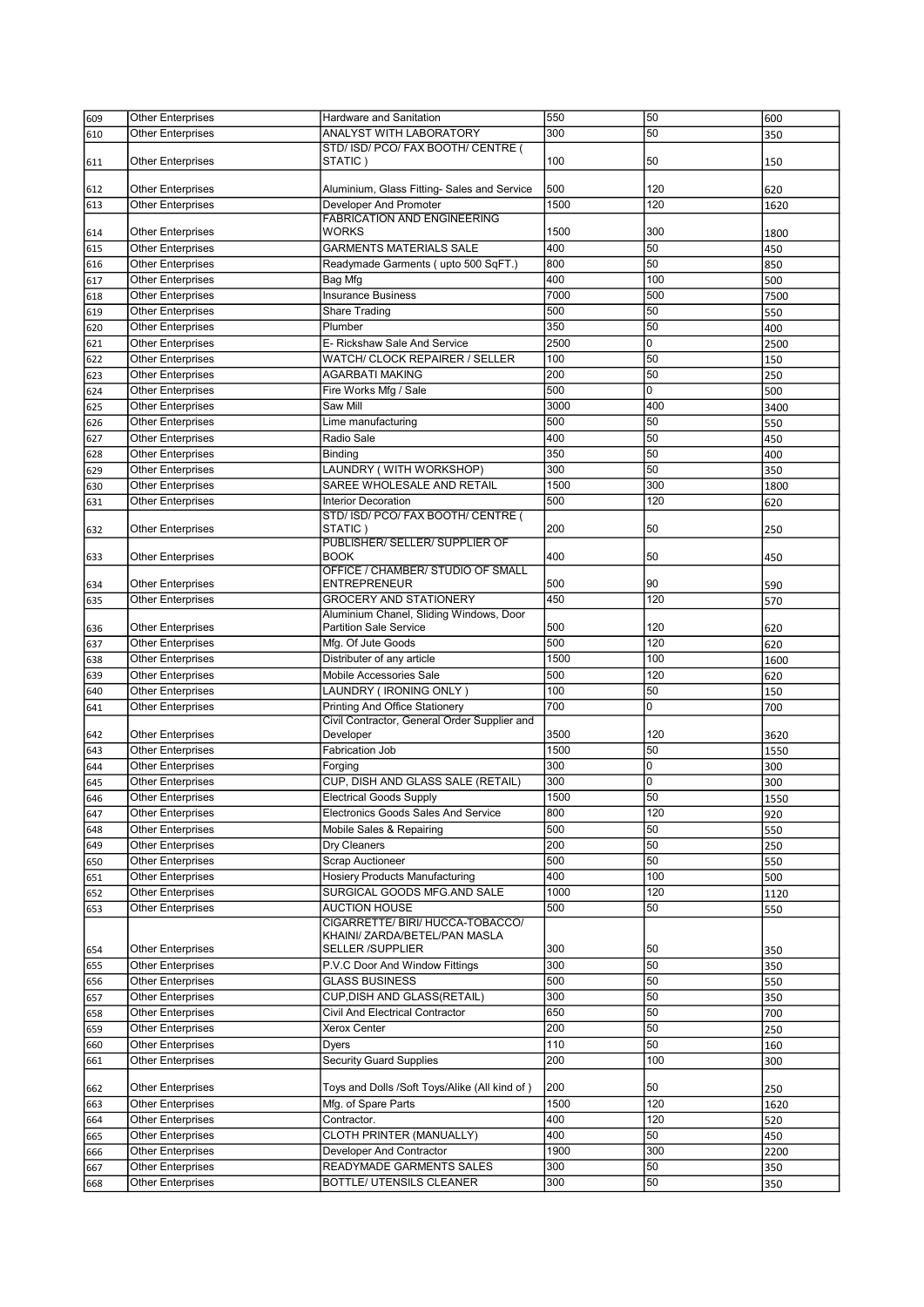| 669 | <b>Other Enterprises</b> | Cup, plate retail                                  | 300  | 50  | 350  |
|-----|--------------------------|----------------------------------------------------|------|-----|------|
| 670 | Other Enterprises        | <b>Engineering Goods Mfg</b>                       | 800  | 0   | 800  |
|     |                          |                                                    |      |     |      |
| 671 | <b>Other Enterprises</b> | Sakha , Pola, Conch Etc Processing Business        | 350  | 50  | 400  |
| 672 | Other Enterprises        | <b>Glass Materials</b>                             | 400  | 50  | 450  |
|     |                          | Wool and Woolen Goods Manufacturing                |      |     |      |
| 673 | <b>Other Enterprises</b> | (Manual)                                           | 400  | 50  | 450  |
| 674 | Other Enterprises        | <b>BOOK SHOP(RETAIL)</b>                           | 400  | 50  | 450  |
| 675 | <b>Other Enterprises</b> | <b>DYER</b>                                        | 100  | 50  | 150  |
| 676 | Other Enterprises        | READYMADE GARMENTS                                 | 800  | 50  | 850  |
| 677 | <b>Other Enterprises</b> | MONEY LENDER / CHANGER                             | 500  | 600 | 1100 |
| 678 | <b>Other Enterprises</b> | WATCH/ CLOCK REPAIRER / SELLER                     | 100  | 50  | 150  |
| 679 | <b>Other Enterprises</b> | Tea packaging and Blending                         | 2000 | 50  | 2050 |
| 680 | <b>Other Enterprises</b> | Iron Casting                                       | 800  | 50  | 850  |
|     | Other Enterprises        | DASHAKARMA VANDAR                                  | 200  | 50  | 250  |
| 681 |                          |                                                    |      | 200 |      |
| 682 | <b>Other Enterprises</b> | Electronics shop                                   | 800  |     | 1000 |
| 683 | Other Enterprises        | <b>Stainless Steel Shop</b>                        | 300  | 50  | 350  |
| 684 | Other Enterprises        | Manufacturer of Fuel Coke                          | 300  | 50  | 350  |
|     |                          | Wool and Woolen Goods Manufacturing                |      |     |      |
| 685 | <b>Other Enterprises</b> | (Automatic Machine)                                | 600  | 50  | 650  |
| 686 | <b>Other Enterprises</b> | PLASTIC GOODS MANUFACTURING                        | 1500 | 120 | 1620 |
| 687 | Other Enterprises        | School Stationery (Retail)                         | 300  | 50  | 350  |
| 688 | Other Enterprises        | LAUNDRY (WITHOUT WORKSHOP)                         | 100  | 50  | 150  |
| 689 | Other Enterprises        | Printing And Office Stationary                     | 700  | 50  | 750  |
| 690 | Other Enterprises        | <b>Tiles and Marble</b>                            | 2500 | 50  | 2550 |
| 691 | <b>Other Enterprises</b> | <b>OFFICE</b>                                      | 1000 | 50  | 1050 |
| 692 | Other Enterprises        | <b>GROCERY AND GENERAL STORE</b>                   | 450  | 50  | 500  |
| 693 | <b>Other Enterprises</b> | Printing works                                     | 450  | 50  | 500  |
| 694 | <b>Other Enterprises</b> | Biri Kendua Making                                 | 200  | 50  | 250  |
|     |                          | Umbrella Shop                                      | 200  | 50  |      |
| 695 | Other Enterprises        |                                                    |      |     | 250  |
| 696 | <b>Other Enterprises</b> | Manufacturer of optical Frame/Glasses              | 300  | 50  | 350  |
| 697 | Other Enterprises        | <b>Thread Manufacturing Works</b>                  | 800  | 50  | 850  |
| 698 | Other Enterprises        | MONEY LENDER / CHANGER                             | 500  | 600 | 1100 |
|     |                          | CIGARRETTE/ BIRI/ HUCCA-TOBACCO/                   |      |     |      |
|     |                          | KHAINI/ ZARDA/BETEL/PAN MASLA                      |      |     |      |
| 699 | Other Enterprises        | WHOLESALE                                          | 1500 | 120 | 1620 |
|     |                          |                                                    |      | 120 |      |
| 700 | Other Enterprises        | Civil Contractor And Building Materials Supply 650 |      |     | 770  |
| 701 | <b>Other Enterprises</b> | Civil Contractor And Building Materials Supply 650 |      | 120 | 770  |
|     | <b>Other Enterprises</b> | <b>Plastic Goods Manufacture</b>                   |      | 50  |      |
| 702 |                          |                                                    | 800  |     | 850  |
| 703 | <b>Other Enterprises</b> | Cold Storage                                       | 5500 | 400 | 5900 |
| 704 | Other Enterprises        | <b>Electrical Shop</b>                             | 300  | 50  | 350  |
| 705 | Other Enterprises        | Marble/Mosaic Material shop (Small)                | 600  | 50  | 650  |
| 706 | <b>Other Enterprises</b> | Candle Manufacturing Works                         | 600  | 50  | 650  |
| 707 | <b>Other Enterprises</b> | <b>Ofset Printing</b>                              | 500  | 120 | 620  |
|     |                          | <b>NURSERY OF PLANTS/ MUSHROOM</b>                 |      |     |      |
| 708 | <b>Other Enterprises</b> | CULTURE                                            | 300  | 60  | 360  |
| 709 | <b>Other Enterprises</b> | <b>BLOCK MAKER / SELLER</b>                        | 300  | 50  | 350  |
| 710 | Other Enterprises        | Tarpolin                                           | 400  | 50  | 450  |
|     |                          | NEWS PAPER/ PERIODICAL/ JOURNAL                    |      |     |      |
| 711 | <b>Other Enterprises</b> | PUBLISHER ( WITHOUT PRESS)                         | 200  | 50  | 250  |
| 712 | <b>Other Enterprises</b> | <b>Construction Civil</b>                          | 900  | 0   | 900  |
| 713 | <b>Other Enterprises</b> | ELECTROPLATING                                     | 400  | 50  | 450  |
| 714 | <b>Other Enterprises</b> | Ice Factory                                        | 4500 | 400 | 4900 |
| 715 | <b>Other Enterprises</b> | <b>Email Service/ Courier Service</b>              | 220  | 50  | 270  |
| 716 | Other Enterprises        | <b>Glass Materials</b>                             | 400  | 50  | 450  |
|     |                          | Liquid Phenyl and Floor Cleaner                    |      |     |      |
| 717 | <b>Other Enterprises</b> | <b>Manufacturing Units</b>                         | 800  | 50  | 850  |
| 718 | Other Enterprises        | WATCH/ CLOCK REPAIRER / SELLER                     | 200  | 50  | 250  |
| 719 | Other Enterprises        | Developer And Construction                         | 2500 | 120 | 2620 |
| 720 | Other Enterprises        | BOTTLE/ UTENSILS CLEANER                           | 300  | 50  | 350  |
|     |                          |                                                    |      | 50  |      |
| 721 | <b>Other Enterprises</b> | CLOTH PRINTER (MANUALLY)                           | 450  |     | 500  |
| 722 | <b>Other Enterprises</b> | MONEY LENDER / CHANGER                             | 500  | 600 | 1100 |
| 723 | <b>Other Enterprises</b> | Readymade Garments Mfg. And Sale                   | 800  | 300 | 1100 |
| 724 | <b>Other Enterprises</b> | Salpata Seller                                     | 110  | 50  | 160  |
| 725 | Other Enterprises        | Paper Stall/Book Stall                             | 220  | 50  | 270  |
| 726 | <b>Other Enterprises</b> | M.F.G. of Fuel Cock                                | 300  | 50  | 350  |
| 727 | Other Enterprises        | TAILOR                                             | 400  | 50  | 450  |
| 728 | Other Enterprises        | HOUSEKEEPING SERVICE PROVIDER                      | 500  | 300 | 800  |
| 729 | <b>Other Enterprises</b> | LAUNDRY (WITH WORKSHOP)                            | 500  | 50  | 550  |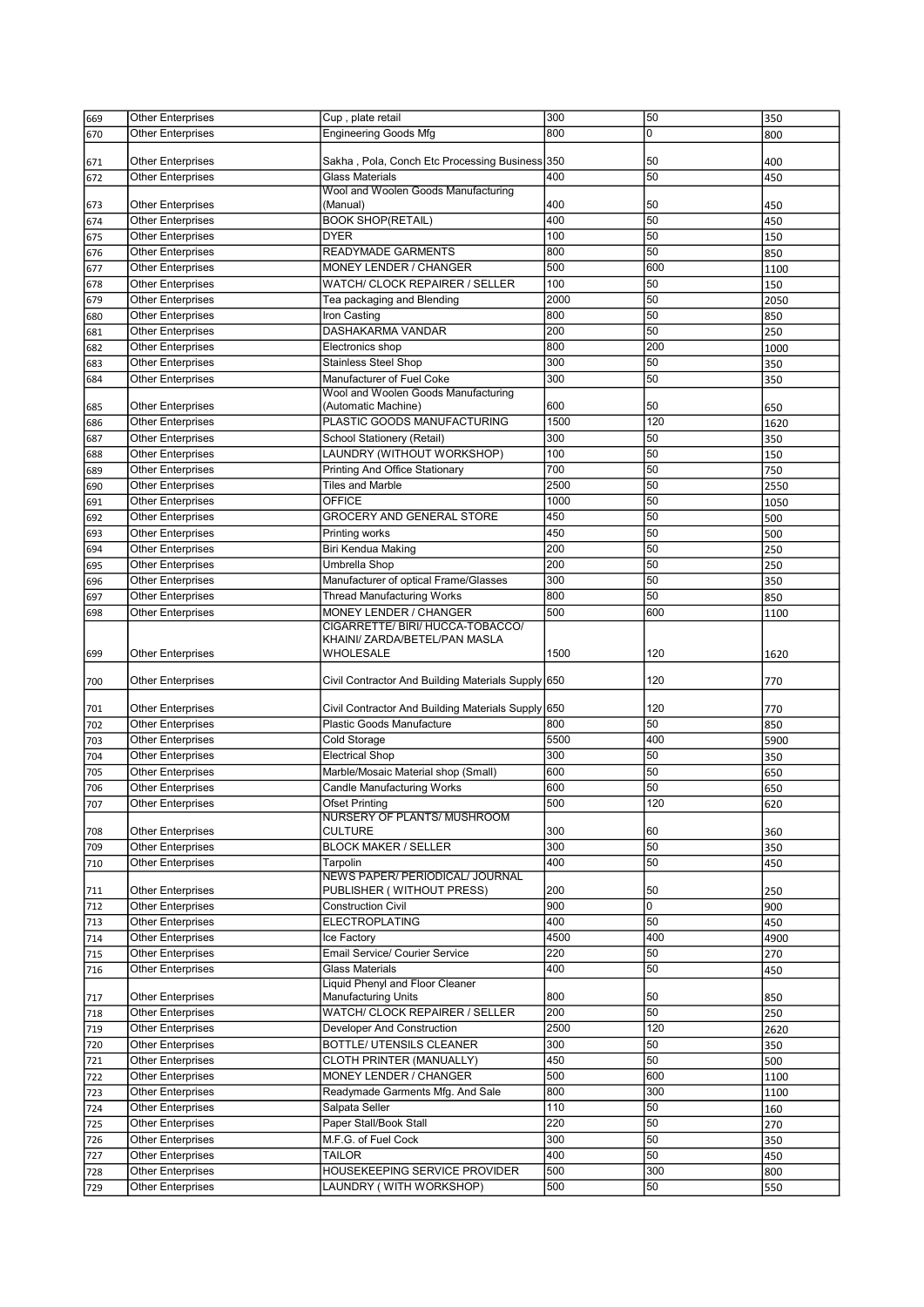| 730        | <b>Other Enterprises</b>               | <b>Machinery Parts Sale</b>                                       | 500         | 50        | 550         |
|------------|----------------------------------------|-------------------------------------------------------------------|-------------|-----------|-------------|
| 731        | <b>Other Enterprises</b>               | Grocery And Stationary Shop                                       | 550         | 50        | 600         |
| 732        | Other Enterprises                      | Carton Box Supplier                                               | 400         | 0         | 400         |
| 733        | <b>Other Enterprises</b>               | GARRAGE                                                           | 400         | 50        | 450         |
| 734        | <b>Other Enterprises</b>               | <b>FMCG</b>                                                       | 1500        | 300       | 1800        |
|            | Other Enterprises                      | Bidi shop                                                         | 110         | 50        |             |
| 735        | <b>Other Enterprises</b>               |                                                                   | 300         | 50        | 160         |
| 736        |                                        | M.F.G. of optical Frame/Glasses                                   |             |           | 350         |
| 737        | Other Enterprises                      | <b>BLOCK MAKER / SELLER</b>                                       | 450         | 50        | 500         |
|            | <b>Other Enterprises</b>               | PUBLISHER/ SELLER/ SUPPLIER OF<br><b>BOOK</b>                     | 700         | 50        |             |
| 738        |                                        |                                                                   | 1500        | 120       | 750         |
| 739        | Other Enterprises                      | GLASS MATERIALS(MANUFACTURING)<br>ELECTRONICS GOODS REPAIRING AND |             |           | 1620        |
| 740        | <b>Other Enterprises</b>               | <b>SELLING</b>                                                    | 800         | 120       | 920         |
|            | Other Enterprises                      | <b>MORTUARY</b>                                                   | 500         | 50        |             |
| 741        |                                        |                                                                   | 800         | 120       | 550         |
| 742        | Other Enterprises                      | Contractor.                                                       |             |           | 920         |
| 743        | <b>Other Enterprises</b>               | Readymade Garments Mfg. And Sale                                  | 800         | 300       | 1100        |
| 744        | Other Enterprises                      | Grocery And Stationery Shop                                       | 550         | 0         | 550         |
| 745        | Other Enterprises                      | Mobile Sales and Repairing, Mobile Shop                           | 500         | 120       | 620         |
|            |                                        |                                                                   |             |           |             |
| 746        | <b>Other Enterprises</b>               | Contractor And Building Materials Suppliers                       | 650         | 120       | 770         |
| 747        | <b>Other Enterprises</b>               | tobacco and tobacco related product                               | 300         | 50        | 350         |
| 748        | Other Enterprises                      | Atta Chakki Shop                                                  | 150         | 50        | 200         |
| 749        | Other Enterprises                      | <b>Knitting Shop</b>                                              | 600         | 50        | 650         |
| 750        | Other Enterprises                      | Marble/Mosaic Material shop (Large)                               | 2500        | 100       | 2600        |
|            |                                        | <b>CONSUMER CO-OPERATIVE/BODY OF</b>                              |             |           |             |
| 751        | <b>Other Enterprises</b>               | INDIVIDUALS (DEALING FOOD ITEMS)                                  | 400         | 50        | 450         |
|            |                                        |                                                                   |             |           |             |
|            |                                        | ELECTRICAL PANEL MFG.AND TESTING<br>COMMISSING AND SERVISING      | 1500        | 300       |             |
| 752        | Other Enterprises                      |                                                                   |             |           | 1800        |
| 753        | Other Enterprises                      | <b>ECOMMERCE</b>                                                  | 1500        | 50        | 1550        |
| 754        | Other Enterprises                      | Job work of Readymade Garments                                    | 500         | 50        | 550         |
| 755        | <b>Other Enterprises</b>               | <b>Silk Screen Printing</b>                                       | 450         | 50        | 500         |
|            |                                        | NEWS PAPER/ PERIODICAL/JOURNAL                                    |             |           |             |
| 756        | <b>Other Enterprises</b>               | PUBLISHER (WITH PRESS)                                            | 700         | 50        | 750         |
| 757        | Other Enterprises                      | Labour Contractor                                                 | 500         | 120       | 620         |
| 758        | <b>Other Enterprises</b>               | PAINTING /PAINT                                                   | 500         | 50        | 550         |
| 759        | <b>Other Enterprises</b>               | Water Purifying Machine Service                                   | 300         | 50        | 350         |
| 760        | Other Enterprises                      | Fire Works                                                        | 300         | 100       | 400         |
| 761        | <b>Other Enterprises</b>               | Plastic good wholesale                                            | 800         | 100       | 900         |
| 762        | <b>Other Enterprises</b>               | RENTING OF IMMOVABLE PROPERTY                                     | 1500        | 0         | 1500        |
| 763        | <b>Other Enterprises</b>               | Sewing Machine and Part Sales Shop                                | 800         | 50        | 850         |
| 764        | Other Enterprises                      | FLOWER SELLER/SUPPLIER                                            |             |           |             |
| 765        |                                        |                                                                   | 300         | 50        | 350         |
|            | Other Enterprises                      | ADVERTISEMENT AGENT                                               | 300         | 50        | 350         |
|            |                                        |                                                                   |             |           |             |
| 766        | Other Enterprises                      | READYMADE GARMENTS(WHOLESALE)                                     | 1500        | 120       | 1620        |
| 767        | <b>Other Enterprises</b>               | <b>Hardware Retail</b>                                            | 300         | 50        | 350         |
| 768        | Other Enterprises                      | Mfg. of Steel Furniture                                           | 1000        | 120       | 1120        |
|            |                                        | <b>NURSERY OF PLANTS/ MUSHROOM</b>                                |             |           |             |
| 769        | Other Enterprises                      | <b>CULTURE</b>                                                    | 500         | 60        | 560         |
| 770        | Other Enterprises                      | <b>Building Materials Supply</b>                                  | 400         | 300       | 700         |
| 771        | Other Enterprises                      | Paints Contractor                                                 | 650         | 120       | 770         |
| 772        | Other Enterprises                      | Pan Shop                                                          | 110         | 50        |             |
|            | <b>Other Enterprises</b>               | Methylated Spirit Retail                                          | 800         | 50        | 160         |
| 773        |                                        |                                                                   |             |           | 850         |
| 774        | <b>Other Enterprises</b>               | RENT BASIS BUSINESS (HOUSE) SMALL                                 | 1500        | 0         | 1500        |
| 775        | <b>Other Enterprises</b>               | <b>BOTTLE/ UTENSILS CLEANER</b>                                   | 300         | 50        | 350         |
|            | <b>Other Enterprises</b>               | contactor and general order                                       | 3500        | 0         |             |
| 776        |                                        |                                                                   |             |           | 3500        |
| 777        | <b>Other Enterprises</b>               | Mfg. Of Readymade Garments                                        | 400         | 50        | 450         |
| 778        | Other Enterprises                      | HOUSEKEEPING SERVICE PROVIDER                                     | 500         | 300       | 800         |
| 779        | Other Enterprises                      | Saree Retail Sale                                                 | 300         | 50        | 350         |
|            |                                        | <b>NEWS PAPER/ PERIODICAL/JOURNAL</b>                             |             |           |             |
| 780        | Other Enterprises                      | PUBLISHER (WITH PRESS)                                            | 800         | 50        | 850         |
| 781        | Other Enterprises                      | <b>Book Stall</b>                                                 | 100         | 50        | 150         |
| 782        | Other Enterprises                      | Aquarium and Fish food supplier                                   | 500         | 50        | 550         |
| 783        | <b>Other Enterprises</b>               | Job Work                                                          | 600         | 50        | 650         |
| 784        | Other Enterprises                      | Rakhi                                                             | 110         | 50        | 160         |
| 785        | Other Enterprises                      | Fabrication & Engg.                                               | 1500        | 50        | 1550        |
| 786        | Other Enterprises                      | Carpenter                                                         | 200         | 50        | 250         |
|            |                                        |                                                                   |             |           |             |
| 787<br>788 | Other Enterprises<br>Other Enterprises | Readymade Garments Retail Selling Shop<br>RENTAL GODOWN           | 300<br>3000 | 50<br>120 | 350<br>3120 |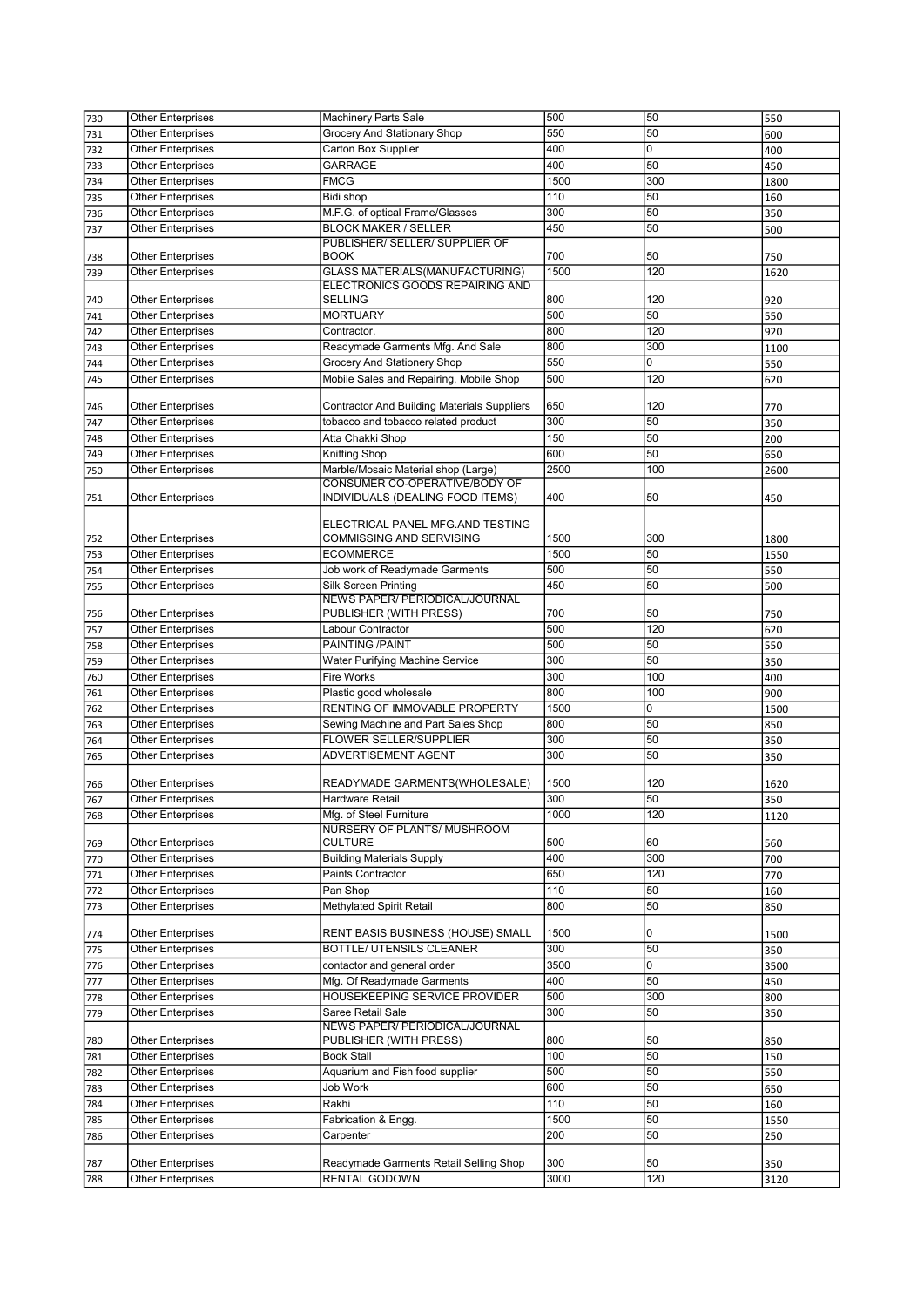| 789 | <b>Other Enterprises</b> | <b>GARMENTS MATERIALS SALE</b>                                      | 300  | 50   | 350  |
|-----|--------------------------|---------------------------------------------------------------------|------|------|------|
| 790 | <b>Other Enterprises</b> | <b>Engineering and Fabrication</b>                                  | 1500 | 300  | 1800 |
| 791 | Other Enterprises        | MOBILE RECHARGE                                                     | 300  | 50   | 350  |
| 792 | Other Enterprises        | <b>Cycle Repairing Shop</b>                                         | 300  | 50   | 350  |
| 793 | Other Enterprises        | LAUNDRY (WITHOUT WORKSHOP)                                          | 300  | 50   | 350  |
|     |                          | OWNER OF TELECOMMUNICATION                                          |      |      |      |
| 794 | <b>Other Enterprises</b> | TOWER ( FOR EACH TOWER )                                            | 6000 | 1500 | 7500 |
| 795 | Other Enterprises        | Footwear Manufacturing                                              | 500  | 120  | 620  |
| 796 | <b>Other Enterprises</b> | <b>Land Developer</b>                                               | 2000 | 300  | 2300 |
| 797 | Other Enterprises        | <b>Paints Contractor</b>                                            | 500  | 120  | 620  |
| 798 | Other Enterprises        | <b>Transport Contractor</b>                                         | 600  | 120  | 720  |
| 799 | Other Enterprises        | <b>Export Import Business</b>                                       | 5000 | 500  | 5500 |
|     |                          | <b>ELECTRONICS GOODS SALES AND</b>                                  |      |      |      |
| 800 | <b>Other Enterprises</b> | SERVICE (SMALL)                                                     | 800  | 50   | 850  |
| 801 | Other Enterprises        | Bedding                                                             | 300  | 50   | 350  |
| 802 | <b>Other Enterprises</b> | <b>Interior Decorator</b>                                           | 1000 | 100  | 1100 |
| 803 | Other Enterprises        | Cassette Shop                                                       | 200  | 50   | 250  |
| 804 | Other Enterprises        | Rent                                                                | 1500 | 0    | 1500 |
| 805 | Other Enterprises        | Retail Sale of Ready made Garments                                  | 300  | 50   | 350  |
|     |                          | CONSUMER CO-OPERATIVE/BODY OF                                       |      |      |      |
| 806 | <b>Other Enterprises</b> | INDIVIDUALS (DEALING FOOD ITEMS)<br>NEWS PAPER/ PERIODICAL/ JOURNAL | 400  | 50   | 450  |
| 807 | <b>Other Enterprises</b> | PUBLISHER (WITHOUT PRESS)                                           | 600  | 50   | 650  |
|     |                          |                                                                     |      |      |      |
| 808 | <b>Other Enterprises</b> | ELECTRIC GOODS SALES AND SERVICE                                    | 800  | 120  | 920  |
| 809 | <b>Other Enterprises</b> | CA Firm                                                             | 500  | 100  | 600  |
| 810 | <b>Other Enterprises</b> | Cement Retail                                                       | 800  | 50   | 850  |
| 811 | <b>Other Enterprises</b> | Clearing / Forwarding Agent all kind                                | 500  | 50   | 550  |
| 812 | Other Enterprises        | <b>Book Shop</b>                                                    | 250  | 50   | 300  |
| 813 | Other Enterprises        | SURGICAL GOODS MFG.AND SALE                                         | 2000 | 120  | 2120 |
| 814 | Other Enterprises        | BROADBAND AND CABLE SERVICE                                         | 1500 | 600  | 2100 |
| 815 | Other Enterprises        | Savery                                                              | 100  | 0    | 100  |
| 816 | <b>Other Enterprises</b> | HARDWARE(RETAIL)                                                    | 300  | 50   | 350  |
| 817 | Other Enterprises        | Cattle Food/Food Grain                                              | 200  | 50   | 250  |
| 818 | <b>Other Enterprises</b> | Cement Delear                                                       | 1500 | 100  | 1600 |
| 819 | Other Enterprises        | Nursery                                                             | 300  | 50   | 350  |
|     |                          | Manufacturing and Selling of Detergent                              |      |      |      |
| 820 | Other Enterprises        | Product                                                             | 1500 | 120  | 1620 |
| 821 | Other Enterprises        | Electric Goods - Retail                                             | 300  | 50   | 350  |
| 822 | <b>Other Enterprises</b> | Mfg. Of Electrical Control Panel Board                              | 2500 | 500  | 3000 |
| 823 | Other Enterprises        | <b>Ayurvedic Product Sale</b>                                       | 500  | 50   | 550  |
|     |                          | <b>NURSERY OF PLANTS/ MUSHROOM</b>                                  |      |      |      |
| 824 | <b>Other Enterprises</b> | CULTURE                                                             | 300  | 60   | 360  |
|     |                          | MANUFACTURING OF PAPER CARD                                         |      |      |      |
| 825 | Other Enterprises        | <b>BOARD BOX</b>                                                    | 400  | 120  | 520  |
| 826 | Other Enterprises        | Retail Sale of Grocery Goods                                        | 300  | 50   | 350  |
| 827 | <b>Other Enterprises</b> | Lottery Agency                                                      | 800  | 50   | 850  |
| 828 | Other Enterprises        | Cement Manufacturer                                                 | 5000 | 1500 | 6500 |
| 829 | Other Enterprises        | Optical Shop                                                        | 300  | 50   | 350  |
| 830 | <b>Other Enterprises</b> | <b>BUILDING MATERIAL HARDWEAR</b>                                   | 600  | 120  | 720  |
| 831 | <b>Other Enterprises</b> | <b>DYER</b>                                                         | 300  | 50   | 350  |
| 832 | <b>Other Enterprises</b> | <b>DYER</b>                                                         | 300  | 50   | 350  |
| 833 | <b>Other Enterprises</b> | Online Share Trading                                                | 600  | 50   | 650  |
| 834 | <b>Other Enterprises</b> | Home Appliance                                                      | 800  | 50   | 850  |
| 835 | <b>Other Enterprises</b> | Oven Shop sales and repairing                                       | 500  | 50   | 550  |
| 836 | Other Enterprises        | HARDWARE AND PAINTS SALES                                           | 500  | 50   | 550  |
| 837 | <b>Other Enterprises</b> | Hardware Retail                                                     | 400  | 50   | 450  |
| 838 | <b>Other Enterprises</b> | <b>Industrial Gas</b>                                               | 6000 | 1500 | 7500 |
| 839 | <b>Other Enterprises</b> | Homecraft                                                           | 300  | 50   | 350  |
| 840 | <b>Other Enterprises</b> | Paper Cup Pasting                                                   | 600  | 50   | 650  |
| 841 | Other Enterprises        | Scrap depot                                                         | 800  | 50   | 850  |
| 842 | Other Enterprises        | Astrologer                                                          | 200  | 50   | 250  |
| 843 | Other Enterprises        | Music& Band                                                         | 200  | 50   | 250  |
| 844 | Professionals            | Musician                                                            | 300  | 50   | 350  |
| 845 | Professionals            | Security Guard Supply.                                              | 200  | 50   | 250  |
| 846 | Professionals            | Computer Cleaner                                                    | 300  | 50   | 350  |
| 847 | Professionals            | Security Service- Office                                            | 300  | 50   | 350  |
| 848 | Professionals            | <b>Event Manager</b>                                                | 500  | 50   | 550  |
|     |                          | PROFESSIONAL(S) (WITHOUT OFFICE/                                    |      |      |      |
| 849 | Professionals            | CHAMBER/ STUDIO/ LABORATORY)                                        | 500  | 50   | 550  |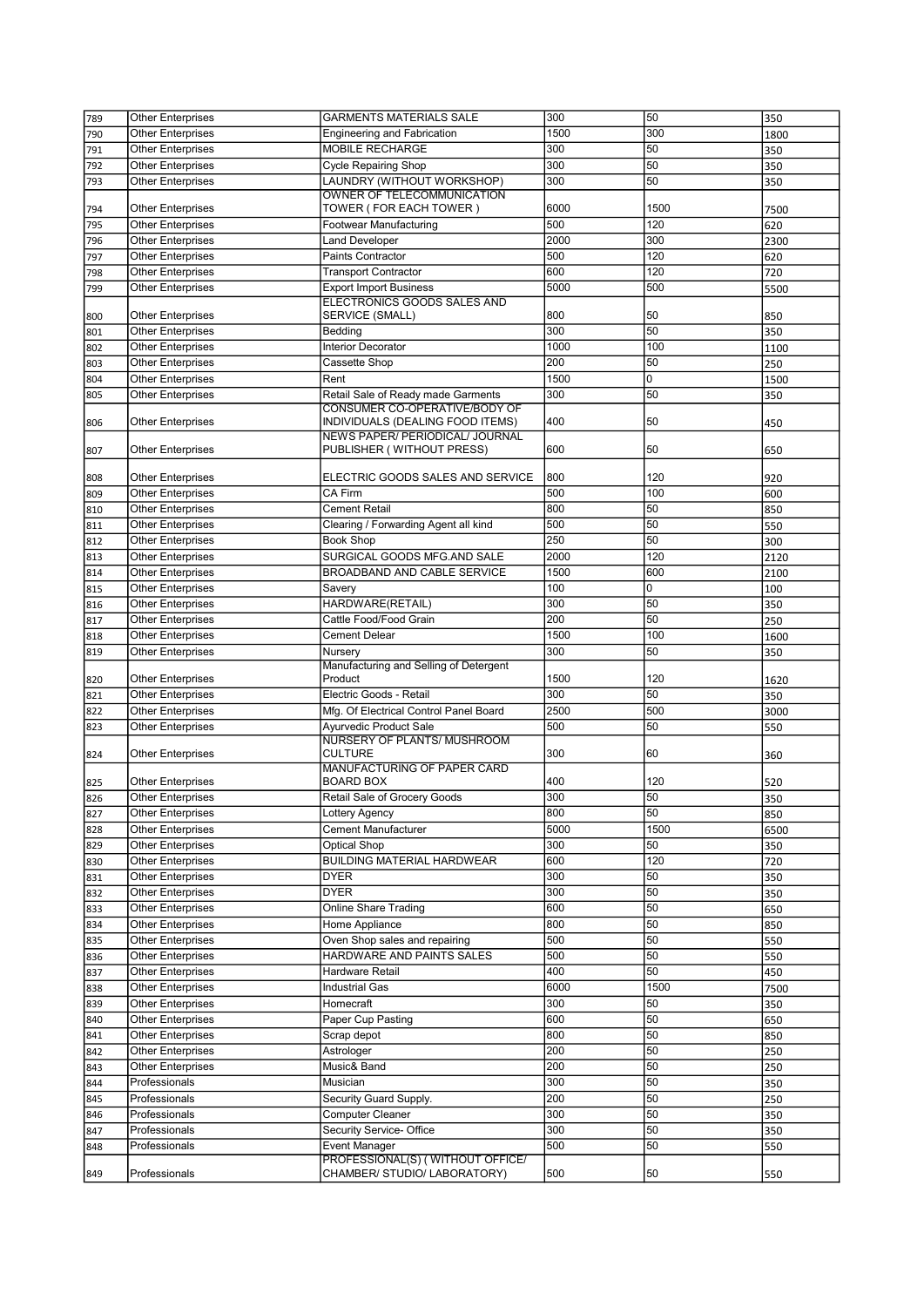| 850 | Professionals                          | <b>Interior Designer</b>                                                | 500  | 120 | 620  |
|-----|----------------------------------------|-------------------------------------------------------------------------|------|-----|------|
|     |                                        | <b>CONSULTANCY (HR MANAGEMENT AND</b>                                   |      |     |      |
| 851 | Professionals                          | RECRUITMENT SERVICES/JOB)                                               | 500  | 50  | 550  |
|     |                                        |                                                                         |      |     |      |
|     |                                        | PROFESSIONAL(S) (WITH OFFICE/                                           |      |     |      |
| 852 | Professionals                          | CHAMBER/ STUDIO/ LABORATORY)                                            | 1000 | 50  | 1050 |
| 853 | Professionals                          | <b>SERVICE PROVIDER</b>                                                 | 800  | 120 | 920  |
|     |                                        |                                                                         |      |     |      |
| 854 | Professionals                          | STUDIO/PHOTOGRAPHY(STILL/MOVING)                                        | 300  | 50  | 350  |
| 855 | Professionals                          | CONSULTANCY SERVICE                                                     | 500  | 50  | 550  |
|     |                                        |                                                                         |      |     |      |
|     |                                        |                                                                         |      |     |      |
| 856 | Professionals                          | Electrical Contractor and Genl. Order Supply.                           | 1000 | 0   | 1000 |
| 857 | Professionals                          | <b>Engineering Workshop</b>                                             | 600  | 100 | 700  |
|     |                                        | PROFESSIONAL(S) (WITHOUT OFFICE/                                        |      |     |      |
| 858 | Professionals                          | CHAMBER/ STUDIO/ LABORATORY)                                            | 500  | 50  | 550  |
|     | Professionals                          | <b>Customer Service Point</b>                                           | 500  | 50  |      |
| 859 |                                        |                                                                         |      |     | 550  |
|     |                                        | PROFESSIONAL(S) (WITH OFFICE/                                           |      |     |      |
| 860 | Professionals                          | CHAMBER/ STUDIO/ LABORATORY)                                            | 500  | 50  | 550  |
| 861 | Professionals                          | <b>ENGINEERING SERVICE</b>                                              | 1000 | 50  | 1050 |
| 862 | Professionals                          | Singer                                                                  | 300  | 50  | 350  |
|     |                                        | PROFESSIONAL(S) (WITHOUT OFFICE/                                        |      |     |      |
|     | Professionals                          | CHAMBER/ STUDIO/ LABORATORY)                                            | 300  | 50  |      |
| 863 |                                        |                                                                         |      |     | 350  |
| 864 | Professionals                          | Photography                                                             | 300  | 50  | 350  |
|     |                                        | PROFESSIONAL(S) (WITH OFFICE/                                           |      |     |      |
| 865 | Professionals                          | CHAMBER/ STUDIO/ LABORATORY)                                            | 500  | 50  | 550  |
|     |                                        | <b>SWEETMEAT SELLER/ SUPPLIER WITH</b>                                  |      |     |      |
|     | Restaurants or Eating Houses or Seller | WORKSHOP (TOTAL AREA UPTO 200 SQ                                        |      |     |      |
| 866 | of Food items                          | FT)                                                                     | 600  | 60  | 660  |
|     | Restaurants or Eating Houses or Seller |                                                                         |      |     |      |
|     | of Food items                          |                                                                         | 600  | 600 |      |
| 867 |                                        | restaurant                                                              |      |     | 1200 |
|     |                                        | SWEETMEAT SELLER/ SUPPLIER WITH                                         |      |     |      |
|     |                                        | Restaurants or Eating Houses or Seller WORKSHOP (TOTAL AREA 751-1000 SQ |      |     |      |
| 868 | of Food items                          | FT)                                                                     | 800  | 60  | 860  |
|     |                                        | SWEETMEAT SELLER/ SUPPLIER WITH                                         |      |     |      |
|     | Restaurants or Eating Houses or Seller | WORKSHOP (TOTAL AREA 1001-1500 SQ                                       |      |     |      |
| 869 | of Food items                          | FT)                                                                     | 880  | 60  | 940  |
|     |                                        |                                                                         |      |     |      |
|     |                                        | EATING HOUSE/RESTAURANT/EATING                                          |      |     |      |
|     |                                        | Restaurants or Eating Houses or Seller HOUSE CUM RESTAURANT/ FAST FOOD  |      |     |      |
|     | of Food items                          | CENTER (AREA UPTO 150 SQ.FT.)                                           | 400  | 50  |      |
| 870 |                                        |                                                                         |      |     | 450  |
|     |                                        | SWEETMEAT SELLER/ SUPPLIER WITH                                         |      |     |      |
|     | Restaurants or Eating Houses or Seller | WORKSHOP (TOTAL AREA ABOVE1500                                          |      |     |      |
| 871 | of Food items                          | SQ FT)                                                                  | 960  | 60  | 1020 |
|     |                                        | EATING HOUSE/ RESTAURANT/EATING                                         |      |     |      |
|     | Restaurants or Eating Houses or Seller | HOUSE CUM RESTAURANT/FAST FOOD                                          |      |     |      |
| 872 | of Food items                          | CENTER ( AREA 151-300 SQ.FT.)                                           | 450  | 50  | 500  |
|     |                                        | EATING HOUSE/RESTAURANT/ EATING                                         |      |     |      |
|     | Restaurants or Eating Houses or Seller | IHOUSE CUM RESTAURANT/FASTFOOD                                          |      |     |      |
| 873 | of Food items                          | CENTRE (AREA 301-500 SQ.FT.)                                            | 500  | 50  | 550  |
|     |                                        |                                                                         |      |     |      |
|     |                                        | EATING HOUSE/RESTAURANT/EATING                                          |      |     |      |
|     |                                        |                                                                         |      |     |      |
|     |                                        | Restaurants or Eating Houses or Seller HOUSE CUM RESTAURANT/FAST FOOD   |      |     |      |
| 874 | of Food items                          | CENTER (AREA 501-1,000 SQ.FT.)                                          | 550  | 50  | 600  |
|     |                                        | EATING HOUSE/RESTAURANT/EATING                                          |      |     |      |
|     | Restaurants or Eating Houses or Seller | HOUSE CUM RESTAURANT/FASTFOOD                                           |      |     |      |
| 875 | of Food items                          | CENTER (AREA 1,001- 1,500 SQ. FT.)                                      | 600  | 50  | 650  |
|     |                                        | EATING HOUSE/RESTAURANT/EATING                                          |      |     |      |
|     | Restaurants or Eating Houses or Seller | HOUSE CUM RESTAURANT/FASTFOOD                                           |      |     |      |
| 876 | of Food items                          | CENTER (AREA 1,501-2,500 SQ.FT.)                                        | 660  | 50  | 710  |
|     |                                        | EATING HOUSE/RESTAURANT/EATING                                          |      |     |      |
|     | Restaurants or Eating Houses or Seller | HOUSE CUM RESTAURANT/FASTFOOD                                           |      |     |      |
|     | of Food items                          | CENTER (AREA 1,001- 1,500 SQ. FT.)                                      | 600  | 50  |      |
| 877 |                                        |                                                                         |      |     | 650  |
|     |                                        | SWEETMEAT SELLER/ SUPPLIER WITH                                         |      |     |      |
|     | Restaurants or Eating Houses or Seller | WORKSHOP (TOTAL AREA UPTO 200 SQ                                        |      |     |      |
| 878 | of Food items                          | FT)                                                                     | 600  | 60  | 660  |
|     |                                        | EATING HOUSE/RESTAURANT/EATING                                          |      |     |      |
|     |                                        | Restaurants or Eating Houses or Seller HOUSE CUM RESTAURANT/FASTFOOD    |      |     |      |
| 879 | of Food items                          | CENTER (AREA ABOVE 2,500 SQ.FT.)                                        | 725  | 50  | 775  |
|     | Restaurants or Eating Houses or Seller | SWEETMEAT SELLER/ SUPPLIER (NON-                                        |      |     |      |
| 880 | of Food items                          | A.C.)                                                                   | 600  | 60  | 660  |
|     | Restaurants or Eating Houses or Seller | <b>SWEETMEAT SELLER/ SUPPLIER (WITH-</b>                                |      |     |      |
| 881 | of Food items                          | A.C.                                                                    | 1000 | 600 | 1600 |
|     |                                        |                                                                         |      |     |      |
|     |                                        |                                                                         |      |     |      |
|     | Restaurants or Eating Houses or Seller | SWEETMEAT SELLER/ SUPPLIER WITH                                         |      |     |      |
| 882 | of Food items                          | WORKSHOP (TOTAL AREA 201-400 SQ FT) 600                                 |      | 60  | 660  |
|     |                                        |                                                                         |      |     |      |
|     |                                        | Restaurants or Eating Houses or Seller SWEETMEAT SELLER/ SUPPLIER WITH  |      |     |      |
| 883 | of Food items                          | WORKSHOP (TOTAL AREA 401-750 SQ FT) 720                                 |      | 60  | 780  |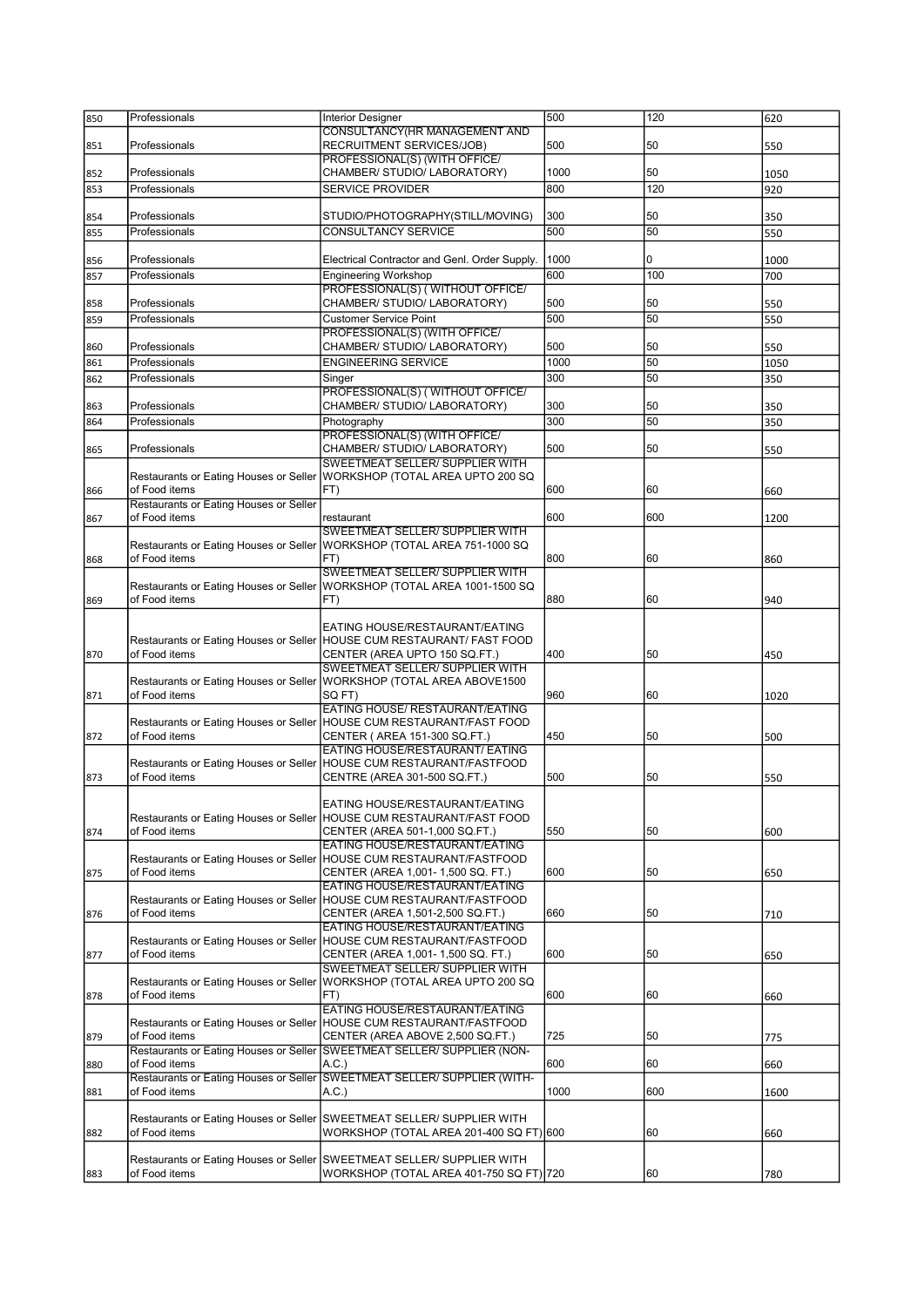|            | Restaurants or Eating Houses or Seller        |                                                                    |            |          |            |
|------------|-----------------------------------------------|--------------------------------------------------------------------|------------|----------|------------|
| 884        | of Food items                                 | <b>Hotel Small</b><br>EATING HOUSE/RESTAURANT/EATING               | 300        | 300      | 600        |
|            |                                               |                                                                    |            |          |            |
| 885        | of Food items                                 | CENTER (AREA 1,001- 1,500 SQ. FT.)                                 | 600        | 50       | 650        |
|            |                                               | DEPARTMENTAL STORE (SELLER OF<br>FOOD AND NON FOOD ITEMS) COVERING |            |          |            |
| 886        | Shopping Mall or Departmental Stores          | AREA ABOVE 500 SQ. FT.                                             | 5000       | 1500     | 6500       |
|            |                                               |                                                                    |            |          |            |
| 887        | Shopping Mall or Departmental Stores          | MARKET/SHOPPING MALL OWNER                                         | 6000       | 1500     | 7500       |
| 888        | Shopping Mall or Departmental Stores          | Departmental Store                                                 | 6000       | 120      | 6120       |
|            | Shopping Mall or Departmental Stores          | SHOES SHOP                                                         | 500        | 50       |            |
| 889        |                                               |                                                                    |            |          | 550        |
| 890        | Shopping Mall or Departmental Stores          | Showroom(Any Type)                                                 | 3000       | 100      | 3100       |
| 891        | Shopping Mall or Departmental Stores          | Electronics showroom                                               | 6000       | 600      | 6600       |
|            |                                               | DEPARTMENTAL STORE (SELLER OF                                      |            |          |            |
|            |                                               | FOOD AND NON FOOD ITEMS) COVERING                                  |            |          |            |
| 892        | Shopping Mall or Departmental Stores          | AREA ABOVE 500 SQ. FT.                                             | 6000       | 1500     | 7500       |
| 893        | Shopping Mall or Departmental Stores          | MARKET/SHOPPING MALL OWNER                                         | 750        | 1500     | 2250       |
|            |                                               | Readymade Garments, Grocery, Cosmetics                             |            |          |            |
| 894        | Shopping Mall or Departmental Stores          | andElectronics Goods                                               | 1500       | 300      | 1800       |
| 895        | Shopping Mall or Departmental Stores          | MARKET/SHOPPING MALL OWNER                                         | 6000       | 1500     | 7500       |
|            |                                               | DEPARTMENTAL STORE (SELLER OF                                      |            |          |            |
| 896        | Shopping Mall or Departmental Stores          | FOOD AND NON FOOD ITEMS) COVERING<br>AREA ABOVE 500 SQ. FT.        | 750        | 1500     | 2250       |
|            |                                               | <b>CYCLE/CYCLE RICKSHAW/ANIMAL</b>                                 |            |          |            |
| 897        | <b>Transport Related</b>                      | DRAWN CARRIAGE REPAIRER                                            | 300        | 50       | 350        |
| 898        | <b>Transport Related</b>                      | Logistic                                                           | 7500       | 50       | 7550       |
| 899        | <b>Transport Related</b>                      | Logistic                                                           | 7500       | 50       | 7550       |
| 900        | <b>Transport Related</b>                      | <b>Pollution Testing</b>                                           | 500        | 50       | 550        |
| 901        | <b>Transport Related</b>                      | MOBILE GENERATOR (FOUR WHEELER)                                    | 300        | 50       | 350        |
| 902        | <b>Transport Related</b>                      | Tyres & Lubricant Oil                                              | 2500       | 50       | 2550       |
| 903        | Transport Related                             | GARAGE(PARKING ONLY)                                               | 500        | 50       | 550        |
| 904        | <b>Transport Related</b>                      | Motor Cycle Repair                                                 | 300        | 120      | 420        |
| 905        | <b>Transport Related</b>                      | Tyres-Re-Treading                                                  | 400        | 50       | 450        |
| 906        | Transport Related                             | MOTOR TRAINING INSTITUTE                                           | 300        | 600      | 900        |
| 907        | Transport Related                             | <b>WEIGH BRIDGE (WITH / WITHOUT</b><br>COMPUTER)                   | 500        | 50       | 550        |
|            |                                               | <b>WEIGH BRIDGE (WITH / WITHOUT</b>                                |            |          |            |
| 908        | <b>Transport Related</b>                      | COMPUTER)                                                          | 500        | 50       | 550        |
| 909        | <b>Transport Related</b>                      | <b>GARAGE(PARKING ONLY)</b>                                        | 300        | 50       | 350        |
| 910        | <b>Transport Related</b>                      | AUTOMOBILE SPARE PARTS RETAIL                                      | 1500       | 50       | 1550       |
| 911        | <b>Transport Related</b>                      | <b>Toto Showroom</b><br>CYCLE/CYCLE RICKSHAW/ANIMAL                | 2500       | 50       | 2550       |
| 912        | <b>Transport Related</b>                      | DRAWN CARRIAGE REPAIRER                                            | 300        | 50       | 350        |
| 913        | <b>Transport Related</b>                      | Treading of Old Car                                                | 2500       | 50       | 2550       |
| 914        | <b>Transport Related</b>                      | <b>HORSE DEALER</b>                                                | 300        | 50       | 350        |
| 915        | <b>Transport Related</b>                      | TWO WHEELER REPAIRING                                              | 350        | 50       | 400        |
| 916        | <b>Transport Related</b>                      | E-rickshaw sale & service                                          | 2500       | 50       | 2550       |
| 917        | Transport Related                             | MOBILE GENERATOR (THREE WHEELER)                                   | 300        | 50       |            |
| 918        | <b>Transport Related</b>                      | <b>Tours and Travels Operator</b>                                  | 500        | 50       | 350<br>550 |
|            |                                               |                                                                    |            |          |            |
| 919        | Transport Related                             | MOBILE GENERATOR (FOUR WHEELER)                                    | 500        | 50       | 550        |
| 920        | <b>Transport Related</b>                      | HORSE (RACE HORSE) DEALER                                          | 300        | 50       | 350        |
| 921        | Transport Related                             | MOBILE GENERATOR (THREE WHEELER)                                   | 400        | 50       | 450        |
| 922        | <b>Transport Related</b>                      | Transportation - Office                                            | 600        | 120      | 720        |
| 923        | <b>Transport Related</b>                      | TRANSPORT (BIG)                                                    | 1000       | 600      | 1600       |
| 924        | <b>Transport Related</b>                      | MOTOR TRAINING INSTITUTE                                           | 1000       | 600      | 1600       |
|            |                                               | OWNER OF PUBLIC CARRIAGE ( FOR                                     |            |          |            |
|            |                                               | EACH TRUCK, BUS, TAXI, AUTO AND                                    |            |          |            |
| 925        | <b>Transport Related</b>                      | ALIKE WITH / WITHOUS OFFICE )                                      | 600<br>500 | 50<br>50 | 650        |
| 926<br>927 | <b>Transport Related</b><br>Transport Related | Car wash<br>Car wash                                               | 500        | 50       | 550        |
|            |                                               |                                                                    |            |          | 550        |
| 928        | Transport Related                             | MOBILE GENERATOR (FOUR WHEELER)                                    | 800        | 50       | 850        |
| 929        | <b>Transport Related</b>                      | Auto Spare Parts Seller                                            | 300        | 0        | 300        |